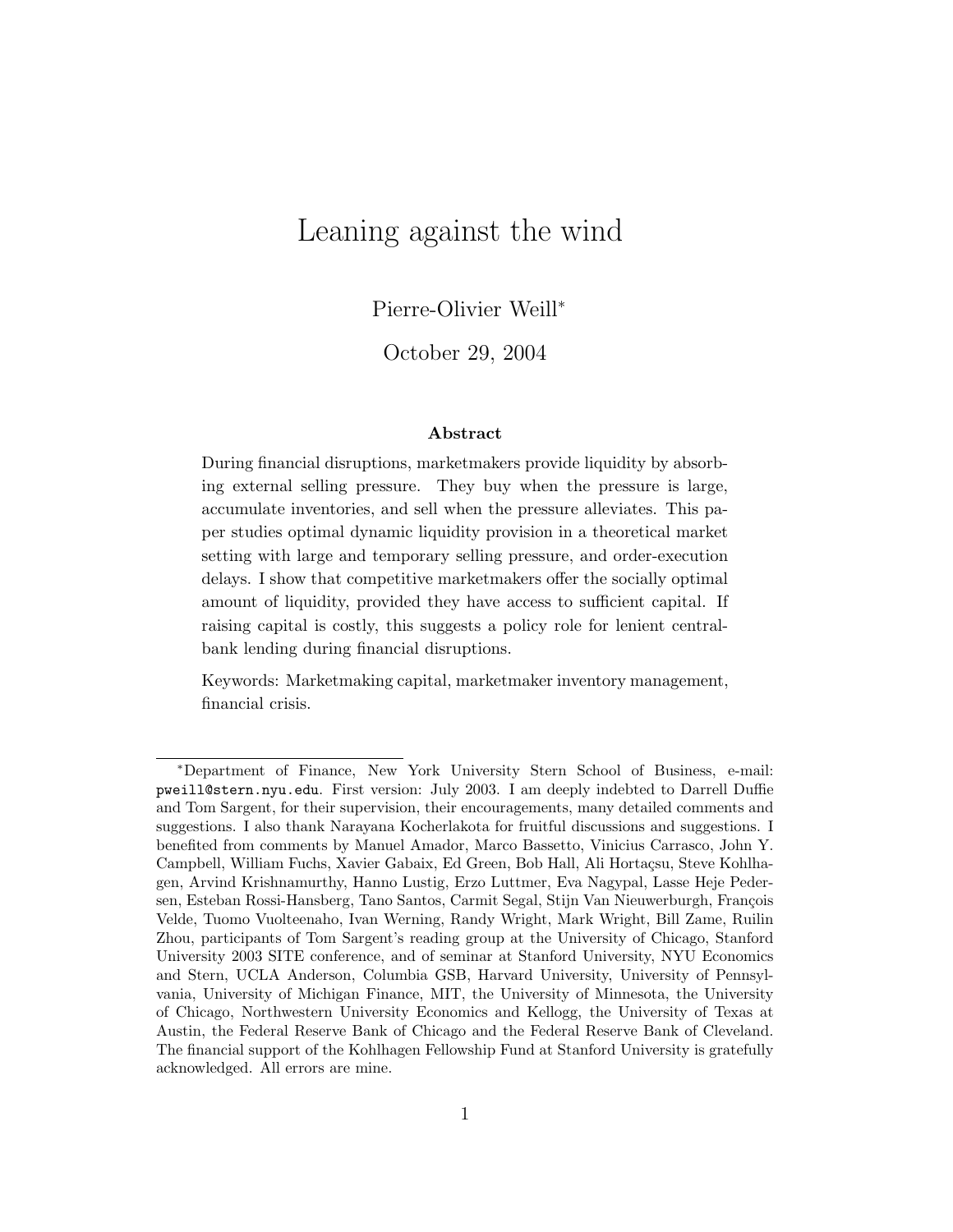## 1 Introduction

When disruptions subject financial markets to unusually strong selling pressures, NYSE specialists and NASDAQ marketmakers typically lean against the wind by absorbing the market's selling pressure and creating liquidity: they buy large quantity of assets and build up inventories when selling pressure in the market is large, then dispose of those inventories after that selling pressure has subsided.<sup>[1](#page-1-0)</sup> In this paper, I develop a model of optimal dynamic liquidity provision. To explain how much and when liquidity should be provided, I solve for socially-optimal liquidity provision. I argue that some features of the socially-optimal allocation would be regarded by a policymaker as symptoms of poor liquidity provision. In fact, these symptoms can be consistent with efficiency. I also show that when they can maintain sufficient capital, competitive marketmakers supply the socially-optimal amount of liquidity. If capital-market imperfections prevent marketmakers from raising sufficient capital, this suggests a policy role for lenient central-bank lending during financial disruptions.

The model studies the following scenario. In the beginning at time zero, outside investors receive an aggregate shock which lowers their marginal utility for holding assets relative to cash. This creates a sudden need for cash and induces a large selling pressure. Then, randomly over time, each investor recovers from the shock, implying that the initial selling pressure slowly alleviates. This is how I create a stylized representation of a "flight-to-liquidity" (Longstaff [2003]) or a stock-market crash such as that of October 1987. All trades are intermediated by marketmakers who do not derive any utility for holding assets and who are located in a central marketplace which can be viewed, say, as the floor of the New-York Stock Exchange. I assume the asset market can be illiquid in the sense that traders face order-execution delays. Specifically, investors make contact with marketmakers only after delays that are designed to represent, for example, front-end order capture, clearing, and settlement. While one expects such delays to be short in normal times, the Brady [1988] report suggests that they were unusually long and variable during the crash of October 1987. Similarly, during the crash of October 1997, customers complained about "poor or untimely execution from broker dealers" (SEC Staff Legal Bulletin No. 8 of September 9, 1998). Lastly, McAndrews and Potter [2002] and Fleming and Garbade [2002] document payment and transaction delays, due to disruption of the communication network after the terrorist attacks of September 11, 2001.

<span id="page-1-0"></span><sup>&</sup>lt;sup>1</sup>This behavior reflects one aspect of the U.S. Securities and Exchange Commission (SEC) Rule 11-b on maintaining fair and orderly markets.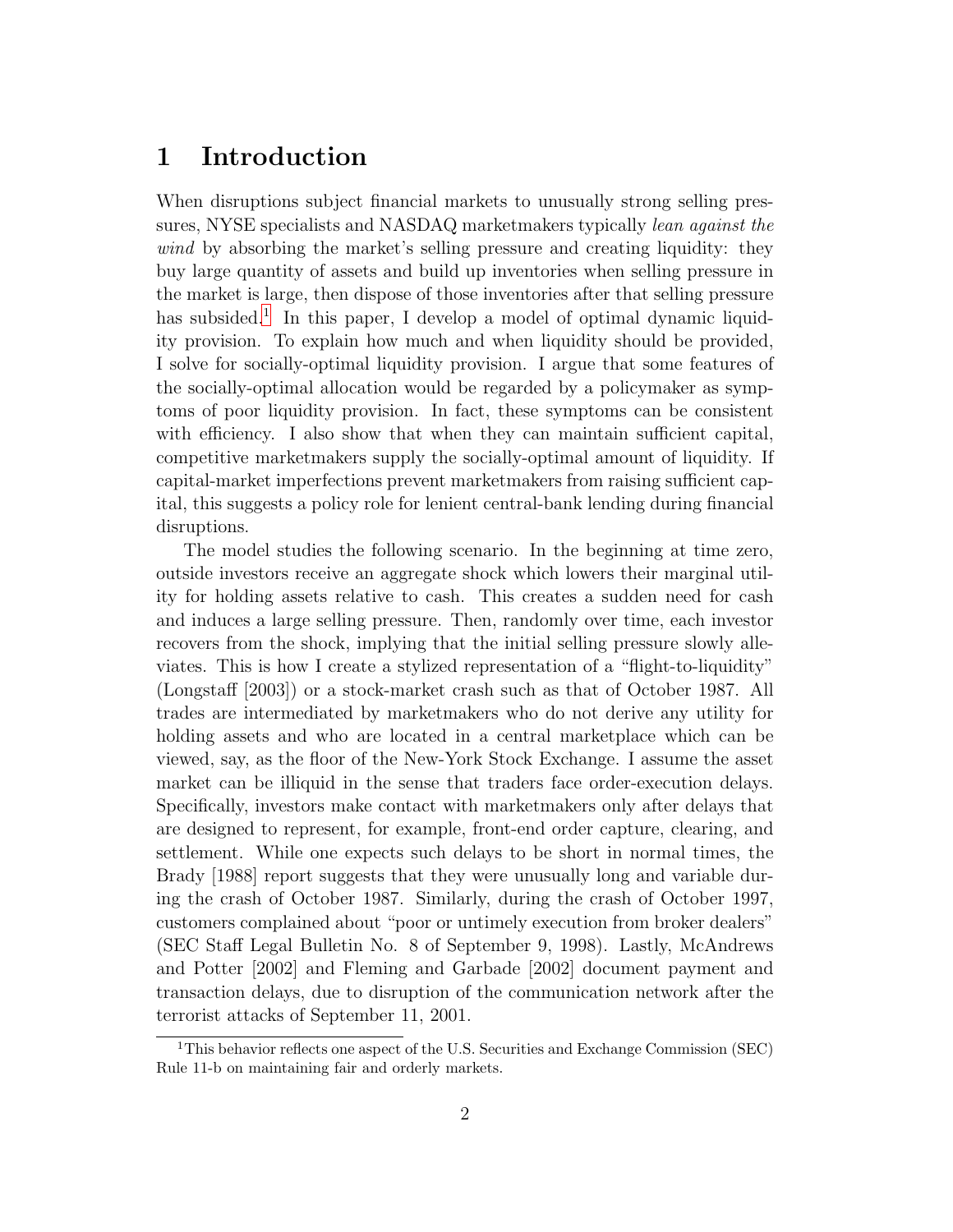In this economic environment, marketmakers offer buyers and sellers quicker exchange, what Demsetz [1968] called "immediacy". Marketmakers anticipate that after the selling pressure subsides, they will achieve contact with more buyers than sellers, which will allow them then to transfer assets to buyers in two ways. They can either contact additional sellers, which is time-consuming because of execution delays; or they can sell from their own inventories, which can be done much more quickly. Therefore, by accumulating inventories early, when the selling pressure is large, marketmakers mitigate the adverse impact on investors of execution delays.

The socially-optimal asset allocation maximizes the sum of investors' and marketmakers' intertemporal utility, subject to the order-execution technology. Because agents have quasi-linear utilities, any other asset allocation could be Pareto improved by reallocating assets and making time-zero consumption transfers. The upper panel of Figure [1](#page-3-0) shows the socially-optimal time path of marketmakers' inventory. (The associated parameters and modelling assumptions are described in Section [2.](#page-5-0)) The graph shows that marketmakers accumulate inventories only temporarily, when the selling pressure is large. Moreover, in this example, it is not socially optimal that marketmakers start accumulating inventories at time zero when the pressure is strongest. This suggests that a regulation forcing marketmakers to promptly act as "buyers of last resort" could in fact result in a welfare loss. For example, if the initial preference shock is sufficiently persistent, marketmakers acting as buyers of last resort will end up holding assets for a very long time, which cannot be efficient given that they are not the final holder of the asset. Lastly, when the economy is close to its steady state (interpreted as a "normal time") marketmakers should effectively act as "matchmakers" who never hold assets but merely buy and re-sell instantly.

If marketmakers maintain sufficient capital, I show that the socially-optimal allocation is implemented in a competitive equilibrium, as follows. Investors can buy and sell assets only when they contact marketmakers. Marketmakers compete for the order flow and can trade among each other at each time. The lower panel of Figure [1](#page-3-0) shows the equilibrium price path. It jumps down at time zero, then increases, and eventually reaches its steady-state level. A marketmaker finds it optimal to accumulate inventories only temporarily, when the asset price grows at a sufficiently high rate. This growth rate compensates for the time value of the money spent on inventory accumulation, giving a marketmaker just enough incentive to provide liquidity. A marketmaker thus buys early at a low price and sells later at a high price, but competition implies that the present value of her profit is zero.

Ample anecdotal evidence suggests that marketmakers do not maintain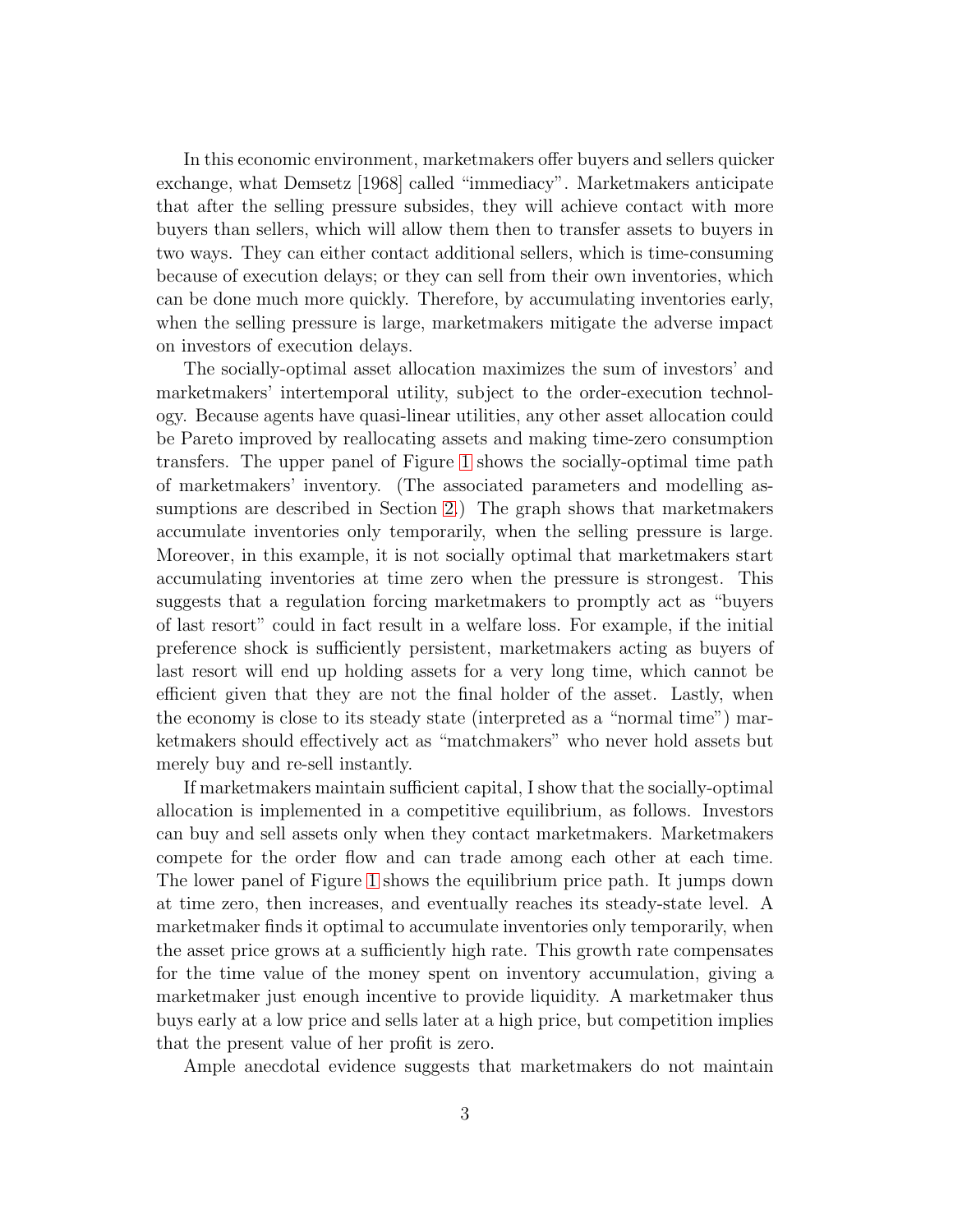

<span id="page-3-0"></span>Figure 1: Features of the Competitive Equilibrium.

sufficient capital (Brady [1988], Greenwald and Stein [1988], Marès [2001], and Greenberg [2003].) I find that if marketmakers do not maintain sufficient capital, then they are not able to purchase as many assets as prescribed by the socially-optimal allocation. If capital-market imperfections prevent marketmakers from raising sufficient capital before the crash, lenient central-bank lending during the crash can improve welfare. Recall that during the crash of October 1987, the Federal Reserve lowered the funds rate while encouraging commercial banks to lend to security dealers (Parry [1997], Wigmore [1998].)

It is often argued that marketmakers should provide liquidity in order to maintain price continuity and to smooth asset price movements.<sup>[2](#page-3-1)</sup> The present paper steps back from such price-smoothing objective and instead studies liquidity provision in terms of the Pareto criterion. The results indicate that Pareto-optimal liquidity provision is consistent with a discrete price decline at the time of the crash. This suggests that requiring marketmakers to maintain price continuity at the time of the crash might result in a welfare loss.

<span id="page-3-1"></span> ${}^{2}$ For instance, the glossary of www.nyse.com states that NYSE specialists "use their capital to bridge temporary gaps in supply and demand and help reduce price volatility." See also the NYSE information memo 97-55.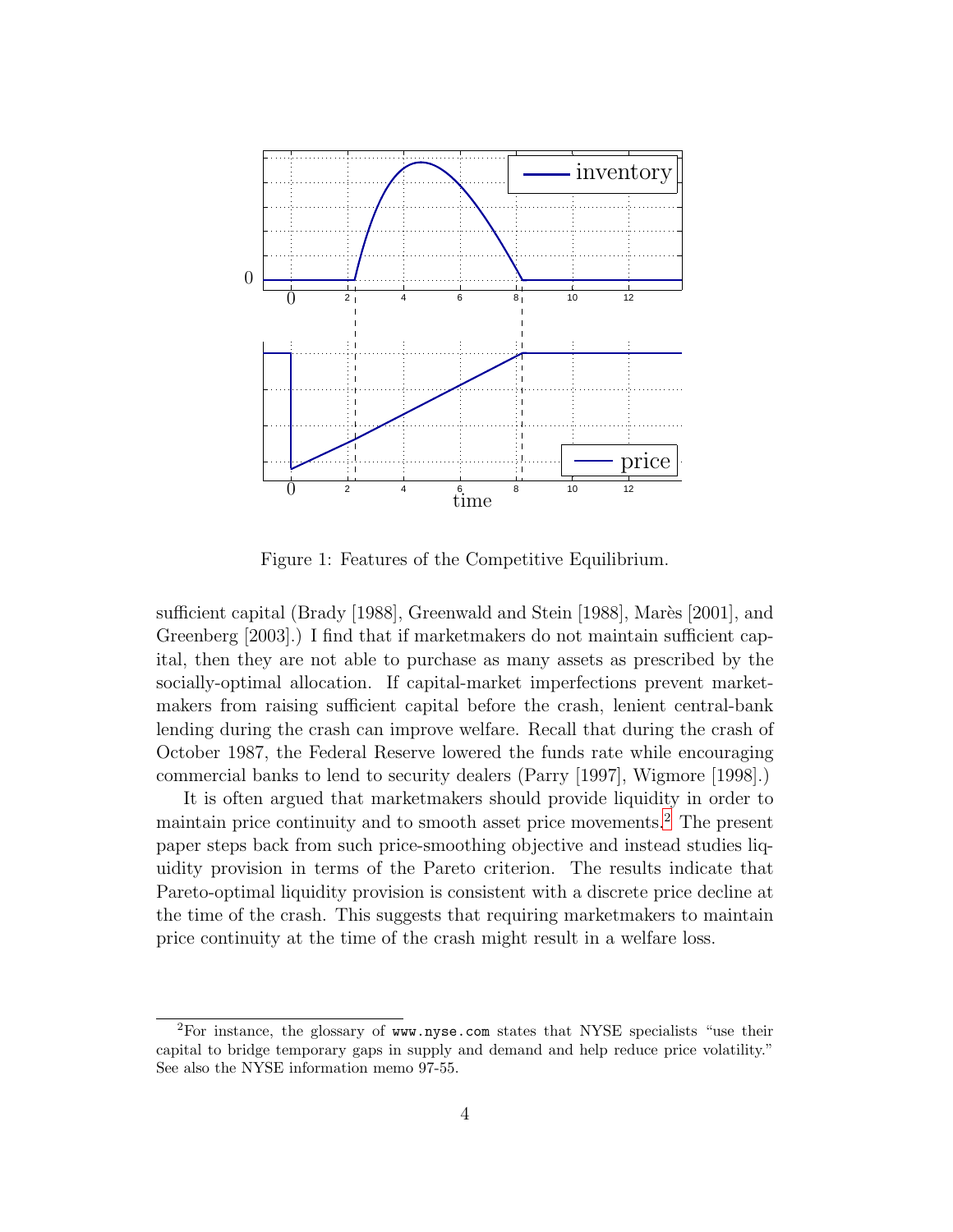#### Related Literature

Liquidity provision in normal times has been analyzed in traditional inventorybased models of marketmaking. Garman [1976], Amihud and Mendelson [1980], and Mildenstein and Schleef [1983] study pricing and inventory management by risk-neutral monopolistic marketmakers receiving buying and selling orders at random arrival times. Stoll [1978], Ho and Stoll [1981], and O'Hara and Oldfield [1986] study risk-averse monopolistic marketmakers and explain the impact of return and order-flow uncertainty on bid-ask spreads. Ho and Stoll [1983] derive some equilibrium results with competitive marketmakers. Because they study inventory management in normal times, all of the above authors assume that supply and demand curves are time-invariant. In contrast, I study the inventory management of competitive marketmakers under unusual market conditions, when the market is subject to a large and temporary selling pressure. In my model, supply and demand are time-varying. With competitive marketmakers receiving orders at random arrival times, traditional models would feature time variation in the cross-sectional distribution of inventories and as a result would loose much of their tractability. The present model shortcuts this difficulty by assuming that, at each time, marketmakers can trade among each other. Moreover, while traditional models specify exogenous supply and demand curves, I derive them from the solutions of investors' intertemporal utility maximization problems. This explicit treatment of investors' preferences facilitates welfare analysis. Lastly, the final difference with this literature is that I address the impact of scarce marketmaking capital on marketmakers' profit and price dynamics.

Grossman and Miller [1988] and Greenwald and Stein [1991] analyze marketmaking during disruptions from a risk-sharing perspective. In their model, both the sellers and the marketmakers enter a Walrasian market in the first time period and they wait for buyers to enter in the second. With or without marketmakers, assets are allocated to buyers in the second period, implying that marketmakers play no role in facilitating trade between the initial sellers and the later buyers. Instead, the social benefit of marketmakers' liquidity provision is to share risk with the sellers before the arrival of buyers. In the present model, the social benefit of liquidity provision is not to share risk but to facilitate trade, in that it speeds up the allocation of assets from the initial sellers to the later buyers. Moreover Grossman and Miller study a two-period model, which means that the timing of liquidity provision is effectively exogenous, in that marketmakers buy in the first period and sell in the second. With its richer intertemporal structure, my model sheds light on the optimal timing of liquidity provision. Bernardo and Welch [2004] propose a two-period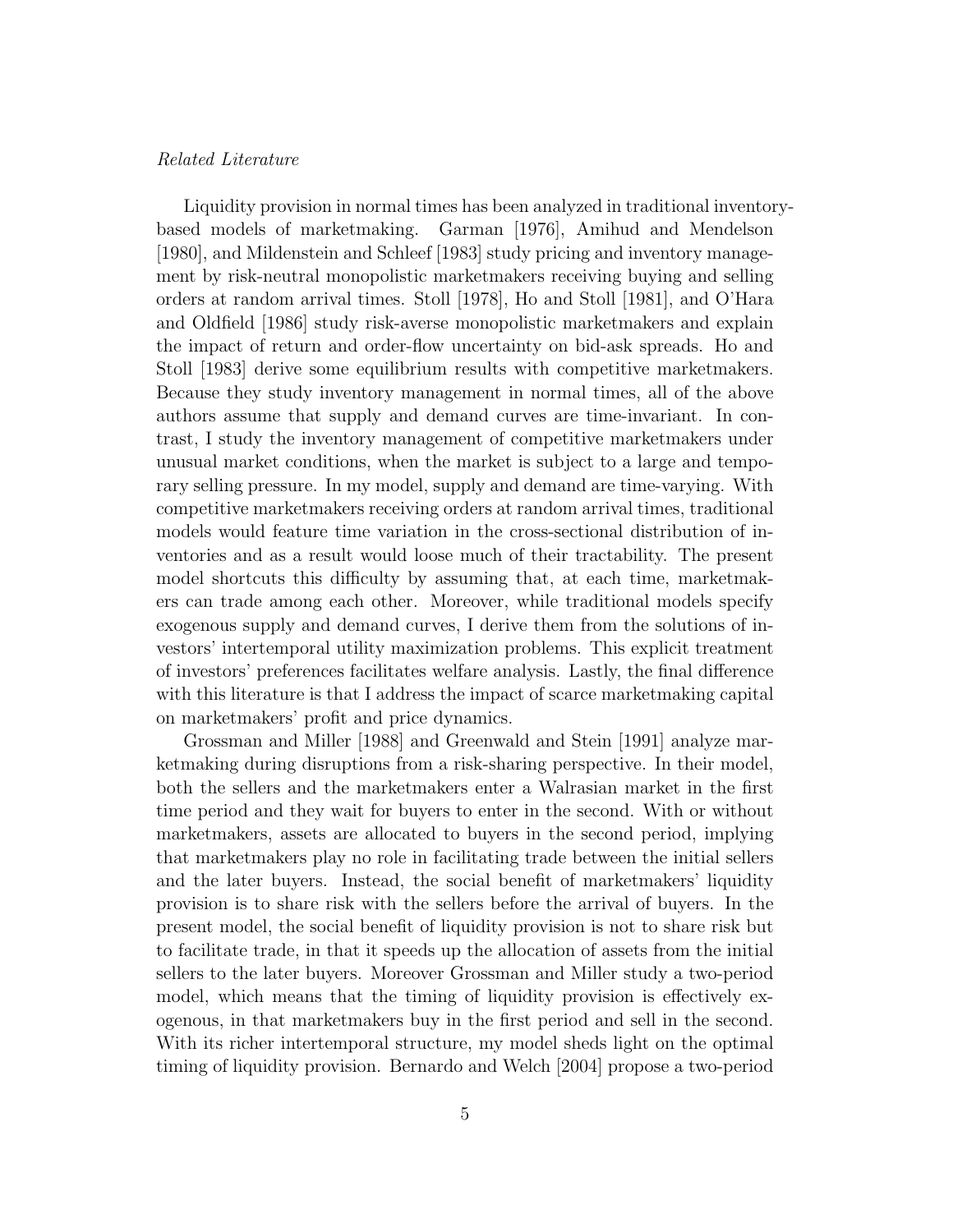model of financial-market run, along the lines of Diamond and Dybvig [1983]. Their main objective is to explain the cause of a financial crisis. In the run, their myopic marketmakers end up providing too much liquidity, prior to an uncertain aggregate liquidity shock. The objective of the present model is not to explain the cause of a crisis but rather to develop an intertemporal model of marketmakers optimal liquidity provision, after an aggregate liquidity shock.

The impact of trading delays in security markets is studied by dynamic asset-pricing models with search frictions, such as Duffie, Gârleanu and Pedersen [2001b], Weill [2002], Vayanos and Wang [2003], Spulber [1996] and Hall and Rust [2003]. The present model builds specifically on the work of Duffie, Gârleanu and Pedersen [2001a]. In their model, marketmakers are matchmakers who, by assumption, cannot hold inventory. By studying investment in marketmaking capacity, they focus on liquidity provision in the long run. By contrast, I study liquidity provision in the short run and view marketmaking capacity as a fixed parameter. In the short run, marketmakers provide liquidity by adjusting their inventory positions.

Another related literature studies the equilibrium and socially-optimal entry of middlemen in search-and-matching economies (see, among others, Rubinstein and Wolinsky [1987], Li [1998], Shevchenko [2004], and Masters [2004]). The central objective of these papers is to characterize the size of the middlemen sector in a steady-state where the aggregate amount of middlemen's inventories remains constant over time. The present paper studies intermediation during a financial crisis, when it is arguably reasonable to take the size of the marketmaking sector as given. In the short run, the marketmaking sector can only gain capacity by increasing its capital and aggregate inventories fluctuate over time.

The remainder of this paper is organized as follows. The second Section describes the economic environment. The third Section solves for socially optimal dynamic liquidity provision. The fourth Section studies the implementation of this optimum in a competitive equilibrium. The fifth Section introduces borrowing-constrained marketmakers, the sixth Section discusses policy implications, and the last Section concludes. The Appendix contains the proofs.

## <span id="page-5-0"></span>2 The Economic Environment

This Section describes the economy and introduces the two main assumptions of this paper. First, there is a large and temporary selling pressure. Second, there are order-execution delays.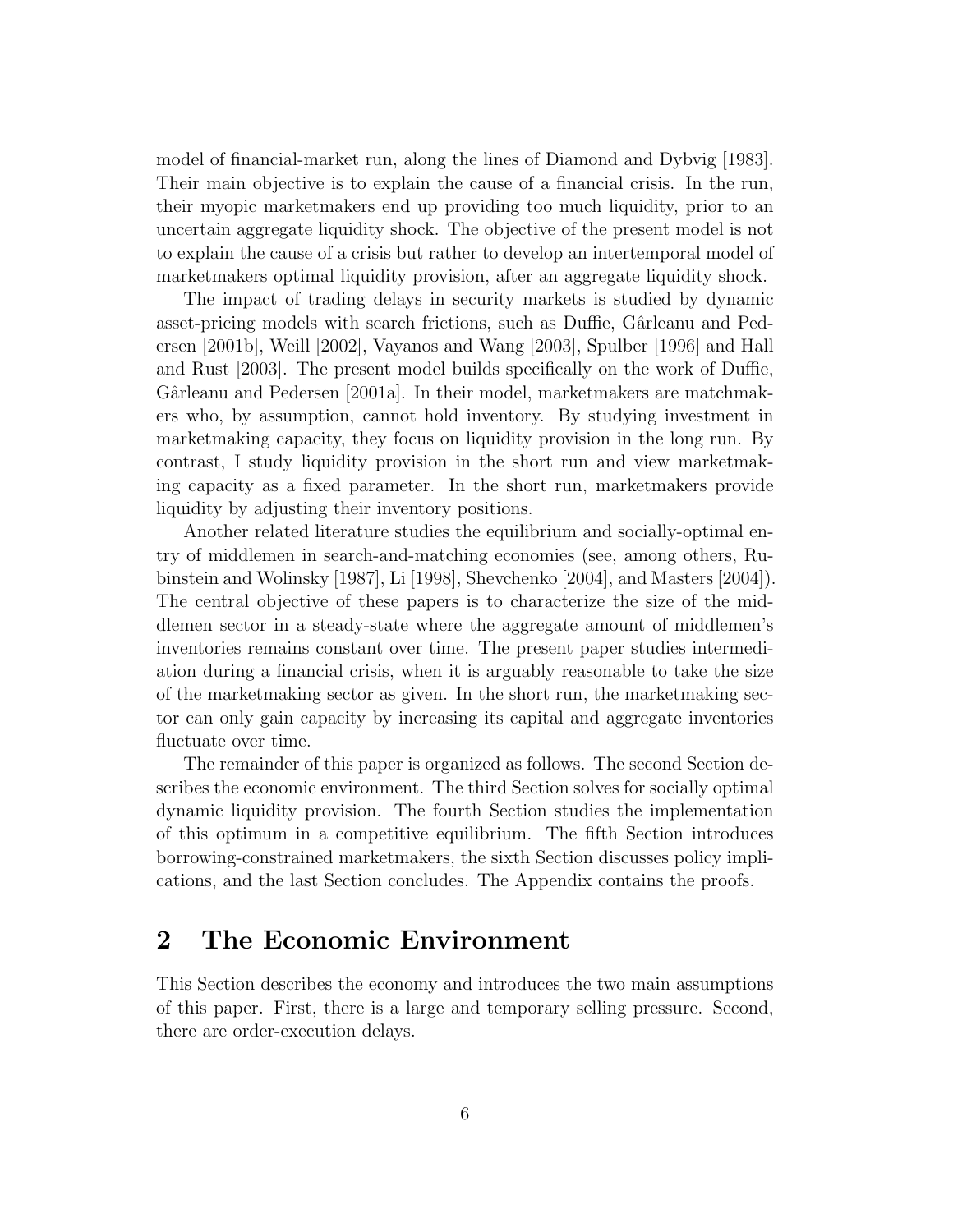## 2.1 Marketmakers and Investors

Time is treated continuously, and runs forever. A probability space  $(\Omega, \mathcal{F}, P)$ is fixed, as well as an information filtration  $\{\mathcal{F}_t, t \geq 0\}$  satisfying the usual conditions (Protter [1990]). The economy is populated by a non-atomic continuum of infinitely lived and risk-neutral agents who discount the future at the constant rate  $r > 0$ . An agent enjoys the consumption of a non-storable numéraire good called "cash," with a marginal utility normalized to  $1<sup>3</sup>$  $1<sup>3</sup>$  $1<sup>3</sup>$ 

There is one asset in positive supply. An agent holding q units of the asset receives a stochastic utility flow  $\theta(t)q$  per unit of time. Stochastic variations in the marginal utility  $\theta(t)$  capture a broad range of trading motives such as changes in hedging needs, binding borrowing constraints, changes in beliefs, or risk-management rules such as risk limits. There are two types of agents, marketmakers and investors, with a measure one (without loss of generality) of each. Marketmakers and investors differ in their marginal-utility processes  $\{\theta(t), t > 0\}$ , as follows. A marketmaker has a constant marginal utility  $\theta(t) = 1 - \delta_2$ , for some  $\delta_2 \in (0, 1)$  while an investor's marginal utility is a two-state Markov chain: the high-marginal-utility state is normalized to  $\theta(t) = 1$ , and the low-marginal-utility state is  $\theta(t) = 1 - \delta_1$ , for some  $\delta_1 \in$  $(0,\delta_2)$ . Investors transit randomly, and pair-wise independently, from low to high marginal utility with intensity<sup>[4](#page-6-1)</sup>  $\gamma_u$ , and from high to low marginal utility with intensity  $\gamma_d$ .

These independent variations over time in investors' marginal utilities create gains from trade. A low-marginal-utility investor is willing to sell his asset to a high-marginal-utility investor in exchange for cash. The assumption that  $\delta_1 < \delta_2$  means that, in the equilibrium to be described, a marketmaker will not be the final holder of the asset. In particular, a marketmaker would choose to hold assets only because she expects to make some profit by buying and reselling.

#### Asset holdings

The asset has  $s \in (0, 1)$  shares outstanding per investor's capita. Marketmakers can hold any positive quantity of the asset. The time t asset inventory  $I(t)$ 

<span id="page-6-0"></span><sup>3</sup>Equivalently, one could assume that agents can borrow and save cash in some "bank account," at the interest rate  $\bar{r} = r$ . Section [4](#page-23-0) adopts this alternative formulation.

<span id="page-6-1"></span><sup>&</sup>lt;sup>4</sup>For instance, if  $\theta(t) = 1 - \delta_1$ , the time inf{u \le 0 :  $\theta(t + u) \neq \theta(t)$ } until the next switch is exponentially distributed with parameter  $\gamma_u$ . The successive switching times are independent.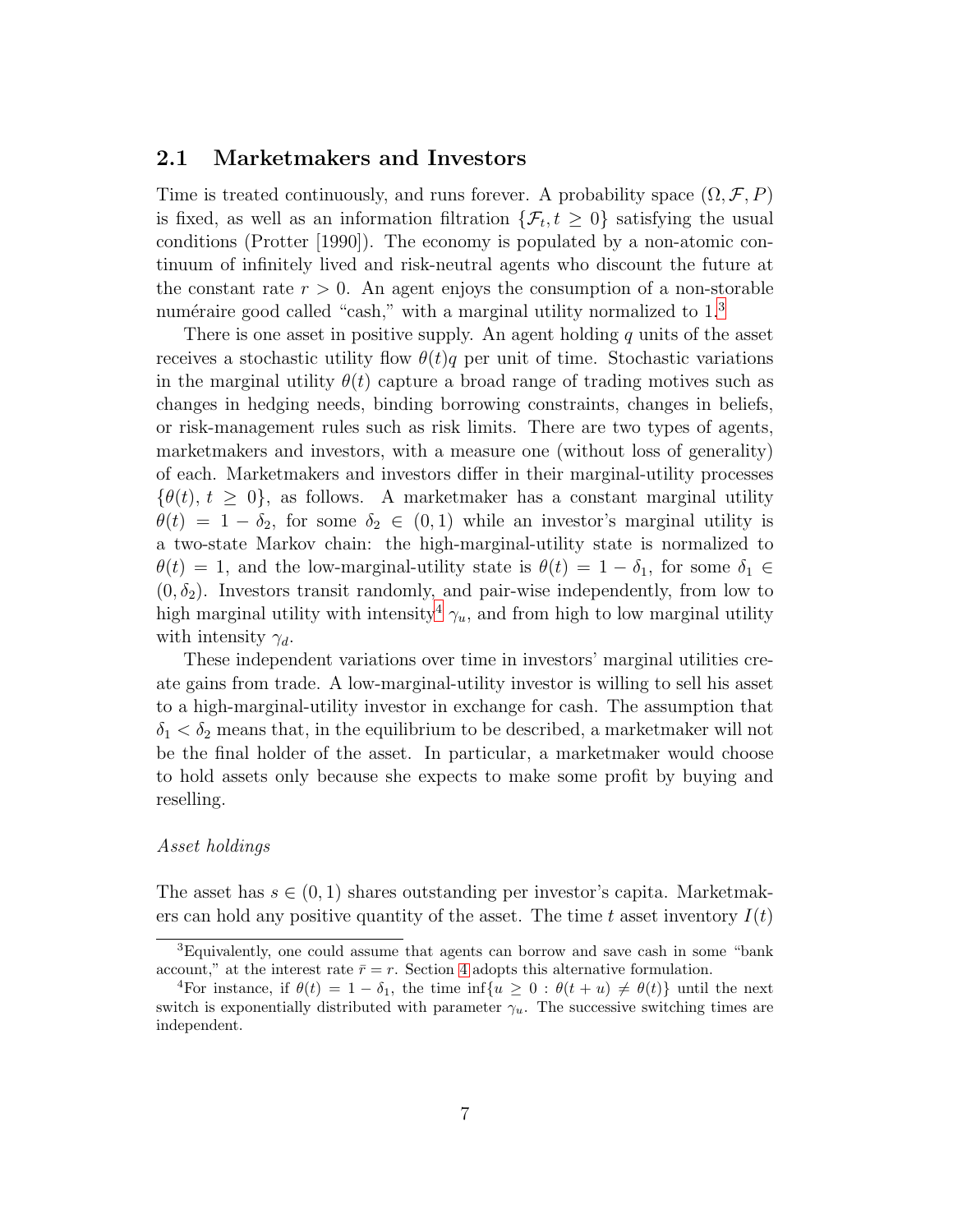<span id="page-7-2"></span>of a representative marketmaker satisfies the shortselling constraint<sup>[5](#page-7-0)</sup>

$$
I(t) \ge 0. \tag{1}
$$

An investor also cannot shortsell and, moreover, he cannot hold more than one unit of the asset. This paper restricts attention to allocations in which an investor holds either zero or one unit of the asset. In equilibrium, because an investor has linear utility, he will find it optimal to hold either the maximum quantity of one or the minimum quantity of zero.

An investor's type is made up of his marginal utility (high " $h$ ," or low " $\ell$ ") and his ownership status (owner of one unit, " $o$ ," or non-owner, " $n$ "). The set of investors' types is  $\mathcal{T} \equiv \{ \ell o, hn, ho, \ell n \}.$  In anticipation of their equilibrium behavior, low-marginal-utility owners  $(lo)$  are named "sellers," and high-marginal-utility non-owners  $(hn)$  are "buyers." For each  $\sigma \in \mathcal{T}$ ,  $\mu_{\sigma}(t)$ denotes the fraction of type- $\sigma$  investors in the total population of investors. These fractions must satisfy two accounting identities. First, of course,

$$
\mu_{\ell o}(t) + \mu_{hn}(t) + \mu_{\ell n}(t) + \mu_{ho}(t) = 1.
$$
\n(2)

<span id="page-7-3"></span>Second, the assets are held either by investors or marketmakers, so

$$
\mu_{ho}(t) + \mu_{\ell o}(t) + I(t) = s.
$$
\n(3)

### 2.2 Crash and Recovery

I select initial conditions representing the strong selling pressure of a financial disruption. Namely, it is assumed that, at time zero, all investors are in the lowmarginal-utility state (see Table [1\)](#page-8-0). Then, as earlier specified, investors transit to the high-marginal-utility state. Under suitable measurability requirements (see Sun [2000], Theorem C), the Law of Large Numbers applies, and the fraction  $\mu_h(t) \equiv \mu_{ho}(t) + \mu_{hn}(t)$  of high-marginal-utility investors solves the ordinary differential equation (ODE)

<span id="page-7-1"></span>
$$
\dot{\mu}_h(t) = \gamma_u \big( \mu_{\ell o}(t) + \mu_{\ell n}(t) \big) - \gamma_d \big( \mu_{ho}(t) + \mu_{hn}(t) \big) \n= \gamma_u \big( 1 - \mu_h(t) \big) - \gamma_d \mu_h(t) \n= \gamma_u - \gamma \mu_h(t),
$$
\n(4)

<span id="page-7-0"></span><sup>&</sup>lt;sup>5</sup>One can allow for a limited amount of shortselling by letting  $I(t) \geq -\varepsilon$  for some small  $\varepsilon \in \mathbb{R}_+$ . Then the results of this paper would continue to hold, with the change of variable  $I(t) = I(t) + \varepsilon$  and  $\tilde{s} = s + \varepsilon$ .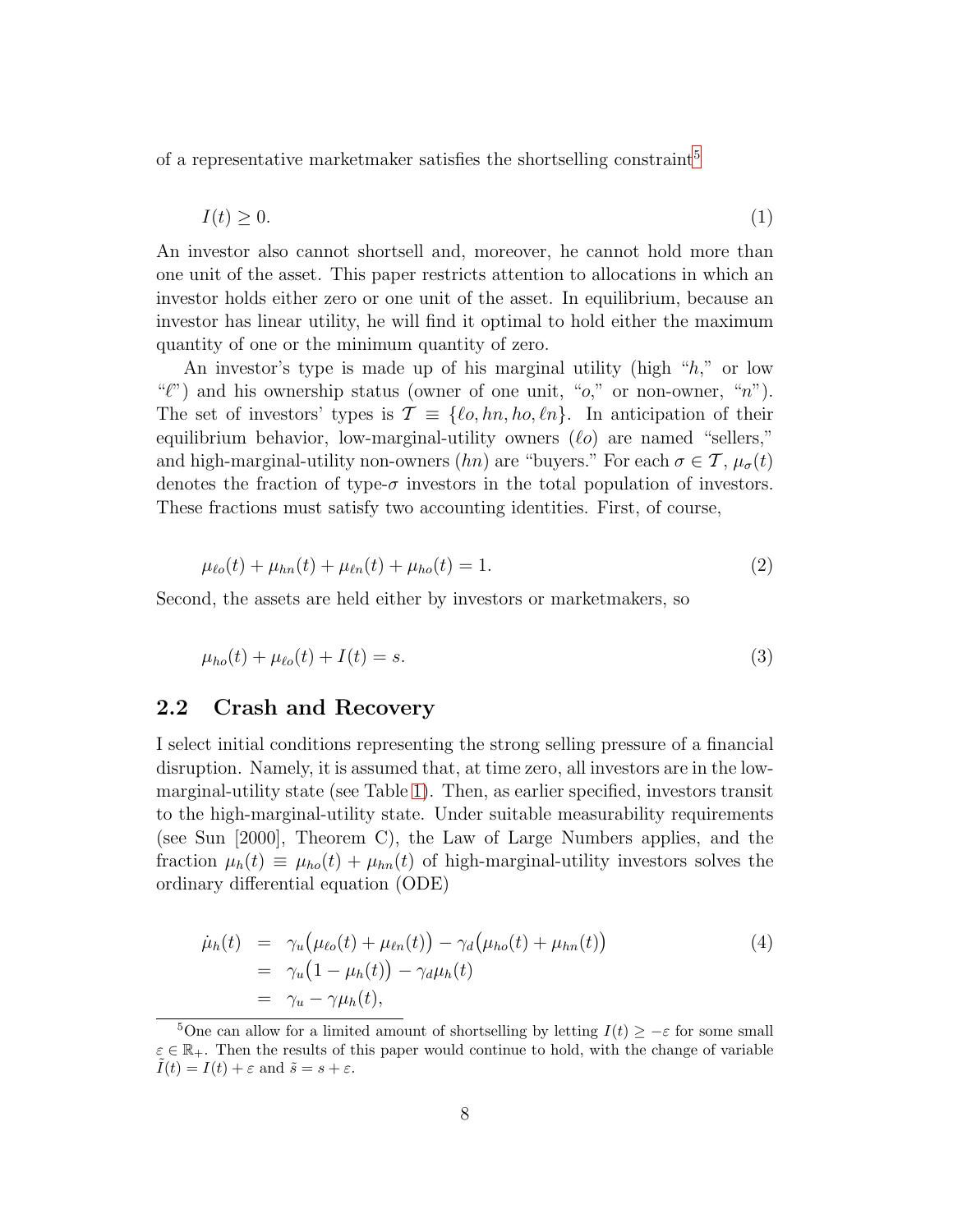where  $\dot{\mu}_h(t) = d\mu_h(t)/dt$  and  $\gamma \equiv \gamma_u + \gamma_d$ . The first term in [\(4\)](#page-7-1) is the rate of flow of low-marginal-utility investors transiting to the high-marginal-utility state, while the second term is the rate of flow of high-marginal-utility investors transiting to the low-marginal-utility state. With the initial condition  $\mu_h(0)$  = 0, the solution of [\(4\)](#page-7-1) is

$$
\mu_h(t) = y \left( 1 - e^{-\gamma t} \right),\tag{5}
$$

<span id="page-8-1"></span>where  $y \equiv \gamma_u/\gamma$  is the steady-state fraction of high-marginal-utility investors. Importantly for the remainder of the paper, it is assumed that

$$
s < y.\tag{6}
$$

In other words, in steady state, the fraction y of high-marginal-utility investors exceeds the asset supply s. This will ensure that, asymptotically in equilibrium, the selling pressure has fully alleviated. Figure [2](#page-9-0) plots the time dynamic of  $\mu_h(t)$ , for some parameter values that satisfy [\(6\)](#page-8-1). On the Figure, the unit of time is one hour. Years are converted into hours assuming 250 trading days per year, and 10 hours of trading per days. The parameter values used for all of the illustrative computations of this paper, are in Table [2.](#page-10-0)

Table 1: Initial conditions.

<span id="page-8-0"></span>

| $\mu_{\ell o}(0)$ $\mu_{hn}(0)$ $\mu_{\ell n}(0)$ $\mu_{ho}(0)$ $I(0)$ |         |  |
|------------------------------------------------------------------------|---------|--|
|                                                                        | $1-s$ 0 |  |

### 2.3 Order-execution delays

This paper departs from the traditional Walrasian model by assuming that the asset market is illiquid, in that there are order-execution delays. Marketmakers intermediate all trades from a central marketplace which can be viewed, say, as the floor of the New York Stock exchange. The asset market is illiquid in the sense that investors cannot contact that marketplace instantly. Instead, an investor establishes contact with marketmakers at Poisson arrival times with intensity  $\rho > 0$ , where  $\rho \neq \gamma$ . Contact times are pairwise independent across investors and independent of marginal utility processes. Therefore, an application of the Law of Large Numbers (under the technical conditions mentioned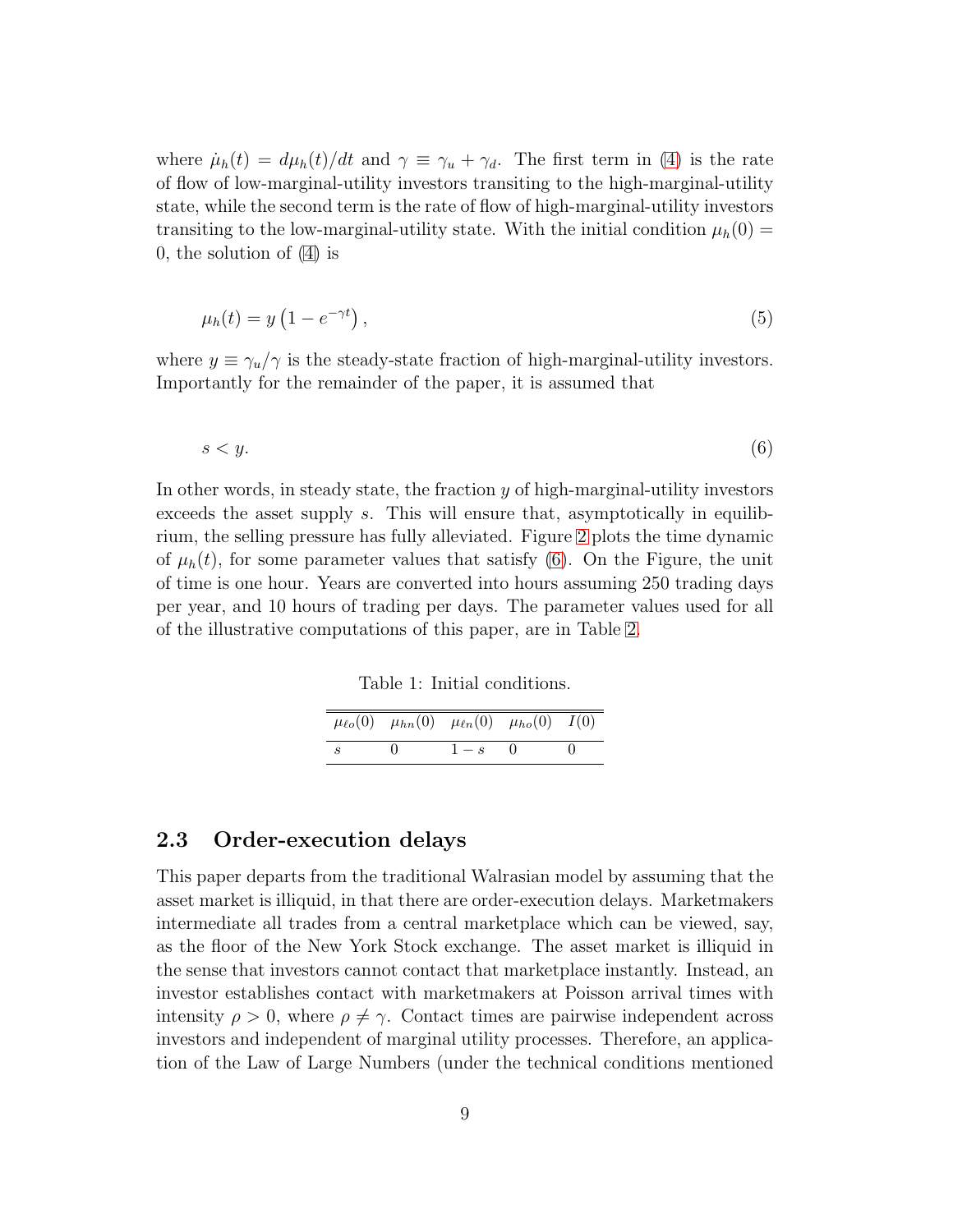

<span id="page-9-0"></span>Figure 2: Dynamic of  $\mu_h(t)$ .

earlier) implies that contacts between type- $\sigma$  investors and marketmakers occur at a total (almost sure) rate of  $\rho\mu_{\sigma}(t)$ . Hence, in a market equilibrium,  $\rho\mu_{\sigma}(t)$  represents the order-flow rate originating from type- $\sigma$  investors.

### Alternative Specification of the Contact-time Technology

In the present model, an investor's average contact time  $1/\rho$  with marketmakers is constant over time and does not depend on the fraction of buyers and sellers in the market. One could study an alternative model in which the average contact time would increase when the selling or the buying pressure is larger, representing for instance congestions. For example, one could assume that the instantaneous rate of contact with type- $\sigma$  investors is no longer the linear function  $\rho\mu_{\sigma}(t)$  but instead is an increasing and strictly concave function of  $\mu_{\sigma}(t)$ . This alternative non-linear specification is much less tractable and requires a numerical solution method. Moreover, the basic intuitions for the welfare improving role of marketmakers' liquidity provision would be the same as with the present linear specification. An interesting difference is that the sociallyoptimal allocation would need to be implemented in a "competitive-search" equilibrium, along the lines of Moen [1997], Shimer [1995], and Mortensen and Wright [2002].

#### Interpreting Random Contact Times

The random contact times represent a broad range of execution delays, includ-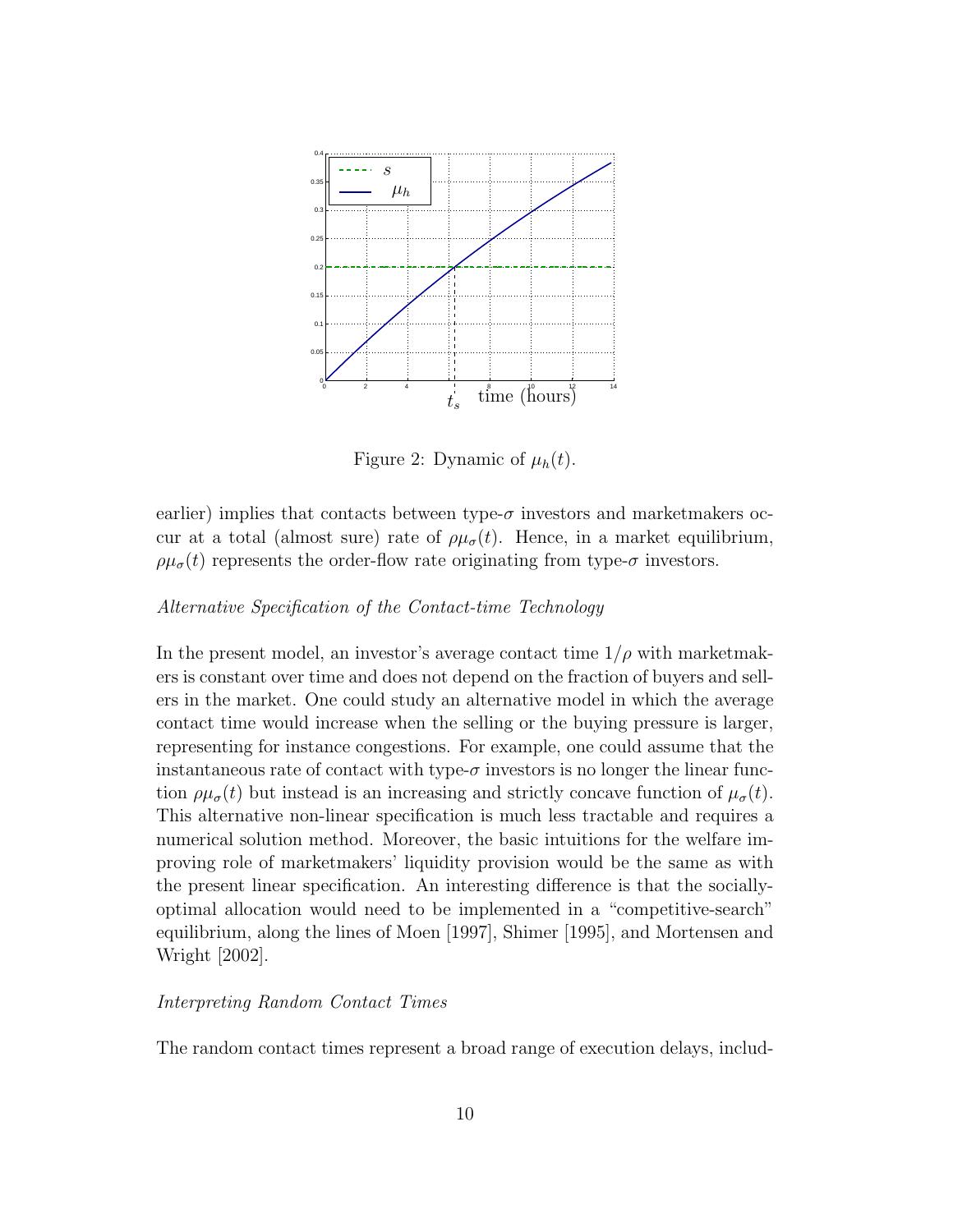Table 2: Parameter Values.

<span id="page-10-0"></span>

| Parameters                   |                  | Value |
|------------------------------|------------------|-------|
| Measure of Shares            | $\boldsymbol{s}$ | 0.2   |
| Discount Rate                | r                | 5%    |
| Contact Intensity            | $\rho$           | 1000  |
| Intensity of Switch to High  | $\gamma_u$       | 90    |
| Intensity of Switch to Low   | $\gamma_d$       | 10    |
| Low marginal utility         | $1-\delta_1$     | 0.01  |
| Marketmaker marginal utility | $1-\delta_2$     |       |

Time is measured in years. Assuming that the stock market opens 250 days a year,  $\rho = 1000$  means that it takes 2.5 hours to execute an order, on average. The parameter  $\gamma = \gamma_u + \gamma_d$  measures the speed of the recovery. Specifically, with  $\gamma = 100$ ,  $\mu_h(t)$  reaches half of its steady-state level in about 1.73 days.

ing the time to contact a marketmaker, to negotiate and process an order, to deliver an asset, or to transfer a payment. The parameter  $\rho$  is viewed as a measure of marketmaking capacity, encompassing for instance the communication network and the infrastructures needed to execute transactions. One might argue that execution delays are usually quite short and perhaps therefore of little consequence to the quality of an allocation. The Brady [1988] report shows, however, that during the October 1987 crash, delays were much longer and much more variable than in normal times. In particular, the report documents that many delays were caused by failures of overloaded execution systems, by congestions in the communication network, and by automated protection features. The report suggests that such delays might have amplified liquidity problems in a far-from-negligible manner. After describing the selling pressure originating from portfolio insurers, the report notes:"Transaction systems, such as DOT, or market stabilizing mechanisms, such as NYSE specialists, are bound to be crushed by the pressure, however they are designed or capitalized." Along similar lines, Wigmore [1998] argues that the specialist system was the "weak link" of the October 1987 crash, because it was not designed to handle the massive selling pressure in a timely fashion.

Delays also occurred during the crash of October 1997. The SEC reported that "broker-dealers web servers had reached their maximum capacity to handle simultaneous users" and "telephone lines were overwhelmed with callers who were frustrated by the inability to access information online." As a result of these capacity problems, customers could not be "routed to their designated market center for execution on a timely basis" and "a number of broker deal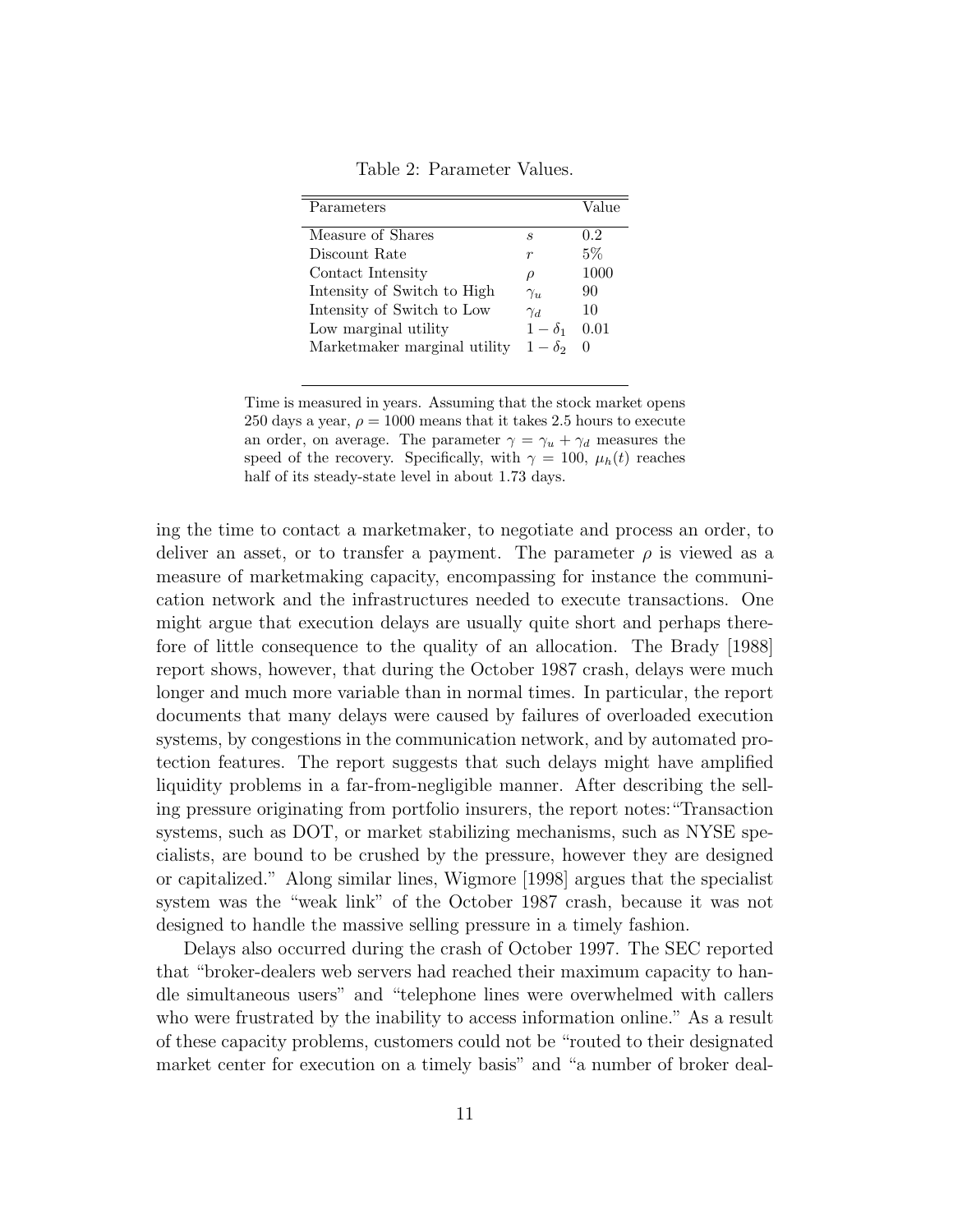ers were forced to manually execute some customers orders."[6](#page-11-0) This suggests that technological improvements which followed the 1987 crash did not prevent substantial order-execution delays from arising during the crash of 1997.

### Market Orders versus Limit Orders

In what follows, the trades of investors with marketmakers are interpreted as market orders. This means in particular that investors cannot trade with limit orders. This might be viewed as a strong assumption since limit orders are often considered good substitute for the liquidity provision of marketmakers. Empirical evidence suggest however that investors do not find limit orders very attractive in bad times and that they instead prefer to directly send market orders to floor brokers who provide more flexible execution. Goldstein and Kavajecz [2003] report that, during the market break of October 1997, there was a dramatic drain of liquidity in the limit-order book. They show that, for the Dow Jones Industrial Average stocks of their sample, the limit-order book spread could be as high as 3 to 4 dollars. Meanwhile, the quoted spread for the same stocks was about 20 cents. The authors write in their conclusion that "the results suggest that extreme uncertainty concerning the ability to trade continuously caused market participants to change their behavior in such a way that it effectively shut down liquidity provision via the limit order book."

# 3 Optimal Dynamic Liquidity Provision

The first objective of this Section is to explain the benefit of liquidity provision, addressing how much and when liquidity should be provided. Its second objective is to establish a benchmark against which to judge the market equilibria studied in Sections [4](#page-23-0) and [5.](#page-28-0) To these ends, I temporarily abstract from marketmakers' incentives to provide liquidity and solve for socially-optimal allocations, maximizing the sum of investors and marketmakers' intertemporal utility, subject to order-execution delays. The optimal allocation is found to resemble "leaning against the wind." Namely, it is socially optimal that a marketmaker accumulates inventories when the selling pressure is strong.

## 3.1 Asset Allocations

At each time, a representative marketmaker can transfer assets only to her own account or among those of investors who are currently contacting her.

<span id="page-11-0"></span><sup>6</sup>SEC Staff Legal Bulletin No. 8, http://www.sec.gov/interps/legal/slbmr8.htm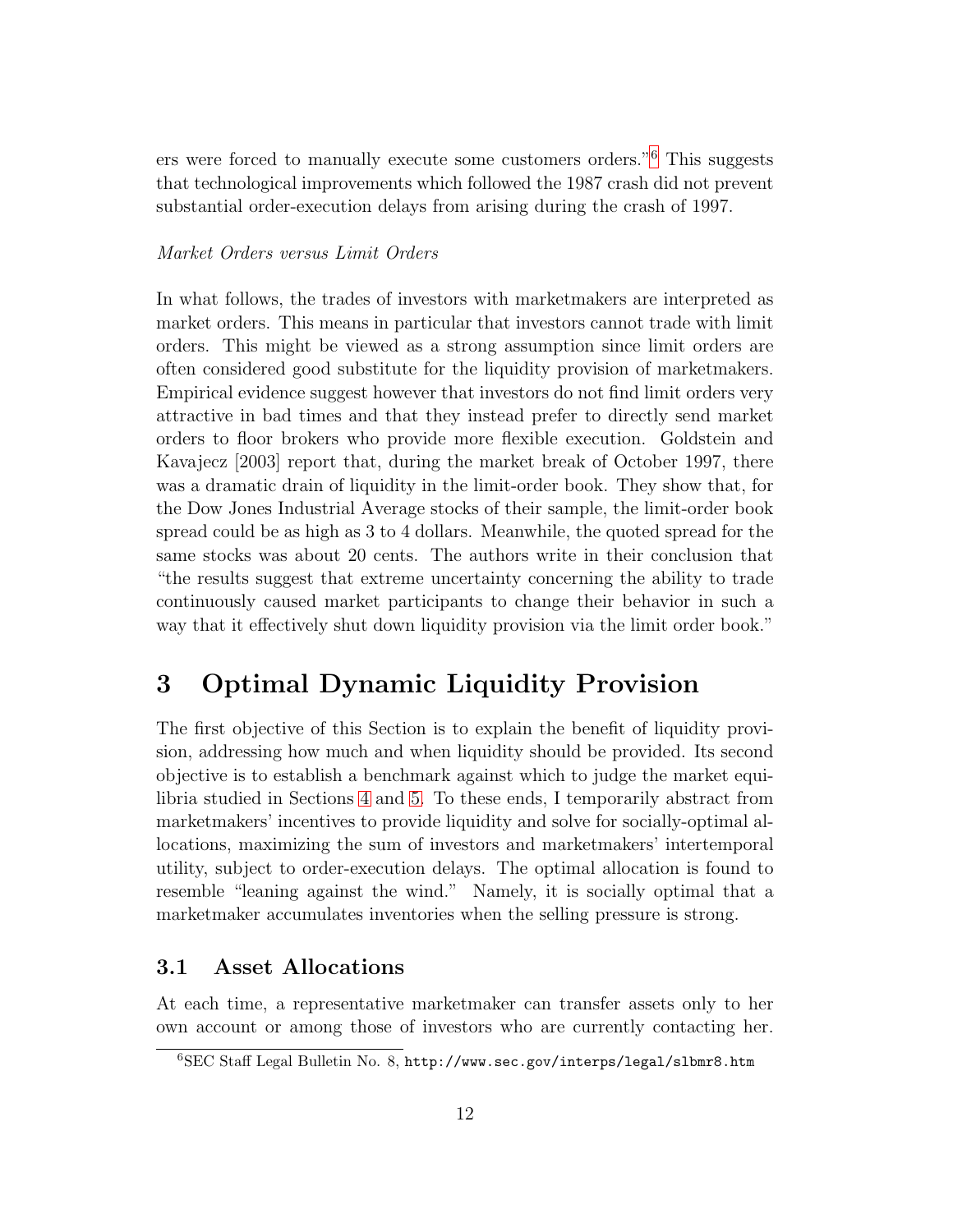<span id="page-12-0"></span>For instance, the flow rate  $u_{\ell}(t)$  of assets that a marketmaker takes from lowmarginal-utility investors is subject to the order-flow constraint

$$
-\rho\mu_{\ell n}(t) \le u_{\ell}(t) \le \rho\mu_{\ell o}(t). \tag{7}
$$

<span id="page-12-1"></span>The upper (lower) bound shown in [\(7\)](#page-12-0) is the flow of  $\ell \circ (\ell n)$  investors who establish contact with marketmakers at time t. Similarly, the flow  $u_h(t)$  of assets that a marketmaker transfers to high-marginal-utility investors is subject to the order-flow constraint

$$
-\rho\mu_{ho}(t) \le u_h(t) \le \rho\mu_{hn}(t). \tag{8}
$$

When the two flows  $u_{\ell}(t)$  and  $u_h(t)$  are equal, a marketmaker is a matchmaker, in the sense that she takes assets from some  $\ell$  investors (sellers) and transfers them instantly to some  $hn$  investors (buyers). If the two flows are not equal, a marketmaker is not only matching buyers and sellers, but she is also changing her inventory position. For example, if both  $u_{\ell}(t)$  and  $u_{h}(t)$  are positive, a marketmaker is matching sellers and buyers at the rate  $\min\{u_{\ell}(t),u_h(t)\}\$ . The net flow  $u_{\ell}(t)-u_h(t)$  represents the rate of change of a marketmaker's inventory, in that

$$
\dot{I}(t) = u_{\ell}(t) - u_h(t). \tag{9}
$$

<span id="page-12-4"></span><span id="page-12-2"></span>Similarly, the rate of change of the fraction  $\mu_{\ell o}(t)$  of low-marginal-utility owners is

$$
\dot{\mu}_{\ell o}(t) = -u_{\ell}(t) - \gamma_u \mu_{\ell o}(t) + \gamma_d \mu_{ho}(t), \qquad (10)
$$

where the terms  $\gamma_u \mu_{\ell o}(t)$  and  $\gamma_d \mu_{ho}(t)$  reflect transitions of investors from low to high marginal utility, and from high to low marginal utility, respectively. Likewise, the rate of change of the fractions of  $hn$ ,  $\ell n$ , and ho investors are, respectively,

<span id="page-12-3"></span>
$$
\dot{\mu}_{hn}(t) = -u_h(t) - \gamma_d \mu_{hn}(t) + \gamma_u \mu_{\ell n}(t) \tag{11}
$$

$$
\dot{\mu}_{\ell n}(t) = u_{\ell}(t) - \gamma_u \mu_{\ell n}(t) + \gamma_d \mu_{hn}(t) \tag{12}
$$

$$
\dot{\mu}_{ho}(t) = u_h(t) - \gamma_d \mu_{ho}(t) + \gamma_u \mu_{\ell o}(t). \tag{13}
$$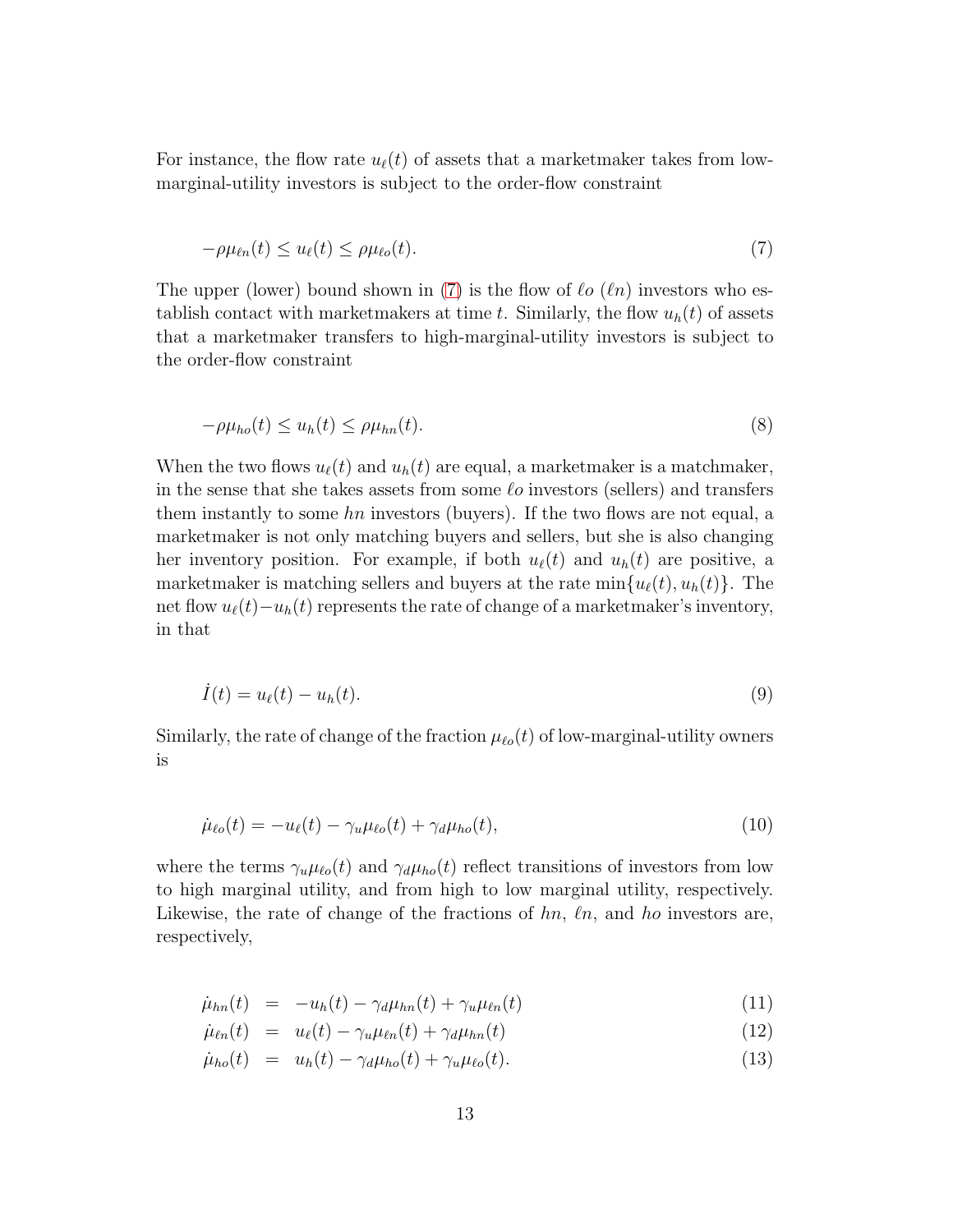Definition 1 (Feasible Allocation.) A feasible allocation is some distribution  $\mu(t) \equiv (\mu_{\sigma}(t))_{\sigma \in \mathcal{T}}$  of types, some inventory holding  $I(t)$ , and some piecewise continuous asset flows  $u(t) \equiv (u_h(t), u_\ell(t))$  such that

- (i) At each time, the shortselling constraint  $(1)$  and the order-flow constraints [\(7\)](#page-12-0)-[\(8\)](#page-12-1) are satisfied.
- (ii) The ODEs  $(9)-(13)$  $(9)-(13)$  $(9)-(13)$  hold.
- (iii) The initial conditions of Table [1](#page-8-0) hold.

Since  $u(t)$  is piecewise continuous,  $\mu(t)$  and  $I(t)$  are piecewise continuously differentiable.

<span id="page-13-0"></span>A feasible allocation is said to be Pareto optimal if it cannot be Pareto improved by choosing another feasible allocation and making time-zero cash transfers. As it is standard with quasi-linear preferences, it can be shown that a Pareto optimal allocation must maximize

$$
\int_0^{+\infty} e^{-rt} \bigg( \mu_{ho}(t) + (1 - \delta_1)\mu_{\ell o}(t) + (1 - \delta_2)I(t) \bigg) dt, \tag{14}
$$

the equally weighted sum of investors' and marketmakers' intertemporal utilities. This criterion is deterministic, reflecting pairwise independence of investors' marginal-utility and contact-time processes. Conversely, an asset allocation maximizing  $(14)$  is Pareto optimal.<sup>[7](#page-13-1)</sup> This discussion motivates the following definition of an optimal allocation.

Definition 2 (Optimal Allocation.) An optimal allocation is some feasible allocation maximizing [\(14\)](#page-13-0).

### 3.2 The Cost and Benefit of Liquidity Provision

This subsection illustrates the social benefits of accumulating inventories. Namely, it considers the no-inventory allocation  $(I(t) = 0$ , at each time), and shows that it can be improved if marketmakers accumulate a small amount of inventory, when the selling pressure is strong. I start by describing some features of the no-inventory allocation. Substituting  $I(t) = 0$  into equation [\(3\)](#page-7-3) gives

$$
\mu_{\ell o}(t) = s - \mu_h(t) + \mu_{hn}(t). \tag{15}
$$

<span id="page-13-2"></span><span id="page-13-1"></span><sup>7</sup>Weill [2004] shows that this result also hold under the alternative assumption that cash transfers are be made dynamically over time, subject to the same trading technology as asset transfers.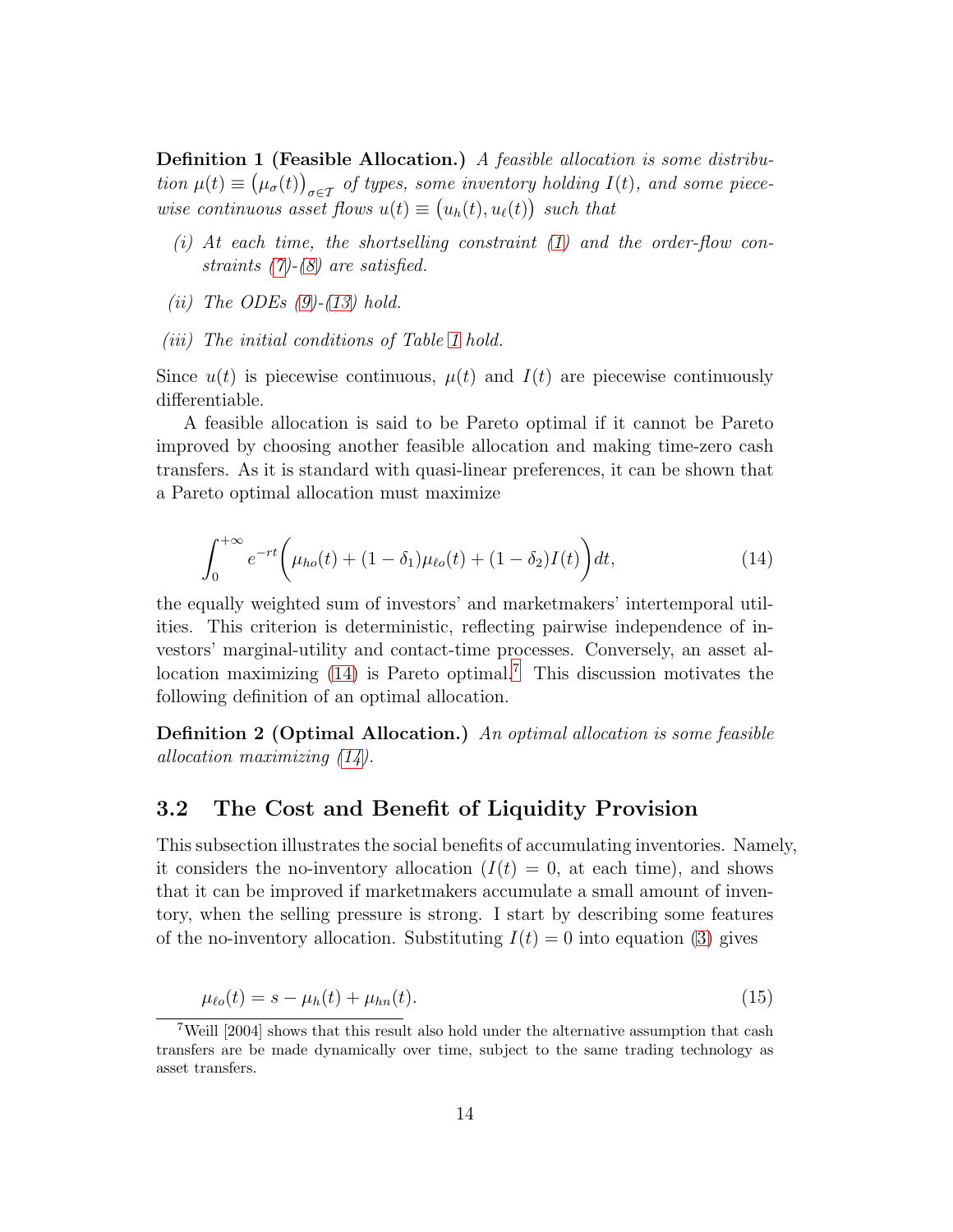The "crossing time" is the time  $t_s$  at which  $\mu_h(t_s) = s$ . This is, as Figure [2](#page-9-0) illustrates, the time at which the fraction  $\mu_h(t)$  of high-marginal-utility investors crosses the supply s of assets. Because  $\mu_h(t)$  is increasing, equation [\(15\)](#page-13-2) implies that

$$
\rho\mu_{hn}(t) < \rho\mu_{\ell o}(t) \tag{16}
$$

if and only if  $t < t_s$ . Therefore, in the no-inventory allocation, before the crossing time, the selling pressure is "positive," meaning that marketmakers are in contact with more sellers  $(lo)$  than buyers  $(hn)$ . After the crossing time, they are in contact with more buyers than sellers.

Intuitively, the no-inventory allocation can be improved as follows. A marketmaker can take an additional asset from a seller before the crossing time, say at  $t_1 = t_s - \varepsilon$ , and transfer it to some buyer after the crossing time, at  $t_2 = t_s + \varepsilon$ . Because the transfer occurs around the crossing time, the transfer time  $2\varepsilon$  can be made arbitrarily small.

The benefit is that, for a sufficiently small  $\varepsilon$ , this asset is allocated almost instantly to some high-marginal-utility investor. Without the transfer, by contrast, this asset would continue to be held by a low-marginal-utility investor until either (i) the seller transits to a high marginal utility with intensity  $\gamma_u$ , or (*ii*) the seller establishes another contact with a marketmaker with intensity  $\rho$ . This means that, without the transfer, this asset would continue to be held by a seller and not by a buyer, with an instantaneous utility cost of  $\delta_1$ , incurred for a non-negligible average time of  $1/(\gamma_u + \rho)$ .

The cost of the transfer is that the asset is temporarily held by a marketmaker and not by a seller, implying an instantaneous utility cost of  $\delta_2 - \delta_1$ . If  $\varepsilon$  is sufficiently small, this cost is incurred for a negligible time and is smaller than the benefit. This intuitive argument can be formalized by studying the following family of feasible allocations.

Definition 3 (Buffer Allocation.) A buffer allocation is a feasible allocation defined by two times  $(t_1,t_2) \in [0,t_s] \times [t_s,+\infty)$ , called "breaking times," such that<sup>[8](#page-14-0)</sup>

$$
u_{\ell}(t) = \rho \mu_{hn}(t) \mathbb{I}_{[0,t_1)}(t) + \rho \mu_{\ell o}(t) \mathbb{I}_{[t_1,+\infty)}(t)
$$
\n(17)

$$
u_h(t) = \rho \mu_{hn}(t) \mathbb{I}_{[0,t_2)}(t) + \rho \mu_{\ell o}(t) \mathbb{I}_{[t_2,+\infty)}(t)
$$
\n(18)

$$
I(t_2) = 0. \t\t(19)
$$

<span id="page-14-0"></span><sup>&</sup>lt;sup>8</sup>In what follows,  $\mathbb{I}_A(\cdot)$  denotes the indicator function of some set  $A \subseteq \mathbb{R}$ .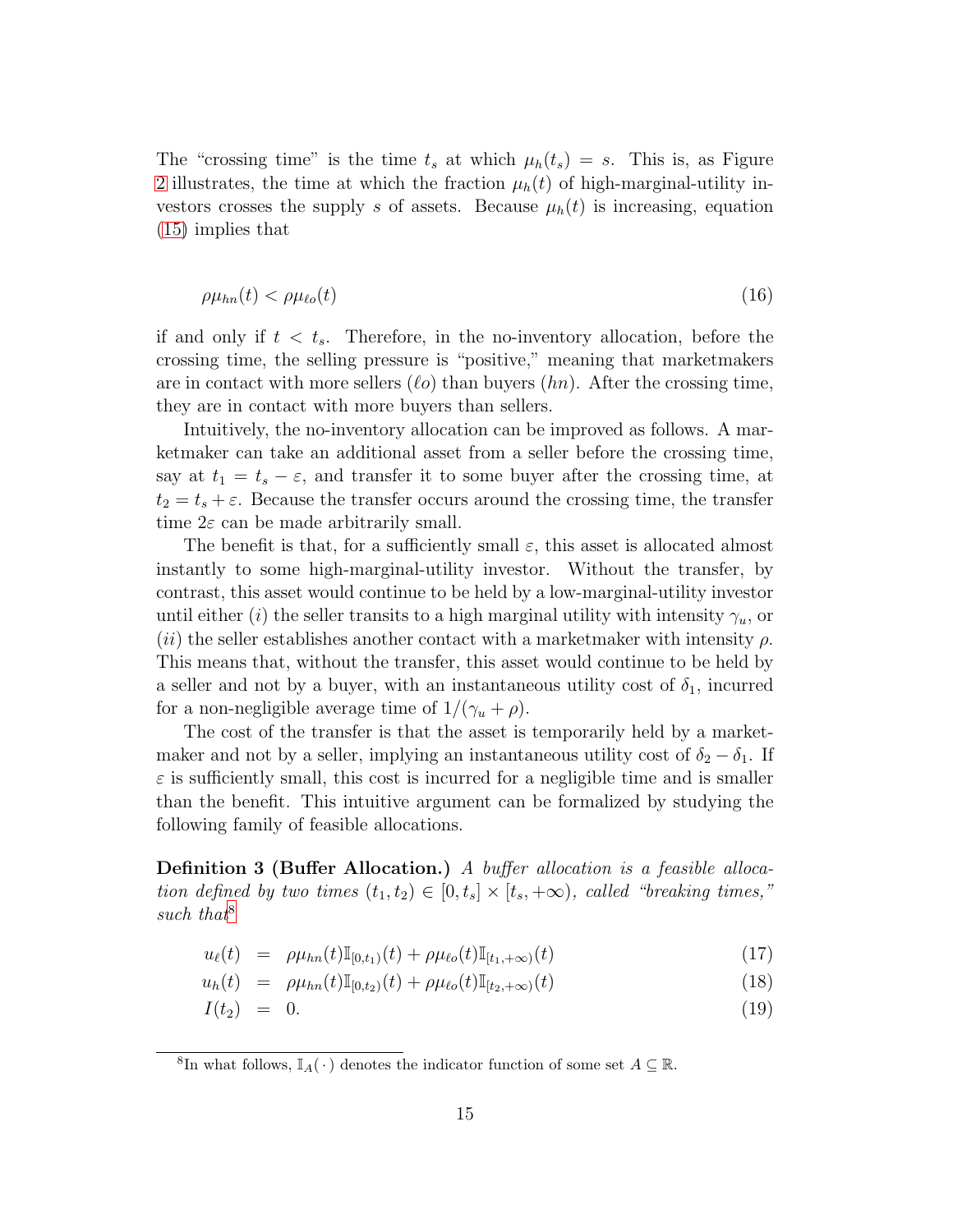

<span id="page-15-0"></span>Figure 3: Illustrative buffer allocations.

The no-inventory allocation is the buffer allocation for which  $t_1 = t_2 = t_s$ . A buffer allocation has the "bang-bang" property: at each time, either  $u_{\ell}(t) =$  $\rho\mu_{\ell o}(t)$  or  $u_h(t) = \rho\mu_{hn}(t)$ . Because of the linear objective [\(14\)](#page-13-0), it is natural to guess that an optimal allocation will also have this bang-bang property. In the next subsection, Theorem [1](#page-20-0) will confirm this conjecture, showing that the optimal allocation belongs to the family of buffer allocations.

In a buffer allocation, a marketmaker acts as a "buffer," in that she accumulates assets when the selling pressure is strong and unwinds these trades when the pressure alleviates. Specifically, as illustrated in Figure [3,](#page-15-0) a buffer allocation  $(t_1, t_2)$  has three phases. In the first phase, when  $t \in [0, t_1]$ , a marketmaker does not accumulate inventory  $(u_{\ell}(t) = u_h(t))$  and  $I(t) = 0$ . In the second phase, when  $t \in (t_1, t_2)$ , a marketmaker first builds up  $(u_\ell(t) > u_h(t))$ and  $I(t) > 0$  and then unwinds  $(u_{\ell}(t) < u_h(t))$  and  $I(t) > 0$  her inventory position. At time  $t_2$ , her inventory position reaches zero. In the third phase  $t \in (t_2, +\infty)$ , a marketmaker does not accumulate inventory  $(u_\ell(t) = u_h(t))$ and  $I(t) = 0$ . The following proposition characterizes buffer allocations by the maximum inventory position held by marketmakers.

<span id="page-15-1"></span>**Proposition 1.** There exists some  $\bar{m} \in \mathbb{R}_+$ , some strictly decreasing function  $\psi : [0, \bar{m}] \rightarrow \mathbb{R}_{+}$ , and some strictly increasing functions  $\phi_i : [0, \bar{m}] \rightarrow \mathbb{R}_{+}$ ,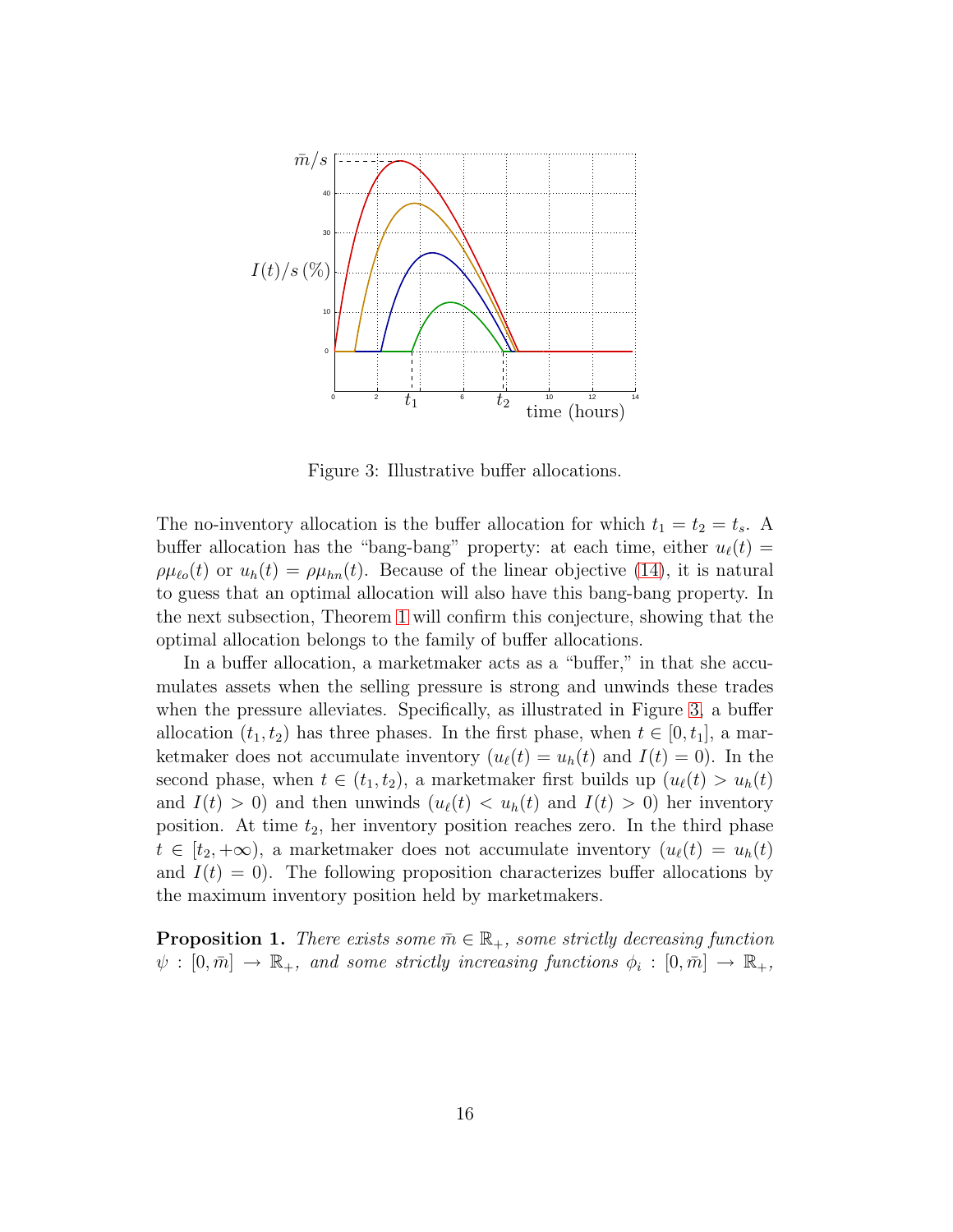$i \in \{1,2\}$ , such that, for all  $m \in [0, \bar{m}]$  and all buffer allocations  $(t_1, t_2)$ ,

$$
m = \max_{t \in \mathbb{R}_+} I(t) \tag{20}
$$

$$
\psi(m) = \arg \max_{t \in \mathbb{R}_+} I(t) \tag{21}
$$

$$
t_1 = \psi(m) - \phi_1(m) \tag{22}
$$

$$
t_2 = \psi(m) + \phi_2(m), \tag{23}
$$

where  $\bar{m}$  is the unique solution of  $\psi(z) - \phi_1(z) = 0$ . Furthermore,  $\psi(0) = t_s$ and  $\phi_1(0) = \phi_2(0) = 0$ .

In words, the breaking times  $(t_1, t_2)$  of a buffer allocation can be written as functions of the maximum inventory position  $m$ . The maximum inventory position is achieved at time  $\psi(m)$ . In addition, the larger is a marketmaker's maximum inventory position, the earlier she starts to accumulate and the longer she accumulates. Lastly, if she starts to accumulate at time zero, then her maximum inventory position is  $\bar{m}$ .

<span id="page-16-0"></span>The social welfare [\(14\)](#page-13-0) associated with a buffer allocation can be written as  $W(m)$ , for some function  $W(\cdot)$  of the maximum inventory position m. As anticipated by the intuitive argument, one can prove the following result.

### Proposition 2.

$$
\lim_{m \to 0^+} \frac{W(m) - W(0)}{m} > 0.
$$
\n(24)

This demonstrates that the no-inventory allocation  $(m = 0)$  is improved by accumulating a small amount of inventory near the crossing time  $t_s$ .

Having shown that accumulating some inventory improves welfare, one would like to explain how much inventory marketmakers should accumulate. Some intuition on this issue can be gained with the following numerical computations. (Theorem [1](#page-20-0) will provide the exact answer). For a given buffer allocation  $(\mu^m(t), I^m(t), u^m(t))$  with maximum inventory position m, I define the cost of holding inventory as

$$
C(m) \equiv \int_0^{+\infty} e^{-rt} (\delta_2 - \delta_1) I^m(t) dt,
$$
\n(25)

the intertemporal utility which is lost because some assets are temporarily held by marketmakers rather than by sellers. Figure [4](#page-17-0) shows a numerical computation of  $C(m)$ . The convexity suggests that the marginal cost of holding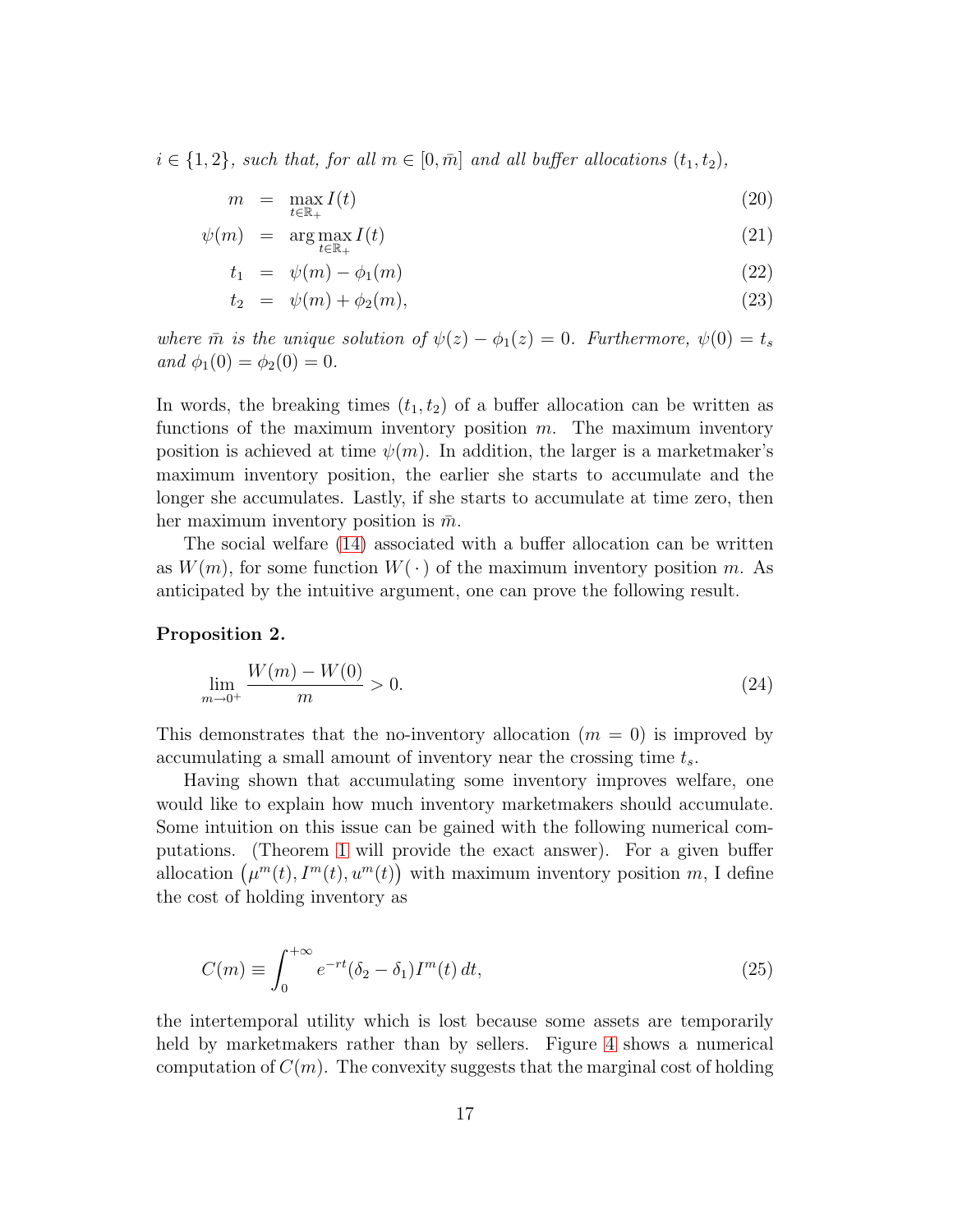

<span id="page-17-0"></span>Figure 4: The intertemporal cost of accumulating inventory.



<span id="page-17-1"></span>Figure 5: The intertemporal benefit of accumulating inventory.

inventory is increasing in the maximum inventory position. Intuitively, an additional unit of inventory is transferred later in time, implying that the holding cost  $\delta_2 - \delta_1$  is incurred for a longer time period. Similarly, I define the benefit of holding inventory as

$$
B(m) \equiv W(m) + C(m). \tag{26}
$$

The function  $B(m)$  is a measure of social welfare which is compensated for the holding cost  $\delta_2-\delta_1$  of a marketmaker. Figure [5](#page-17-1) shows a numerical computation of  $B(m)$ . The concavity suggests that the marginal benefit of accumulating inventory is decreasing in the maximum inventory position: an additional unit of inventory is transferred to a buyer later in time, which represents a smaller benefit because agents are impatient. Interestingly,  $B(\cdot)$  decreases above some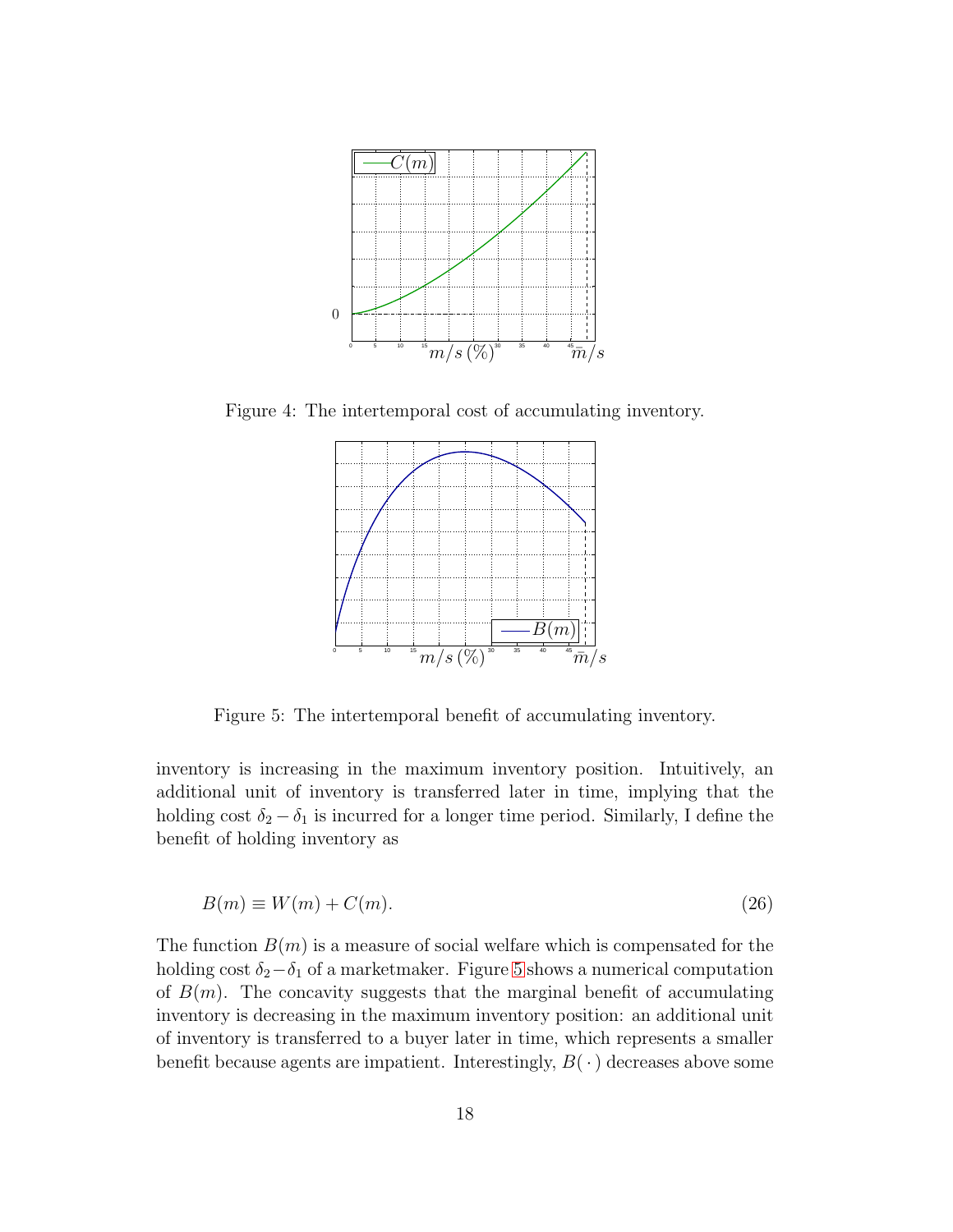inventory level. In this decreasing branch, marketmakers take too long to transfer a marginal unit. It would be faster, on average, to simply wait for the  $\ell$ o investors to transit to the high-marginal-utility state.

Overall, these computations suggest that providing liquidity is cheap and valuable near the crossing time  $(m \text{ close to zero})$ . By contrast, providing liquidity near time zero, when the selling pressure is strongest  $(m \text{ close to } \bar{m})$ , is both more expansive and less valuable. The marginal social value of providing liquidity near time zero can even be negative, as illustrated by Figures [4](#page-17-0) and [5.](#page-17-1)

### 3.3 The Optimal Allocation

This subsection provides first-order sufficient conditions for, and solves for, a socially optimal allocation. The reader may wish to skip the following paragraph on first-order conditions, and go directly to Theorem [1,](#page-20-0) which describes the optimal allocation.

#### First-Order Sufficient Conditions

The first-order sufficient conditions are based on Seierstad and Sydsæter [1977], and are described in detail in Appendix [E.](#page-52-0) The accounting identities  $\mu_{ho}(t)$  =  $\mu_h(t)-\mu_{hn}(t)$  and  $\mu_{\ell n}(t)=1-\mu_h(t)-\mu_{\ell n}(t)$  are substituted into the objective and the constraints, reducing the state variables to  $(\mu_{\ell o}(t), \mu_{hn}(t), I(t))$ . The "current-value" Lagrangian (see Kamien and Schwartz [1991], Part II, Section 8) is

$$
\mathcal{L}(t) = \mu_h(t) - \mu_{hn}(t) + (1 - \delta_1)\mu_{\ell o}(t) + (1 - \delta_2)I(t)
$$
\n
$$
+ \lambda_{\ell o}(t) \left( -u_{\ell}(t) - \gamma_u \mu_{\ell o}(t) - \gamma_d \mu_{hn}(t) + \gamma_d \mu_h(t) \right)
$$
\n
$$
+ \lambda_{hn}(t) \left( -u_h(t) - \gamma_u \mu_{\ell o}(t) - \gamma_d \mu_{hn}(t) + \gamma_u(1 - \mu_h(t)) \right)
$$
\n
$$
+ \lambda_I(t) \left( u_{\ell}(t) - u_h(t) \right)
$$
\n
$$
+ w_{\ell o}(t) \left( \rho \mu_{\ell o}(t) - u_{\ell}(t) \right) + w_{hn}(t) \left( \rho \mu_{hn}(t) - u_h(t) \right) + \eta_I(t) I(t).
$$
\n(27)

The multiplier  $\lambda_{\ell o}(t)$  of the ODE [\(10\)](#page-12-4) represents the social value of increasing the flow of investors from the  $\ell n$  type to the  $\ell o$  type or, equivalently, the value of transferring an asset to an  $ln$  investor. One gives a similar interpretation to the multipliers  $\lambda_{hn}(t)$  and  $\lambda_I(t)$  of the ODEs [\(11\)](#page-12-3) and [\(9\)](#page-12-2), respectively. The multipliers  $w_{\ell o}(t)$  and  $w_{hn}(t)$  of the flow constraints [\(7\)](#page-12-0) and [\(8\)](#page-12-1) represent the social value of increasing the rate of contact with  $\ell$  and  $hn$  investors,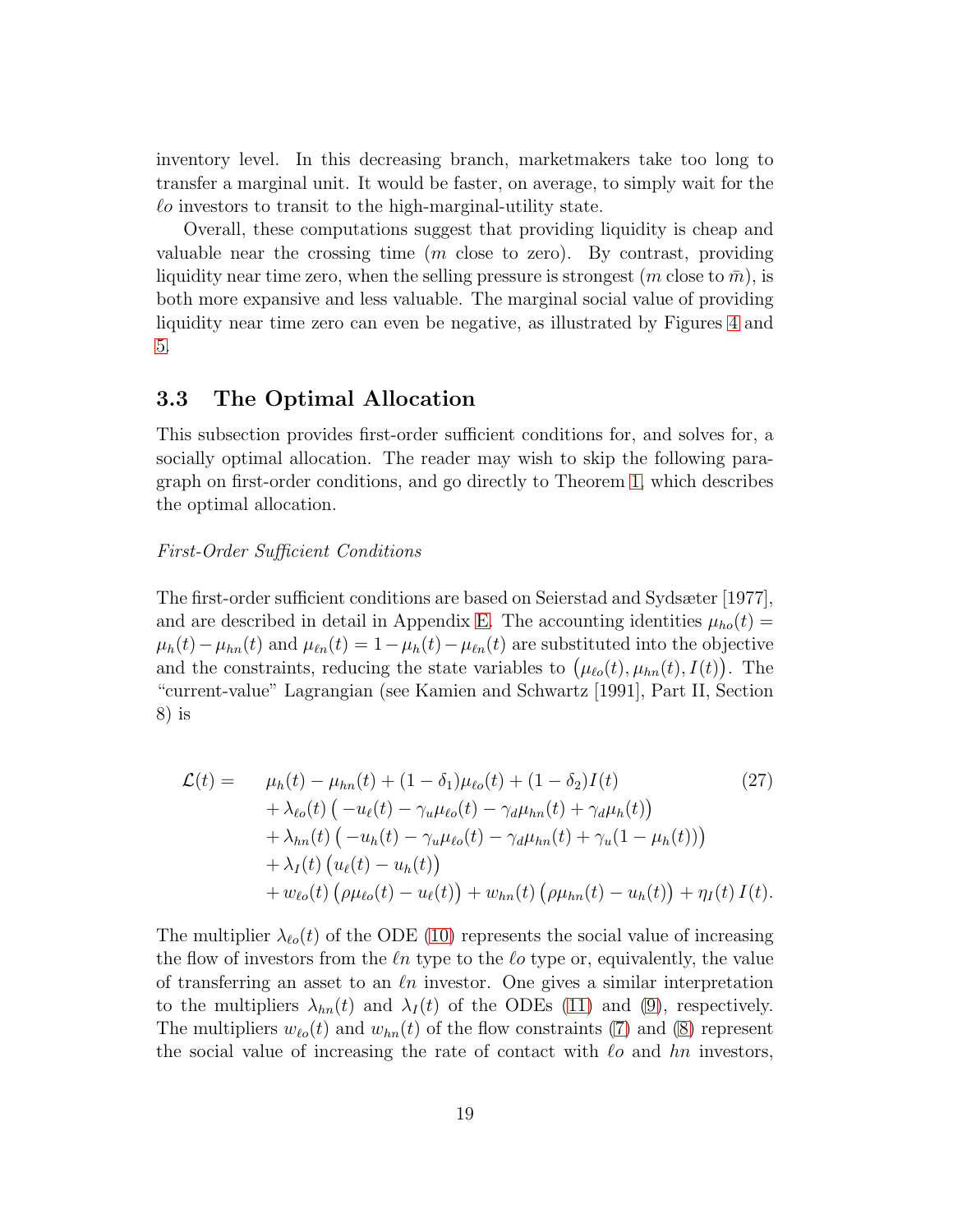respectively.<sup>[9](#page-19-0)</sup> The multiplier on the shortselling constraint [\(1\)](#page-7-2) is  $\eta_I(t)$ . The first-order condition with respect to the controls  $u_{\ell}(t)$  and  $u_{h}(t)$  are

$$
w_{\ell o}(t) = -\lambda_{\ell o}(t) + \lambda_I(t) \tag{28}
$$

$$
w_{hn}(t) = -\lambda_{hn}(t) - \lambda_I(t), \qquad (29)
$$

<span id="page-19-2"></span><span id="page-19-1"></span>respectively. For instance, [\(28\)](#page-19-1) decomposes  $w_{\ell o}(t)$  into the opportunity cost  $-\lambda_{\ell o}(t)$  of taking assets from  $\ell o$  investors, and the benefit  $\lambda_I(t)$  of increasing a marketmaker's inventory. The positivity and complementary-slackness conditions for  $w_{\ell o}(t)$  and  $w_{hn}(t)$ , respectively, are

$$
w_{\ell o}(t) \ge 0 \quad \text{and} \quad w_{\ell o}(t) \big(\rho \mu_{\ell o}(t) - u_{\ell}(t)\big) = 0,\tag{30}
$$

and

$$
w_{hn}(t) \ge 0
$$
 and  $w_{hn}(t) (\rho \mu_{hn}(t) - u_h(t)) = 0.$  (31)

The multipliers  $w_{\ell o}(t)$  and  $w_{hn}(t)$  are non-negative because a marketmaker can ignore additional contacts. The complementary-slackness condition [\(30\)](#page-19-2) means that, when the marginal value  $w_{\ell o}(t)$  of additional contact is strictly positive, a marketmaker should take the assets of all  $\ell$  investors with whom she is currently in contact. One also has the positivity and complementaryslackness conditions

$$
\eta_I(t) \ge 0 \quad \text{and} \quad \eta_I(t)I(t) = 0. \tag{32}
$$

<span id="page-19-3"></span>The ODE for the the multipliers  $\lambda_{\ell o}(t)$ ,  $\lambda_{hn}(t)$ , and  $\lambda_I(t)$  are

$$
r\lambda_{\ell o}(t) = 1 - \delta_1 + \gamma_u(-\lambda_{hn}(t) - \lambda_{\ell o}(t)) + \rho w_{\ell o}(t) + \dot{\lambda}_{\ell o}(t)
$$
(33)

$$
r\lambda_{hn}(t) = -1 - \gamma_d(\lambda_{hn}(t) + \lambda_{\ell o}(t)) + \rho w_{hn}(t) + \dot{\lambda}_{hn}(t)
$$
\n(34)

$$
r\lambda_I(t) = 1 - \delta_2 + \eta_I(t) - \eta_M(t) + \dot{\lambda}_I(t),
$$
\n(35)

respectively. For instance, [\(33\)](#page-19-3) decomposes the flow value  $r\lambda_{\ell o}(t)$  of transferring an asset to a low-marginal-utility investor. The first term,  $1 - \delta_1$ , is

<span id="page-19-0"></span><sup>&</sup>lt;sup>9</sup>It is anticipated that the left-hand constraints in  $(7)$  and  $(8)$  never bind. In other words, a marketmaker never transfers asset from a high-marginal-utility to a low-marginal-utility investor.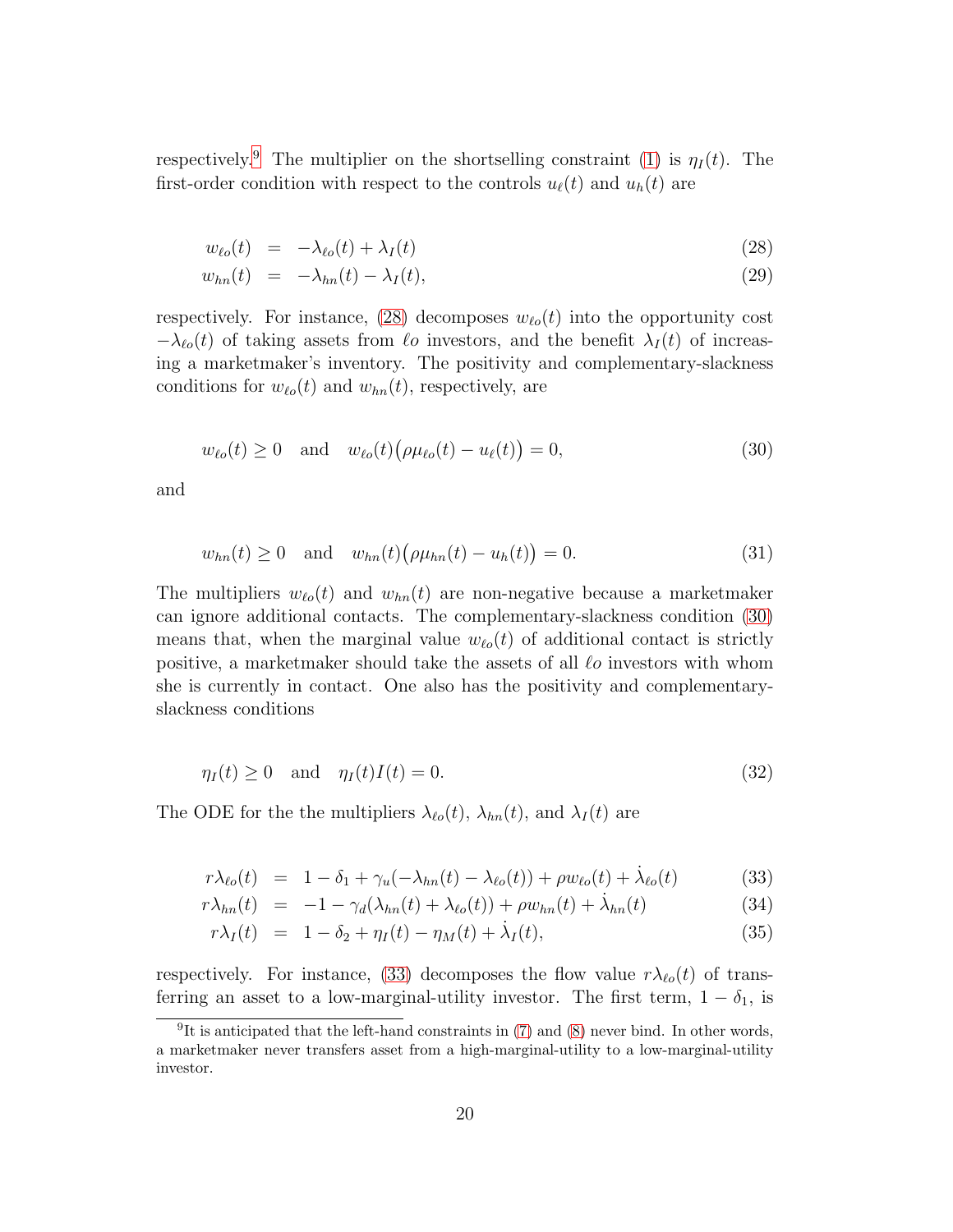the flow value of the dividend, for a low-marginal-utility investor. The second term,  $\gamma_u(-\lambda_{hn}(t) - \lambda_{lo}(t))$ , is the expected rate of net utility associated with a transition to high marginal utility. That is, with intensity  $\gamma_u$ ,  $\lambda_{\ell o}(t)$  becomes the value  $-\lambda_{hn}(t)$  of transferring an asset to a high-marginal-utility investor. The third term,  $\rho w_{\ell o}(t)$ , is the expected rate of net utility of a contact between an  $\ell o$  investor and a marketmaker. The multipliers  $(\lambda_{\ell o}(t), \lambda_{hn}(t), \lambda_I(t))$ must satisfy the following additional restrictions. First, they must satisfy the transversality conditions<sup>[10](#page-20-1)</sup>

$$
\lim_{t \to +\infty} \lambda_j(t)e^{-rt} = 0,\tag{36}
$$

for  $j \in \{\ell_0, h_n, I\}$ . Second, the multipliers  $\lambda_{hn}(t)$  and  $\lambda_{\ell_0}(t)$  are continuous. Because the control variable  $u(t)$  does not appear in the short-selling constraint  $I(t) \geq 0$ , however, the multiplier  $\lambda_I(t)$  might jump, with the restriction that

$$
\lambda_I(t^+) - \lambda_I(t^-) \le 0 \quad \text{if } I(t) = 0. \tag{37}
$$

<span id="page-20-2"></span>In other words, the multiplier  $\lambda_I(t)$  can jump down, but only when the shortselling constraint is binding. Intuitively, if  $\lambda_I(t)$  were to jump up at t, a marketmaker could accumulate additional inventory shortly before  $t$ , say a quantity  $\varepsilon$ , improving the objective by  $\varepsilon (\lambda_I(t^+) - \lambda_I(t^-))e^{-rt}$ .

#### The Optimal Allocation

Appendix [B](#page-39-0) guesses and verifies that the (essentially unique) optimal allocation is a buffer allocation. Namely, for a given buffer allocation, one constructs multipliers solving the first-order conditions [\(28\)](#page-19-1) through [\(37\)](#page-20-2). The restriction  $w_{\ell o}(t_1) = 0$  is used to find the breaking-times  $t_1$  and  $t_2$ .

<span id="page-20-0"></span>Theorem 1 (Optimal Allocation.) There exists an optimal allocation  $(\mu^*(t), I^*(t), u^*(t), t \geq 0)$ . This allocation is a buffer allocation with breaking times  $(t_1^*, t_2^*)$  determined by

$$
e^{-\gamma t_1^*} = \left(1 - \frac{s}{y}\right) \frac{1 - e^{-\rho \Delta^*}}{\rho} \frac{\rho - \gamma}{e^{-\gamma \Delta^*} - e^{-\rho \Delta^*}} \tag{38}
$$

$$
t_2^* = t_1^* + \Delta^*
$$
\n
$$
\Delta^* = \min_{\Delta^*} \left( \frac{1}{1 + \log(1 + \epsilon)} \right) \quad \delta_1(r + \rho) \quad \Delta \tag{39}
$$

$$
\Delta^* = \min \left\{ \frac{1}{r+\rho} \log \left( 1 + \frac{\delta_1(r+\rho)}{\delta_2 \gamma_u + (\delta_2 - \delta_1)(r+\rho + \gamma_d)} \right), \bar{\Delta} \right\},\,
$$

<span id="page-20-1"></span><sup>10</sup>This condition, derived in Appendix [E,](#page-52-0) allows to complete the standard optimality verification argument when the time horizon is infinite.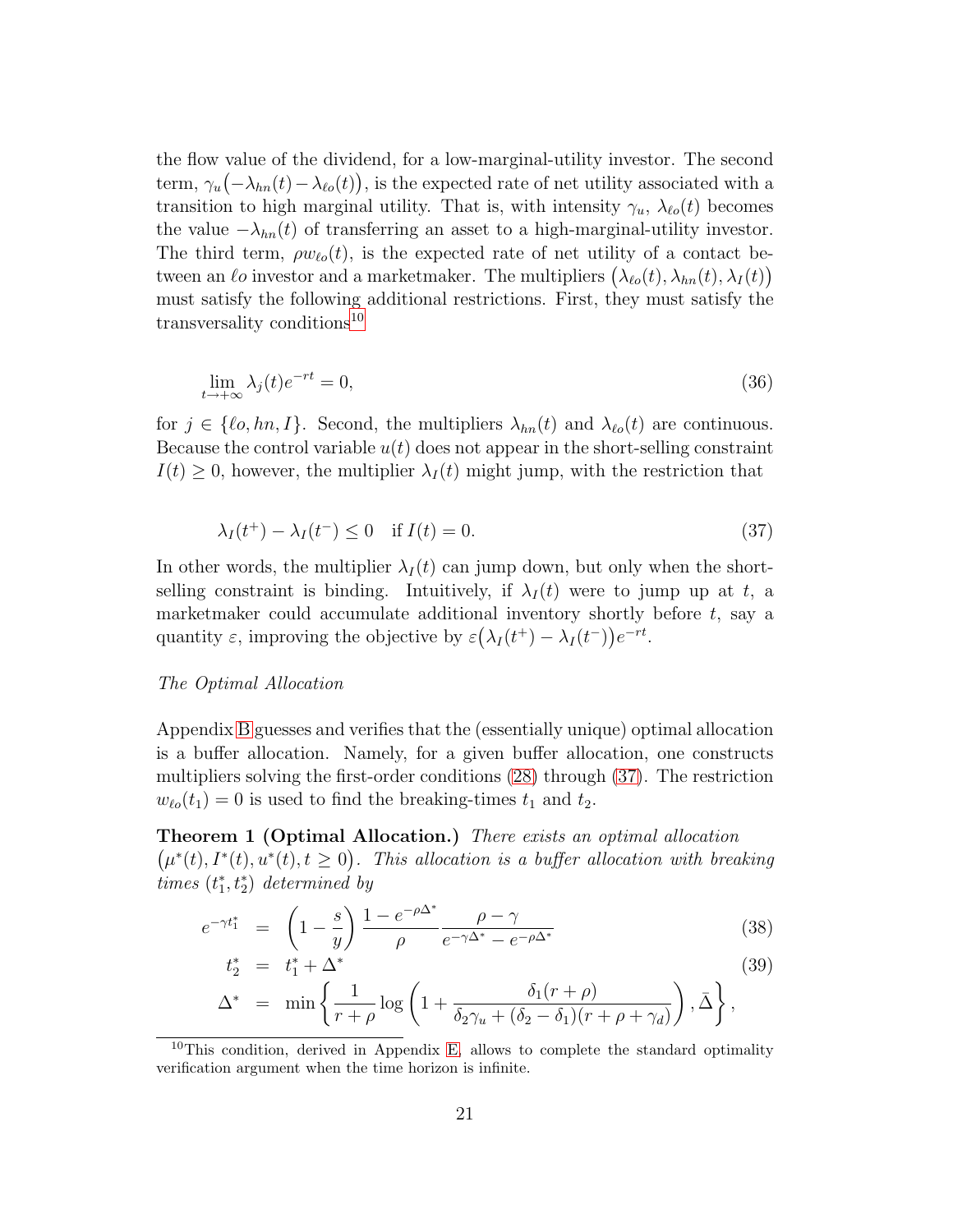where  $\bar{\Delta} \equiv \phi_1(\bar{m}) + \phi_2(\bar{m}).$ 

If  $\Delta^* = \overline{\Delta}$ , the first breaking time is  $t_1^* = 0$ , meaning that a marketmaker starts accumulating inventory at the time of the "crash."

The optimal allocation has three main features. First, it is optimal that a marketmaker provides some liquidity: From time  $t_1^*$  to time  $t_2^*$ , she builds up and unwinds a positive inventory position. Second, it is not necessarily optimal that a marketmaker provides liquidity at time zero, when the selling pressure is strongest. This suggests that, although a marketmaker should provide liquidity, she should not act as a "buyer of last resort." Third, when the economy is close to its steady state, interpreted as a normal time, a marketmaker should act as a mere matchmaker, meaning that she should buy and sell instantly. Thus, the optimal allocation draws a sharp distinction between socially-optimal marketmaking in a normal time of low selling pressure, versus a bad time of strong selling pressure.

<span id="page-21-2"></span>**Proposition 3 (Uniqueness.)** If  $(\mu(t), I(t), u(t))$  is an optimal allocation, then  $\mu(t) = \mu^*(t)$  and  $I(t) = I^*(t)$ , for all  $t \in \mathbb{R}_+$ .

## 3.4 Comparative Statics

A natural measure of the amount of liquidity provided by marketmakers is the length  $\Delta^*$  of the inventory-accumulation period. Another measure would be the maximum inventory position  $m^*$ , which is strictly monotonic with  $\Delta^*$ , provided that  $\rho$  and  $\gamma$  are held constant.<sup>[11](#page-21-0)</sup> With Theorem [1,](#page-20-0)  $\Delta^*$  can be written as  $F(\rho, r, \delta_1, \delta_2, \gamma_u, \gamma_d)$ , for some continuous function  $F(\cdot)$ . The following proposition provides some natural comparative statics.

<span id="page-21-1"></span>**Proposition 4 (A Comparative Static.)** Let  $x = (\rho, r, \delta_1, \delta_2, \gamma_u, \gamma_d)$  be a vector of exogenous parameters. If  $F(x) < \overline{\Delta}$ , then  $F(\cdot)$  is differentiable at x, with partial derivatives

$$
\frac{\partial F}{\partial \rho} < 0, \ \frac{\partial F}{\partial r} < 0, \ \frac{\partial F}{\partial \delta_1} > 0, \ \frac{\partial F}{\partial \delta_2} < 0, \ \frac{\partial F}{\partial \gamma_d} < 0, \text{ and } \frac{\partial F}{\partial \gamma_u} < 0. \tag{40}
$$

If, on the other hand,  $F(x) = \overline{\Delta}$ , then marketmakers provide the maximum amount of liquidity, in that they start accumulating inventory at time zero, when the selling pressure is strongest. In that case, locally,  $F(\cdot)$  does not

<span id="page-21-0"></span><sup>&</sup>lt;sup>11</sup>Specifically,  $m^* = (\phi_1 + \phi_2)^{-1} (\Delta^*)$ , where  $\phi_1(m)$  and  $\phi_2(m)$  are increasing in m. These two functions, however, implicitly depend on  $\rho$  and  $\gamma$ .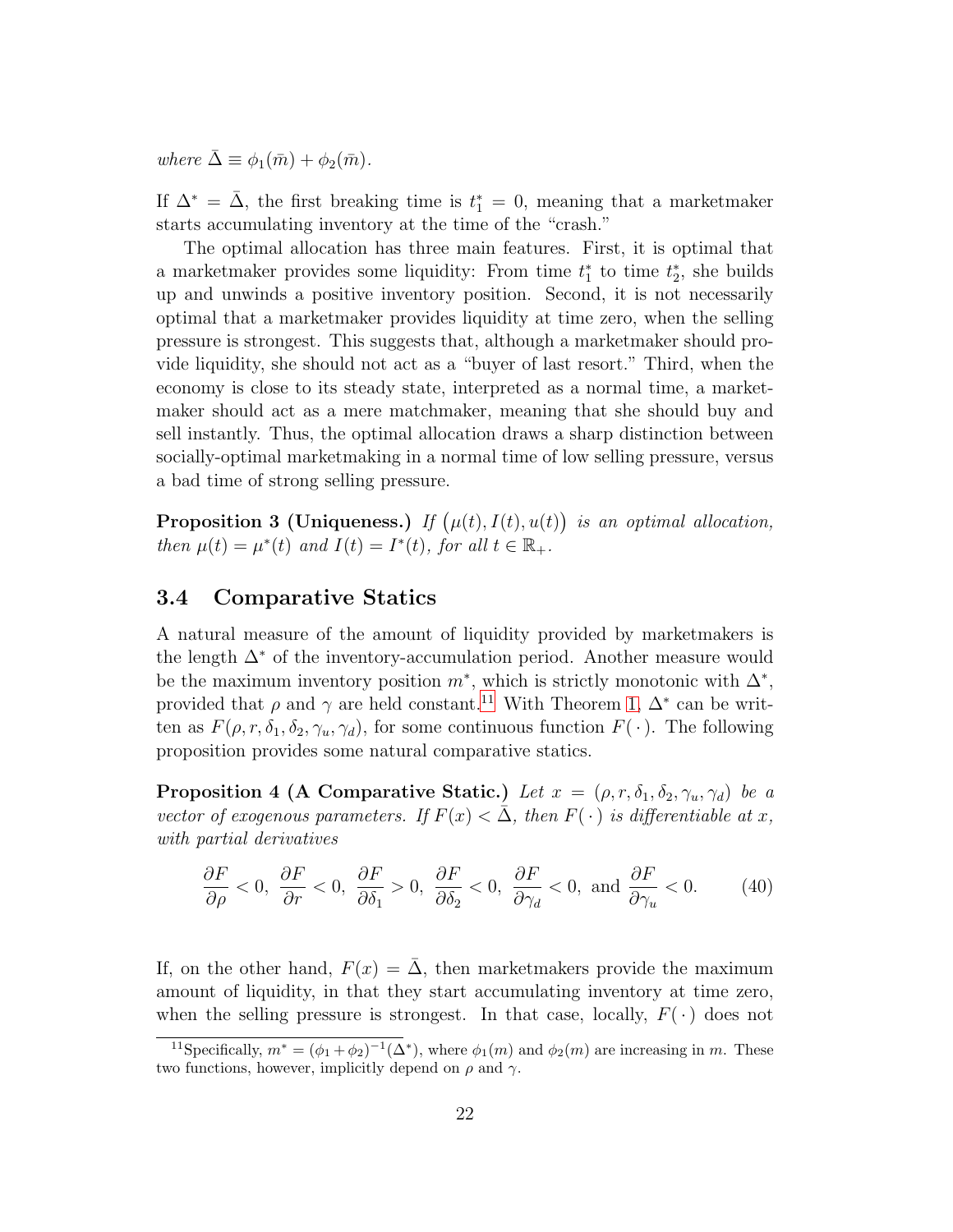depend on  $(r, \delta_1, \delta_2)$ . Proposition [4](#page-21-1) shows that the inventory-accumulation period is longer when an investor's holding cost  $\delta_1$  is larger. It is shorter whenever the order-execution technology is faster, the agents are more impatient, marketmakers holding cost is larger, or investors' switching intensities  $\gamma_d$  and  $\gamma_u$ are larger. This last comparative static reflects the fact that larger  $\gamma_d$  and  $\gamma_u$  reduce the net utility of transferring the asset. Namely, with a larger  $\gamma_d$ , an investor keeps a high marginal utility for a shorter time, on average. As a result, the net utility of transferring the asset to an hn investor is smaller. With a larger  $\gamma_u$ , an  $\ell_o$  investor transits faster to a high marginal utility. This increases the value of leaving the asset to this  $\ell$  investor, and waiting for him to transit to the ho type. Hence, this decreases the net utility of transferring the asset.

#### Walrasian Limit

This paragraph studies the optimal allocation as  $\rho$  goes to infinity, interpreted as the Walrasian limit with no execution delay. This comparative static exercise illustrates the crucial role of order-execution delays in making it optimal for a marketmaker to provide some amount of liquidity to investors. Specifically, it is shown that, in the limit  $\rho \to +\infty$ , a marketmaker should not provide any liquidity.

Theorem [1](#page-20-0) implies that the length  $\Delta^*$  of the inventory-accumulation period goes to zero. This does not immediately imply that the maximum inventory position,  $m^* = (\phi_1 + \phi_2)^{-1}(\Delta^*)$ , goes to zero. Although marketmakers accumulate inventories during increasingly small time periods as  $\rho \rightarrow +\infty$ , they also accumulate inventories increasingly quickly. The following Proposition settles this issue.

<span id="page-22-0"></span>**Proposition 5 (Walrasian Limit.)** Given some  $(r, \delta_1, \delta_2, \gamma_u, \gamma_d)$ , as  $\hat{\rho} \rightarrow$  $+\infty$ ,

$$
F(\hat{\rho}, r, \delta_1, \delta_2, \gamma_u, \gamma_d) \rightarrow 0 \tag{41}
$$

$$
(\phi_1 + \phi_2)^{-1} \circ F(\hat{\rho}, r, \delta_1, \delta_2, \gamma_u, \gamma_d) \rightarrow 0. \tag{42}
$$

As the average execution delay  $1/\rho$  approaches zero, an asset can be transferred almost instantly to some high-marginal-utility investor. Then, the inventory holding cost is large relative to the benefit of providing liquidity. In such circumstances, a marketmaker should hold a smaller quantity of the asset, for a shorter time.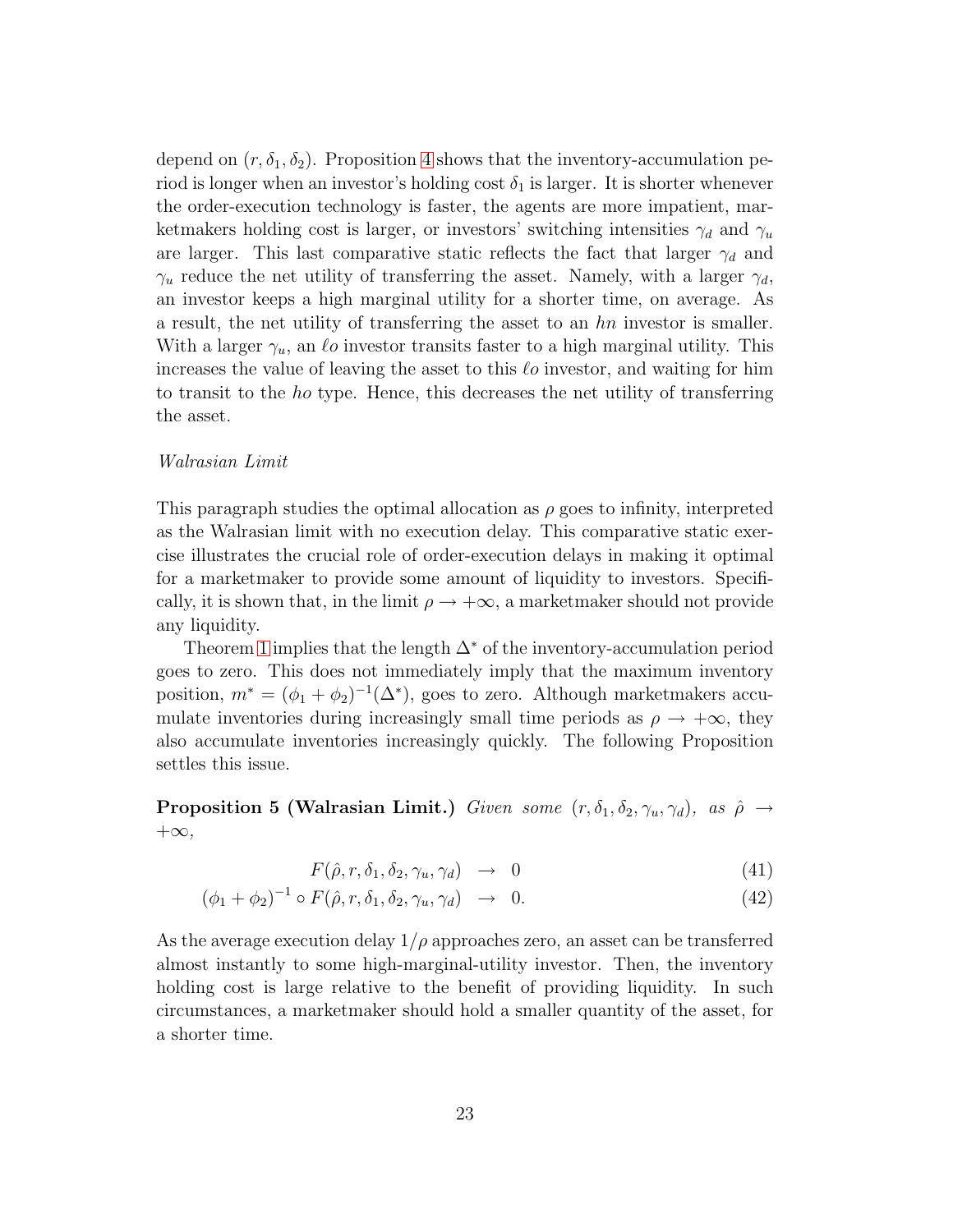## <span id="page-23-0"></span>4 Market Equilibrium

This Section studies marketmakers' incentives to provide liquidity. I show that the optimal allocation can be implemented in a competitive equilibrium.

## 4.1 Competitive Marketmakers

This subsection describes a competitive market structure which implements the optimal allocation. Weill [2004] shows that the efficiency result generalizes to environments with stochastic contact intensity  $\rho$  and transition intensities  $\gamma_u$  and  $\gamma_d$ .

### Marketmaker's Problem

A marketmaker has access to a bank account earning the constant interest rate  $\bar{r} = r$ . At each time t, she buys a flow  $u_{\ell}(t) \in \mathbb{R}_+$  of assets, sells a flow  $u_h(t) \in \mathbb{R}_+$ , and consumes cash at the positive rate  $c(t) \in \mathbb{R}_+$ . She takes as given the asset price path  $\{p(t), t \geq 0\}$ . Hence, her wealth  $a(t)$  and her inventory position  $I(t)$  evolve according to

$$
\dot{a}(t) = ra(t) + (1 - \delta_2)I(t) + p(t)\big(u_h(t) - u_\ell(t)\big) - c(t) \tag{43}
$$

$$
\dot{I}(t) = u_{\ell}(t) - u_h(t). \tag{44}
$$

<span id="page-23-2"></span><span id="page-23-1"></span>In addition, she faces the borrowing and shortselling constraints

$$
a(t) \geq 0 \tag{45}
$$

$$
I(t) \geq 0. \tag{46}
$$

Lastly, it is assumed that at time zero, a marketmaker's holds no inventory  $(I(0) = 0)$  and maintains a strictly positive amount of capital  $a(0)$ . This Section restricts attention to some large  $a(0)$ , in the sense that the borrowing constraint [\(45\)](#page-23-1) does not bind in equilibrium. (This statement is made precise by Theorem [2.](#page-25-0)) The marketmaker's objective is to maximize the present value of her consumption stream,

$$
\int_0^{+\infty} e^{-rt}c(t) dt,
$$
\n(47)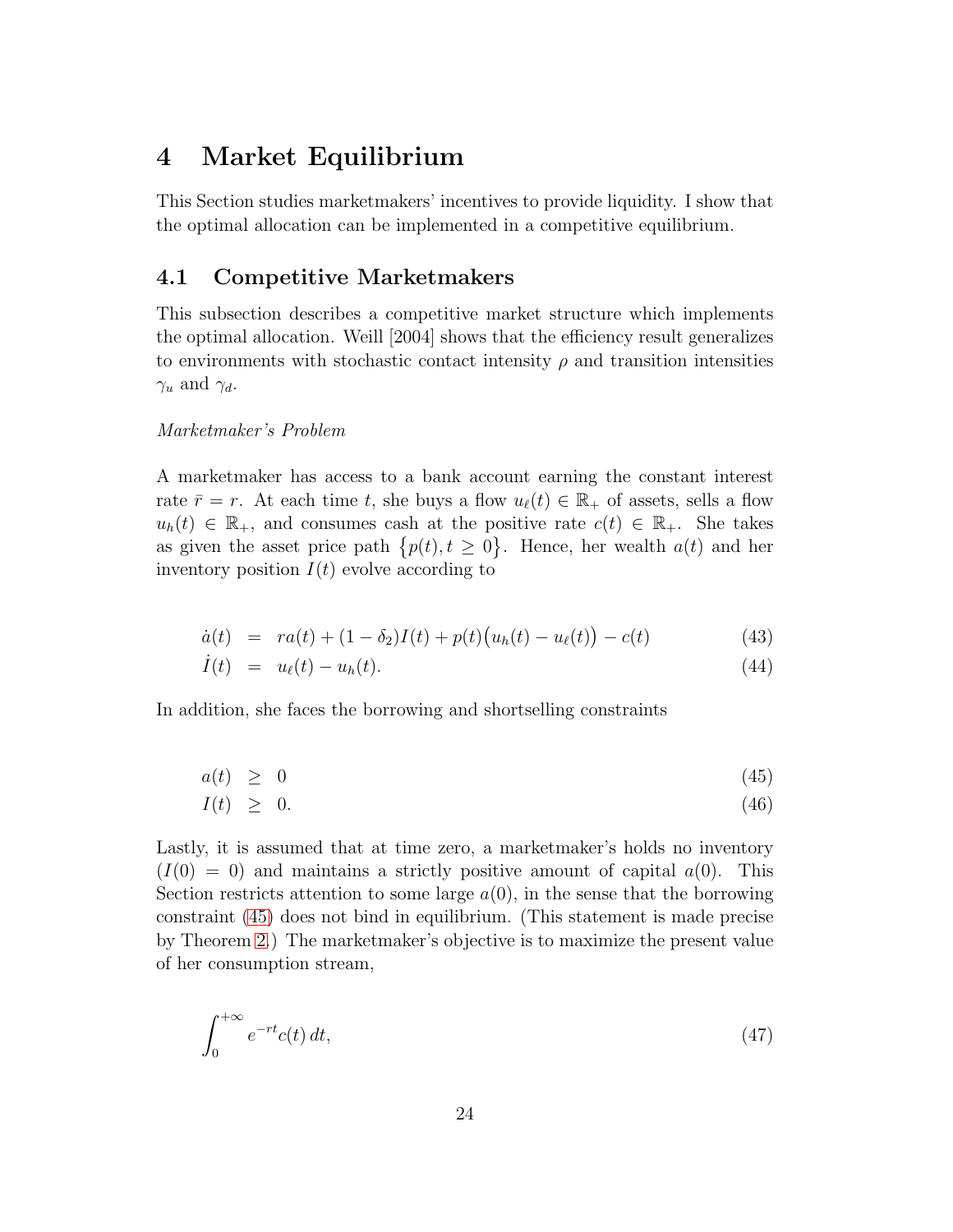with respect to  $\{a(t), I(t), u_{\ell}(t), u_h(t), c(t), t \ge 0\}$ , subject to the constraints [\(43\)](#page-23-2)-[\(46\)](#page-23-1), and the constraint that  $u_{\ell}(t)$  and  $u_{h}(t)$  are piecewise continuous. The above formulation will imply that in equilibrium, if the borrowing con-straint [\(45\)](#page-23-1) never binds, a marketmaker's intertemporal utility is equal to  $a(0)$ , meaning that equilibrium net profit must be equal to zero.

#### Investor's Problem

An investor establishes contact with some marketmaker at Poisson arrival times with intensity  $\rho > 0$ . Conditional on establishing contact at time t, he can buy or sell the asset at the price  $p(t)$ . I solve the investor's problem using a "guess and verify" method.<sup>[12](#page-24-0)</sup> Specifically, I guess that, in equilibrium, an  $\ell$ o (hn) investor always finds it weakly optimal to sell (to buy). If an  $\ell$ o (hn) investor is indifferent between selling and not selling, he might choose not to sell (to buy). Lastly, I guess that investors of types  $\ell n$  and ho never trade. The time-t continuation utility of an investor of type  $\sigma \in \mathcal{T}$  who follows this policy is denoted  $V_{\sigma}(t)$ . Hence, a seller's reservation value is

$$
\Delta V_{\ell}(t) \equiv V_{\ell o}(t) - V_{\ell n}(t). \tag{48}
$$

<span id="page-24-1"></span>Similarly, a buyer's reservation value is  $\Delta V_h(t) \equiv V_{ho}(t) - V_{hn}(t)$ . The reservation value  $\Delta V_{\ell}(t)$  of a seller solves

$$
r\Delta V_{\ell}(t) = 1 - \delta_1 + \gamma_u \big(\Delta V_h(t) - \Delta V_{\ell}(t)\big) + \rho \big(p(t) - \Delta V_{\ell}(t)\big) + \Delta \dot{V}_{\ell}(t), \tag{49}
$$

Equation [\(49\)](#page-24-1) breaks the reservation value into four terms. The first term,  $1 - \delta_1$ , is net rate of dividends for a low-marginal-utility investor. The second term,  $\gamma_u(\Delta V_h(t) - \Delta V_{\ell}(t))$ , is the expected rate of net utility associated with transition to the high-marginal-utility state, because, with intensity  $\gamma_u$ , the investor's reservation value changes from  $\Delta V_{\ell}(t)$  to  $\Delta V_{h}(t)$ . The third term,  $\rho(p(t) - \Delta V_{\ell}(t))$ , is the expected rate of net utility associated with selling the asset, and the fourth term reflects time variation in the reservation value. Similarly the reservation value  $\Delta V_h(t)$  of a buyer solves

$$
r\Delta V_h(t) = 1 + \gamma_d \big(\Delta V_\ell(t) - \Delta V_h(t)\big) - \rho \big(\Delta V_h(t) - p(t)\big) + \Delta \dot{V}_h(t), \quad (50)
$$

<span id="page-24-2"></span><span id="page-24-0"></span><sup>&</sup>lt;sup>12</sup>Appendix [D](#page-47-0) describes the investor's dynamic programming problem in details. In particular, it is shown that, when he is permitted to hold any quantity  $q \in [0, 1]$  of shares, an investor finds it optimal to hold either the minimum quantity of zero unit, or the maximum quantity of one unit.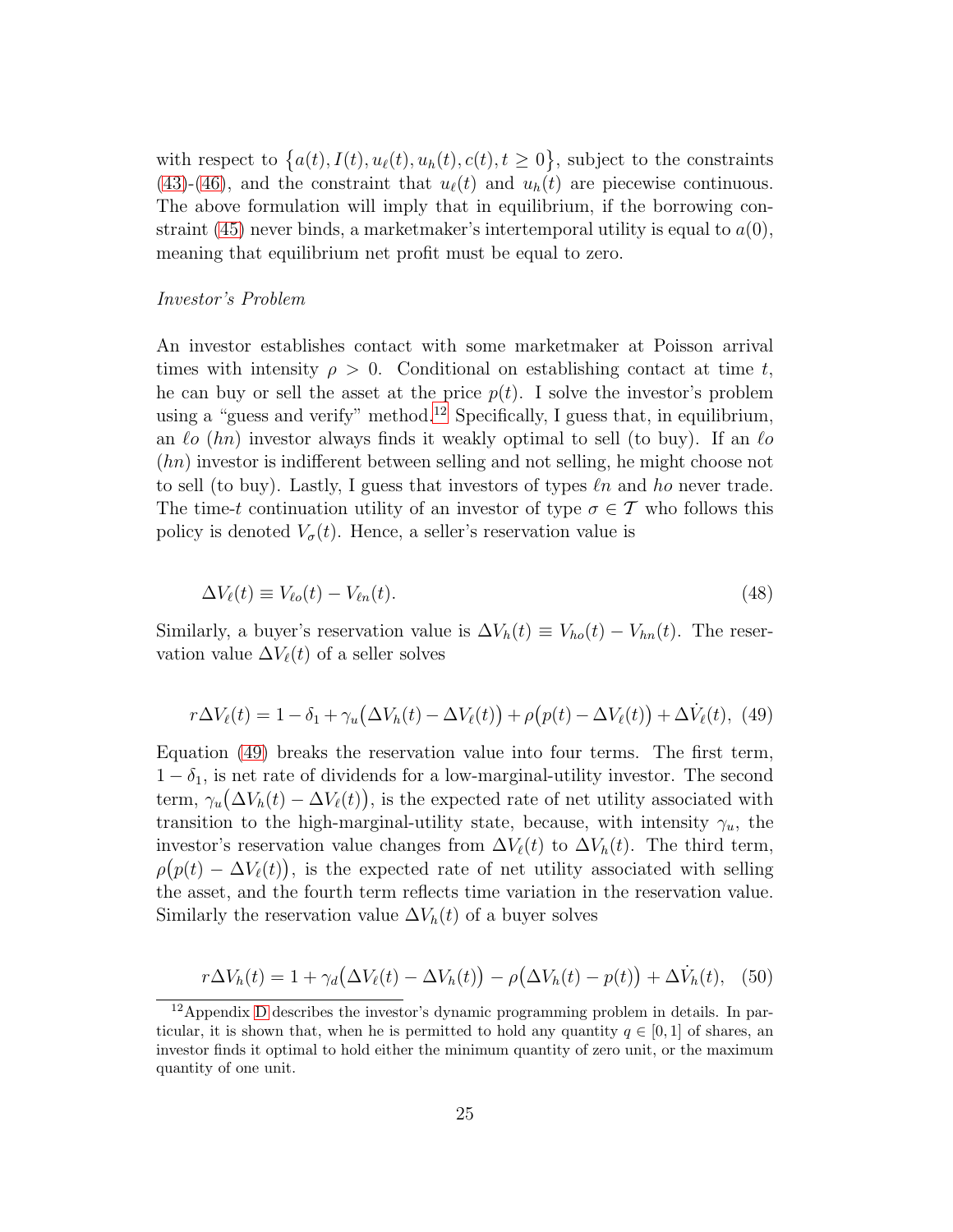<span id="page-25-1"></span>Lastly, I impose the transversality conditions

$$
\lim_{t \to +\infty} \Delta V_j(t)e^{-rt} = 0,\tag{51}
$$

for  $j \in \{h, \ell\}$ . This transversality condition allows to complete the optimality verification argument described in detail in Appendix [D.](#page-47-0)

Definition 4 (Competitive Equilibrium.) A Competitive Equilibrium is a feasible allocation  $(\mu(t), I(t), u(t))$ , a price  $p(t)$ , a collection  $(\Delta V_{\ell}(t), \Delta V_{h}(t))$ of reservation values, a consumption stream  $c(t)$ , and a wealth position  $a(t)$ such that

- (i) Given the price  $p(t)$ ,  $(I(t), u(t), c(t), a(t))$  solves the marketmaker's problem.
- <span id="page-25-2"></span>(ii) Given the price  $p(t)$ , the reservation values  $(\Delta V_{\ell}(t), \Delta V_{h}(t))$  solve equations  $(49)$ - $(51)$  and satisfy, at each time,

$$
p(t) - \Delta V_{\ell}(t) \ge 0 \tag{52}
$$

$$
\Delta V_h(t) - p(t) \ge 0 \tag{53}
$$

$$
(p(t) - \Delta V_{\ell}(t)) (\rho \mu_{\ell o}(t) - u_{\ell}(t)) = 0
$$
\n(54)

$$
\left(\Delta V_h(t) - p(t)\right)\left(\rho \mu_{hn}(t) - u_h(t)\right) = 0.
$$
\n(55)

Equations [\(52\)](#page-25-2) through [\(55\)](#page-25-2) verify the optimality of investors' policies. For instance, equation [\(52\)](#page-25-2) means that the net utility of selling is positive, which verifies that a seller  $\ell$  finds it weakly optimal to sell. Equation [\(54\)](#page-25-2), on the other hand, verifies that a seller's trading decision is optimal. Namely, if the net utility  $p(t) - \Delta V_{\ell}(t)$  of selling is strictly positive, then  $u_{\ell}(t) = \rho \mu_{\ell o}(t)$ , meaning that all  $\ell$ o investors in contact with marketmakers choose to sell. If, on the other hand, the net utility of selling is zero, then  $\ell$ o investors are indifferent between selling and not selling. As a result,  $u_{\ell}(t) \leq \rho \mu_{\ell o}(t)$ , meaning that some  $\ell$ o investors might choose not to sell.

<span id="page-25-0"></span>**Theorem 2 (Implementation.)** There exists some  $\underline{a}_0 \in \mathbb{R}_+$  such that, for all  $a(0) \geq \underline{a}_0$ , there exists a competitive equilibrium whose allocation is the optimal allocation.

Theorem [2](#page-25-0) states that the optimal allocation can be implemented in some competitive equilibrium. The proof identifies the price and the reservation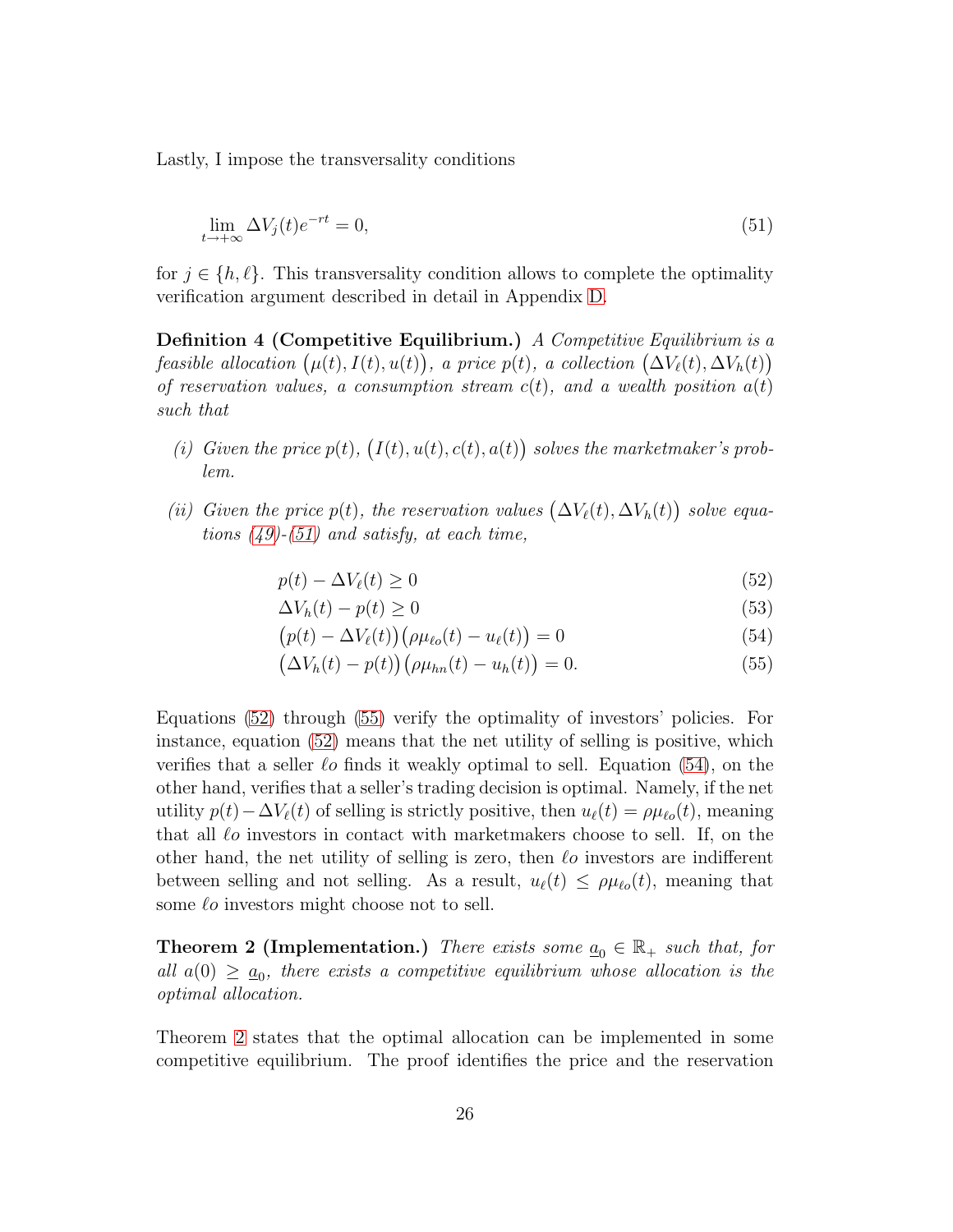Table 3: Identifying Prices with Multipliers.

<span id="page-26-0"></span>

| Equilibrium Objects Multipliers Constraints |                       |                                               |
|---------------------------------------------|-----------------------|-----------------------------------------------|
|                                             |                       |                                               |
| p(t)                                        | $\lambda_I(t)$        | $I(t) = u_{\ell}(t) - u_h(t)$                 |
| $\Delta V_{\ell}(t)$                        | $\lambda_{\ell o}(t)$ | $\dot{\mu}_{\ell o}(t) = -u_{\ell}(t) \ldots$ |
| $p(t) - \Delta V_{\ell}(t)$                 | $w_{\ell o}(t)$       | $u_{\ell}(t) \leq \rho \mu_{\ell o}(t)$       |
| $\Delta V_h(t)$                             | $-\lambda_{hn}(t)$    | $\dot{\mu}_{hn}(t) = -u_h(t) \dots$           |
| $\Delta V_h(t) - p(t)$                      | $w_{hn}(t)$           | $u_h(t) \leq \rho \mu_{hn}(t)$                |

In a given row, the equilibrium object in the first column is equal to the Lagrange multiplier in the second column. The third column describes the constraints associated with these multipliers. For instance, in the first row, the price  $p(t)$  (first column) is equal to the multiplier  $\lambda_I(t)$  (second column) of the ODE  $I(t) = u_{\ell}(t) - u_h(t)$  (third column).

values with the Lagrange multipliers of the optimal allocation (see Table [3\)](#page-26-0). For instance, the asset price  $p(t)$  is equal to the multiplier  $\lambda_I(t)$  for the ODE  $I(t) = u_{\ell}(t) - u_{h}(t)$ , interpreted as the social value of increasing the inventory position of a marketmaker.

The minimum capital  $\underline{a}_0$  can be shown to be  $\max_{t \in \mathbb{R}_+} \lambda_I(t)I(t)e^{-rt}$ . In other words, optimal implementation is obtained if there is enough marketmaking capital to purchase the inventory position of maximum present value.

#### Equilibrium Price Path and Marketmaker's Incentive

Appendix [B.2](#page-41-0) derives closed-form solutions for the equilibrium price path  $p(t)$ and the reservation values  $\Delta V_{\ell}(t)$  and  $\Delta V_{h}(t)$ . The price path, shown in the lower panel of Figure [6,](#page-27-0) jumps down at time zero and increases thereafter.<sup>[13](#page-26-1)</sup> The price has three phases reflecting the three phases of the socially-optimal allocation. Before the first breaking time  $t_1^*$ , marketmakers do not accommodate the selling pressure. This implies that the price must adjust in order to make a seller indifferent between selling or not, meaning that  $p(t) = \Delta V_{\ell}(t)$ . In between the two breaking times  $t_1^*$  and  $t_2^*$ , marketmakers accommodate all

<span id="page-26-1"></span><sup>&</sup>lt;sup>13</sup>A simple way to construct the initial price jump is to start the economy in steady state at  $t = 0$  and assume that agents anticipate a crash at some Poisson arrival time with intensity κ. One can show that the results of this paper would apply, provided that either  $\kappa$  is small enough, or  $t_1^* > 0$ . For Figure [6,](#page-27-0) it is assumed that  $\kappa = 0$ .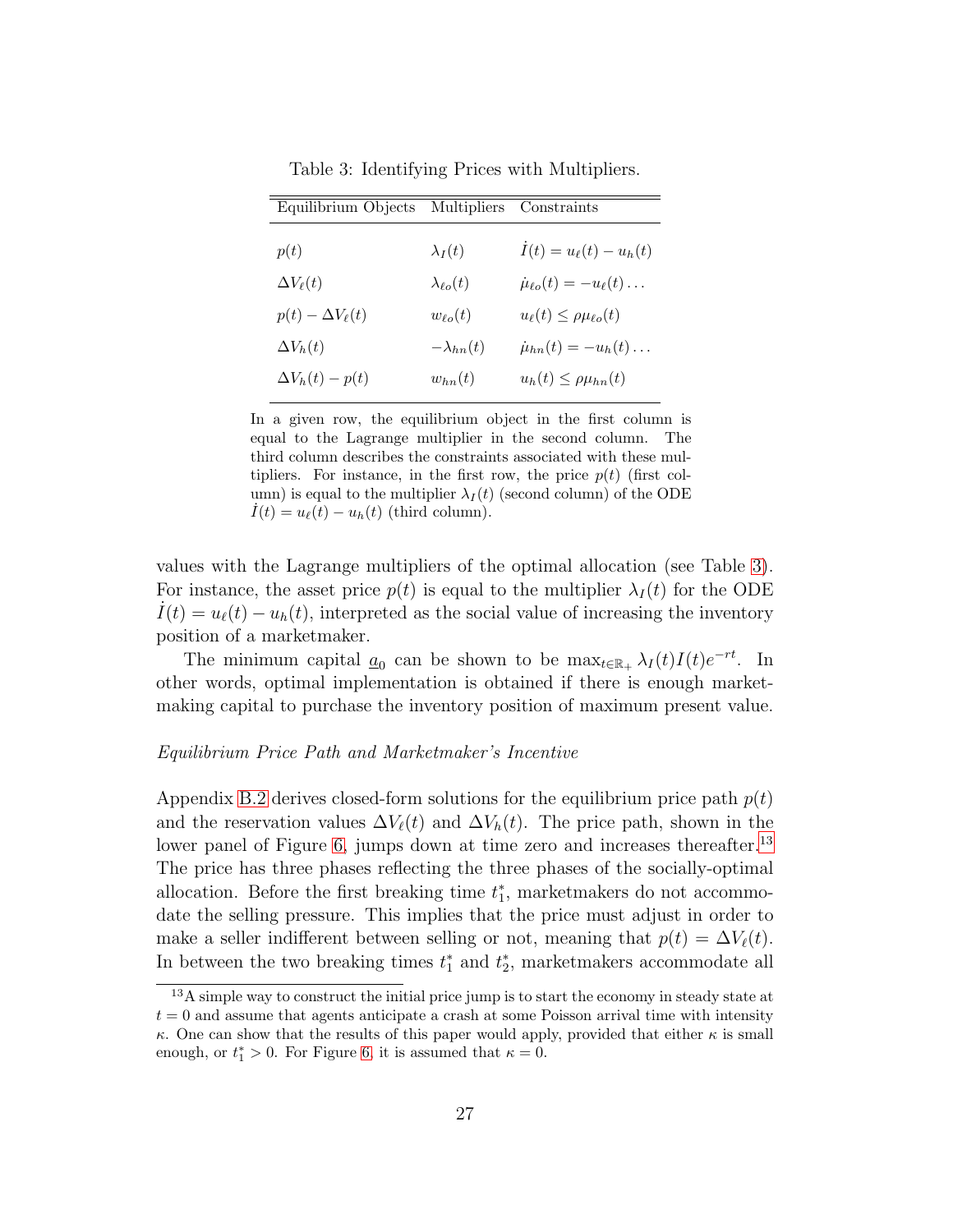

<span id="page-27-0"></span>Figure 6: The Equilibrium Price Path.

of the selling pressure. As a result, the "marginal investor" is a marketmaker, and

$$
\Delta V_{\ell}(t) < p(t) < \Delta V_h(t). \tag{56}
$$

In particular,  $p(t) > \Delta V_{\ell}(t)$ , meaning that the liquidity provision of marketmakers raises the asset price above a seller's marginal utility. In that sense, marketmakers' liquidity provision helps to "support" the price level. After the second breaking time  $t_2^*$ , the asset price has reached its steady-state value.

A marketmaker buys the asset early, at a low price, and later re-sells at a higher price. The price growth rate in  $[t_1^*, t_2^*]$  exactly compensates a marketmaker for the time value of cash, net of the flow value  $1-\delta_2$  of the dividend. In other words, the marketmaker is indifferent between  $(i)$  investing cash in her bank account, and  $(ii)$  buying assets after  $t_1^*$  and selling them before  $t_2^*$ . Before  $t_1^*$  and after  $t_2^*$ , however, the price growth rate is lower, making it unprofitable for the marketmaker to buy the asset on her own account.

The previous paragraph implies in particular that a marketmaker intertemporal utility is equal to  $a(0)$ , the present value of her time-zero capital. In other words, although a marketmaker buys low and sells high, competition drives the present value of her profit to zero.

### Allocative Efficiency in Related Search-and-Matching Models

Hosios [1990] provides a necessary condition for allocative efficiency in searchand-matching models: the buyer's (seller's) bargaining strength should be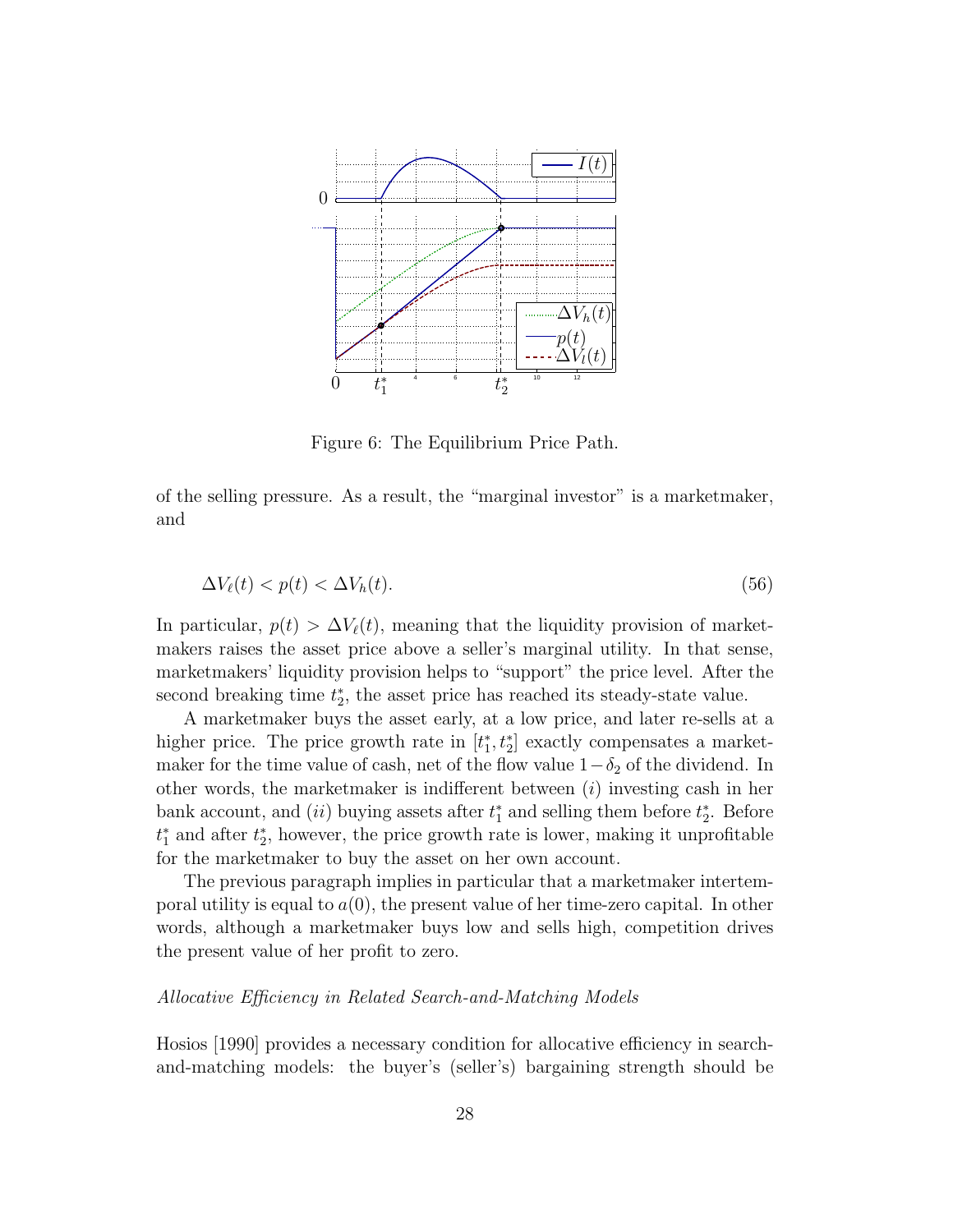equal to the elasticity of the matching function<sup>[14](#page-28-1)</sup> with respect to the mass of buyers (sellers). This condition is satisfied in the present model, provided that one recognizes that there are two matching functions: the rate  $\rho\mu_{hn}(t)$ of contact between buyers and marketmakers, and the rate  $\rho \mu_{\ell o}(t)$  of contact between sellers and marketmakers. Because these two matching functions have unit elasticity, the Hosios conditions would prescribe that the bargaining strengths of buyers and sellers should be both equal to 1. In particular, in order to achieve efficiency, marketmakers should buy and sell at the same price and should make zero intertemporal profit. These two conditions are satisfied by the equilibrium of Theorem [2.](#page-25-0)

# <span id="page-28-0"></span>5 Borrowing-Constrained Marketmakers

The implementation result of Theorem [2](#page-25-0) relies on the assumption that the time-zero capital  $a(0)$  is sufficiently large. This ensures that, in equilibrium, a marketmaker's borrowing constraint [\(45\)](#page-23-1) never binds. There is, however, much anecdotal evidence suggesting that, during the October 1987 crash, specialists and marketmakers' borrowing constraints were binding. Some market commentators have suggested that insufficient capital might have amplified the disruptions (see, among others, Brady [1988] and Bernanke [1990]). This Section describes an amplification mechanism associated with insufficient capital and binding borrowing constraints. Specifically, it shows that if marketmakers are borrowing constrained during the crash, and if their time-zero capital is small enough, then they do not have enough purchasing power to absorb the selling pressure, and therefore fail to provide the optimal amount of liquidity.

Because time-zero capital represents a marketmaker's purchasing power, it resembles an upper bound on a marketmaker's inventory. This Section formalizes this intuition. First, it defines, and solves for, constrained-optimal allocations, subject to an exogenous inventory upper bound. Then, it implements each of these allocations with an appropriately chosen time-zero capital.

## 5.1 Constrained-Optimal Allocations

<span id="page-28-2"></span>It is assumed that each marketmaker faces the inventory bound

$$
I(t) \le M,\tag{57}
$$

<span id="page-28-1"></span> $14$ The "matching function" specifies the rate of contact between buyers and sellers as a function of two arguments, the mass of buyers and the mass of sellers.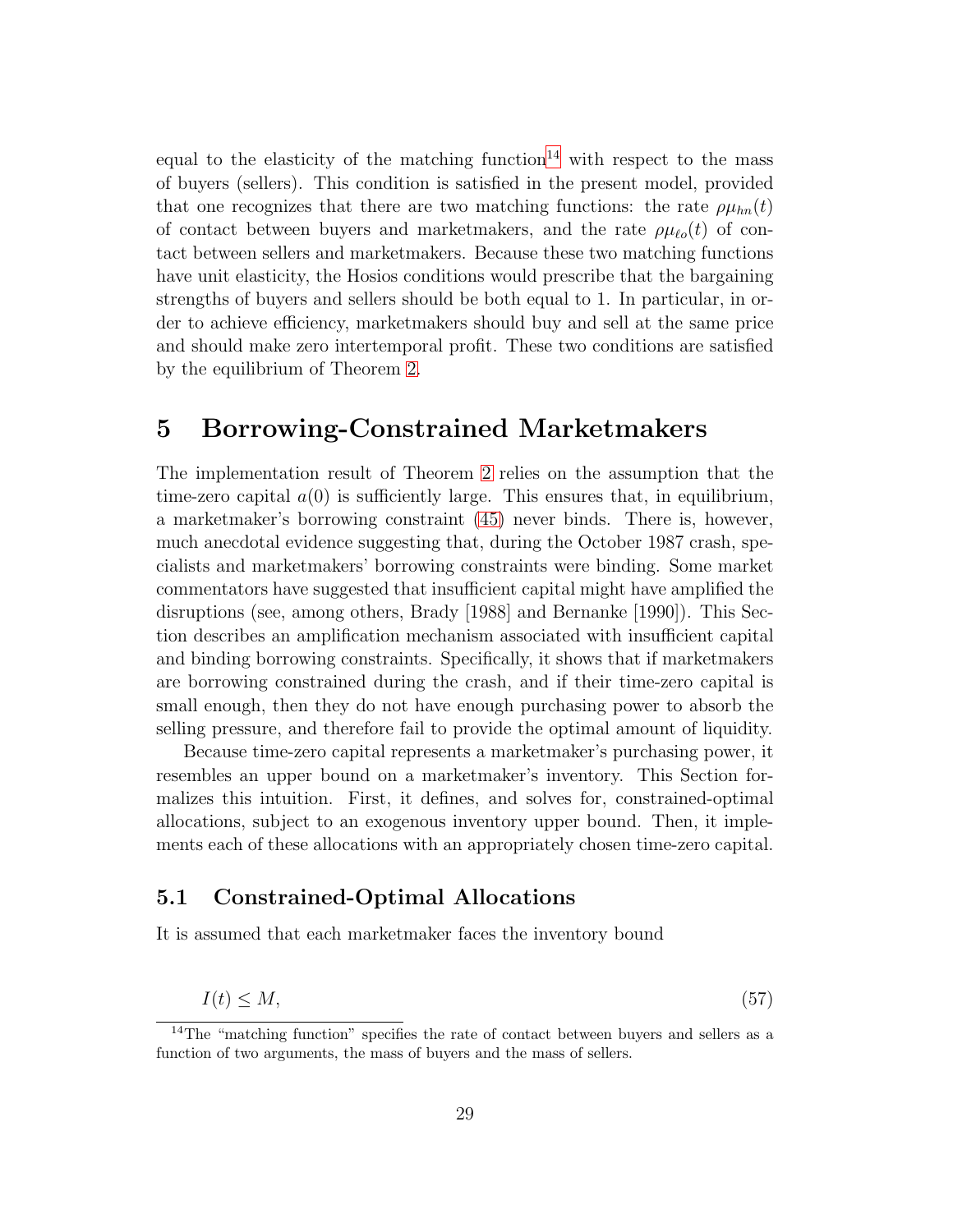for some  $M \in \mathbb{R}_+$ . Subject to this additional constraint, one can reproduce the analysis of the previous Section.

Definition 5 (Constrained-Optimal Allocations.) A constrained-optimal allocation with inventory bound  $M \in \mathbb{R}_+$  is a feasible allocation maximizing  $(14)$ , subject to the inventory constraint  $(57)$ .

<span id="page-29-1"></span>As before, m<sup>∗</sup> denotes the maximum inventory position in the optimal allocation of Theorem [1.](#page-20-0)

**Proposition 6.** There exists a constrained-optimal allocation with inventory bound M. It is a buffer allocation with maximum inventory position  $m =$  $min\{M,m^*\}.$ 

When  $M \leq m^*$ , the inventory constraint binds, meaning that marketmakers should accumulate as much inventory as permitted by [\(57\)](#page-28-2). Moreover, in that case, the constraint binds only once, meaning that, given an inventory bound of  $M \leq m^*$ , marketmakers should maximally delay inventory accumulation. These features are illustrated in Figure [7.](#page-30-0) Importantly, Appendix [B.2](#page-41-0) shows that a binding inventory constraint produces a jump in the path of the multiplier  $\lambda_I(t)$  associated with the ODE  $\dot{I}(t) = u_\ell(t) - u_h(t)$ . Namely, if  $M < m^*$ , then

$$
\lambda_I(t_m^+) - \lambda_I(t_m^-) > 0,\tag{58}
$$

when  $I(t_m) = M$ . This jump reflects the benefit, when the inventory constraint binds, of accumulating additional inventory.

### 5.2 Market Equilibrium

This subsection implements each constrained-optimal allocation with an appropriately chosen time-zero capital. As in the previous Section, the equilibrium price and values serve as Lagrange multipliers of the constrained-optimal allocation (see Table [3\)](#page-26-0).

<span id="page-29-0"></span>Proposition 7 (Implementation.) Consider a buffer allocation with maximum inventory position  $m \leq m^*$ . This allocation is constrained-optimal with inventory bound  $M = m$ . Let  $t_m$  be the only time at which  $I(t_m) = m$ , and let  $\lambda_I(t)$  be the Lagrange multiplier of the ODE  $\dot{I}(t) = u_\ell(t) - u_h(t)$ . Lastly, let  $a(0) \equiv e^{-rt_m} \lambda_I(t_m^-) m$  be a marketmaker's time-zero capital. Then, there exists a competitive equilibrium whose allocation is the buffer allocation with maximum inventory position m.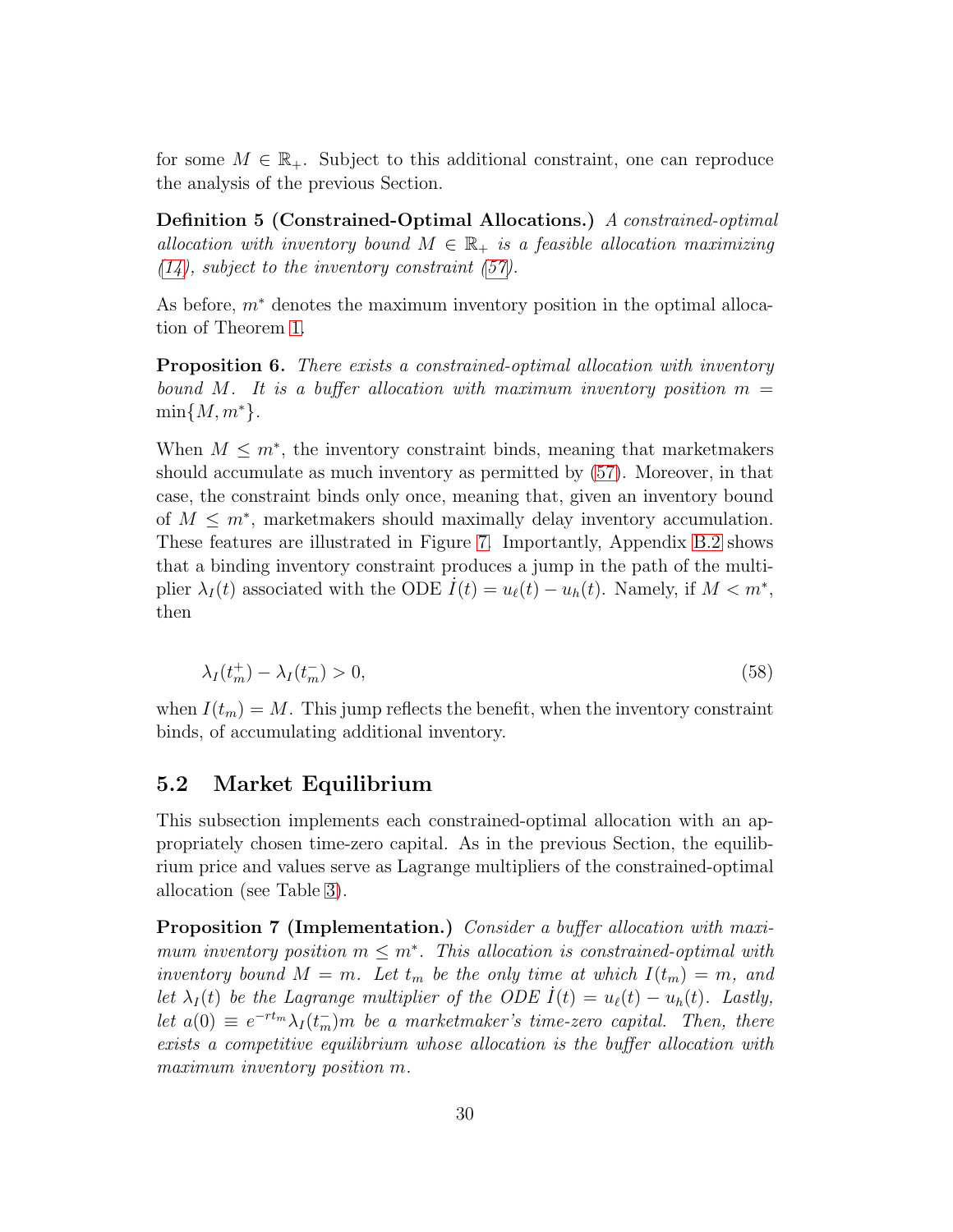

<span id="page-30-0"></span>Figure 7: Constrained-optimal Allocations.

A marketmaker uses her capital to build up her inventory position between times  $t_1$  and  $t_m$ . Time-zero capital is chosen so that  $a(t_m) = 0$ , meaning that a marketmaker's borrowing constraint is binding at time  $t_m$ .

As before, the equilibrium price is the multiplier  $\lambda_I(t)$  of the ODE  $I(t)$  =  $u_{\ell}(t) - u_h(t)$ . In particular, this price path features an upward jump at time  $t_m$  (see Figure [8\)](#page-31-0). The price jump seems to suggest the following arbitrage. A utility-maximizing marketmaker would buy more assets shortly before  $t_m$  and sell them shortly after. This does not, in fact, truly represent an arbitrage because a marketmaker runs out of capital precisely at the jump time  $t_m$ , so she cannot purchase more assets. Because of the price jump, a marketmaker makes positive profit, in that her intertemporal utility is

$$
\frac{p(t_m^+)}{p(t_m^-)}a(0) > a(0) \tag{59}
$$

<span id="page-30-1"></span>if  $p(t_m^+)/p(t_m^-) > 1$ . The intuition for [\(59\)](#page-30-1) is as follows. A marketmaker can invest her capital  $a(0)$  at the risk-free rate r between time zero and time  $t_m$ . At the last instant before  $t_m$ , she spends all her capital  $e^{rt_m}$  a in order to buy assets at price  $p(t_m^-)$ . She can re-sell these assets the next instant after  $t_m$ at price  $p(t_m^+)$ . With this trading strategy, the present value of her profit is [\(59\)](#page-30-1). Many other trading strategies would achieve the same profit. Namely, given the equilibrium price path, the optimal timing of purchases and sales is indeterminate, as long as all assets are purchased in  $[t_1,t_m]$ , sold in  $[t_m,t_2]$ , and  $a(t_m) = 0$ .

Lastly, the results of Proposition [7](#page-29-0) would also hold under the alternative assumption that marketmakers have different time-zero capital endowment, as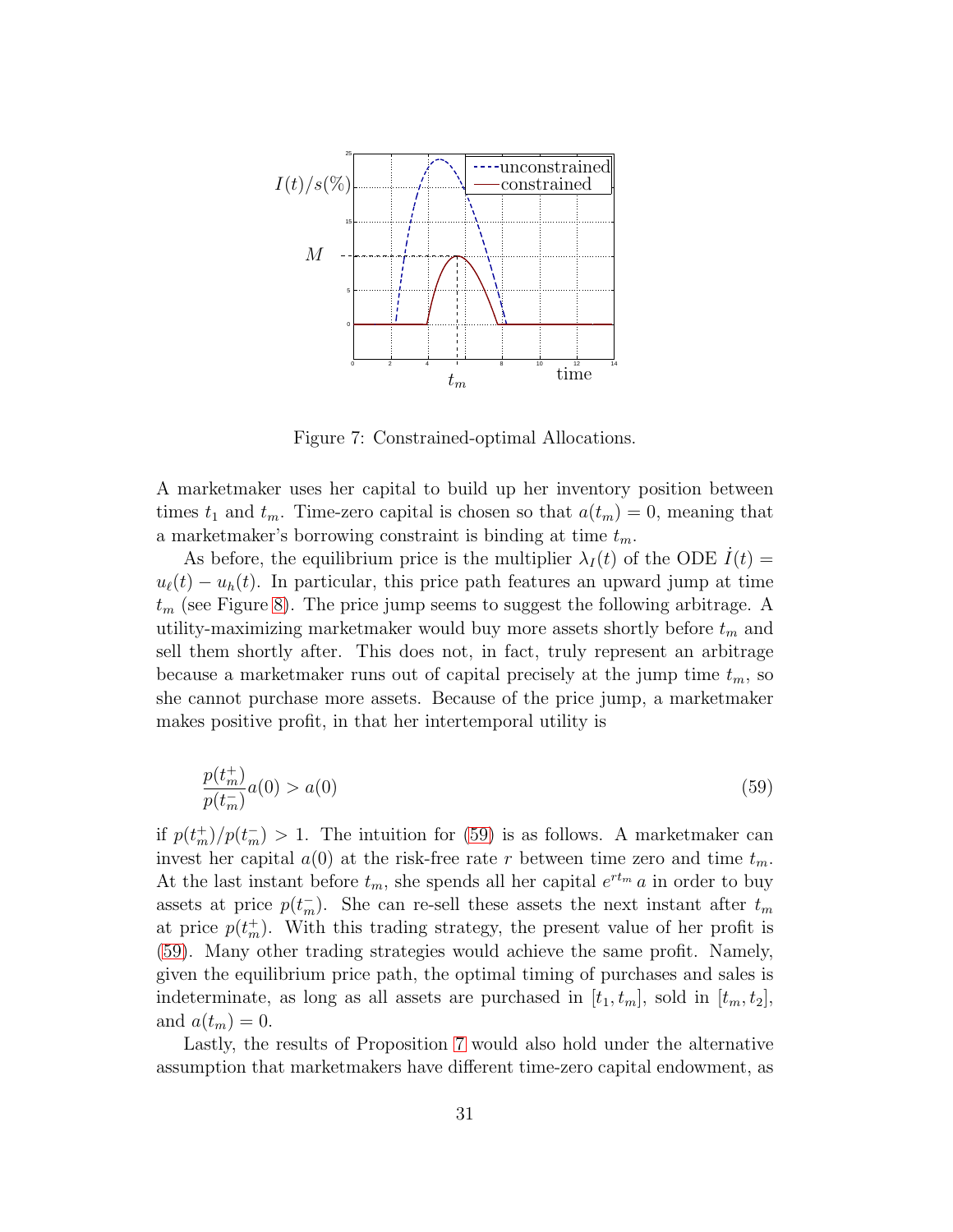

<span id="page-31-0"></span>Figure 8: Equilibrium Price Path with a Small Marketmaking Capital.

long as the aggregate endowment per capita is  $a(0) = \lambda_I(t_m^-)Me^{-rt_m}$ .

# 6 Policy Implications

This Section discusses some policy implications of this model of optimal liquidity provision.

### Marketmaking capital

The model suggests that, with perfect capital markets, competitive marketmakers would have enough incentive to raise sufficient capital. The intuition is that marketmakers will raise capital until their net profit is equal to zero, which precisely occurs when they provide optimal liquidity. For example, suppose that, at  $t = 0$ , wealthless market makes can borrow capital instantly on a competitive capital market. Then, for  $t > 0$ , the economic environment remains the one described in the present paper. If, at  $t = 0$ , a marketmaker borrows a quantity  $a > 0$ , then she has to repay  $ae^{rT}$  at some time  $T \geq t_2^*$ . Equation [\(59\)](#page-30-1) implies that the net present value of her profit is

$$
\left(\frac{p(t_m^+)}{p(t_m^-)}-1\right)a,\tag{60}
$$

<span id="page-31-1"></span>where the jump-size  $(p(t_m^+)/p(t_m^-) - 1)$  depends implicitly on the time-zero aggregate marketmaking capital. As long as the jump size is strictly positive,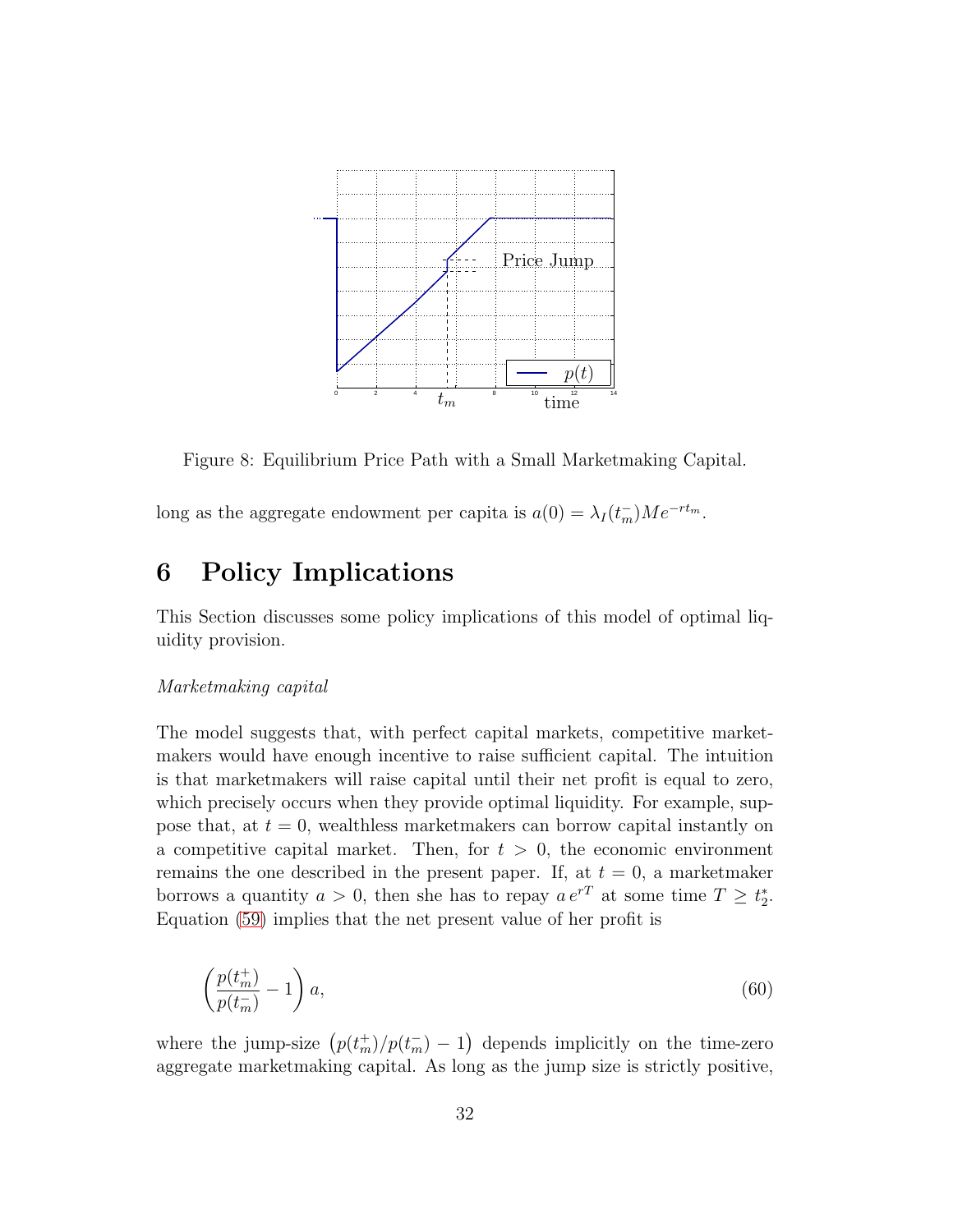a marketmaker wants to borrow an infinite amount of capital. Therefore, in a capital-market equilibrium, a marketmaker's net profit [\(60\)](#page-31-1) must be zero, implying that  $p(t_m^+)/p(t_m^-) = 1$  and  $m = m^*$ . This means that marketmakers borrow a sufficiently large amount of capital and provide the socially-optimal amount of liquidity.

Lending capital to marketmakers, however, might be costly because of capital-market imperfections associated for example with moral hazard or adverse selection problems. In order to compensate for such lending costs, the net return  $(p(t_m^+)/p(t_m^-) - 1)$  on marketmaking capital must be greater than zero. This would imply that, in an equilibrium, marketmakers do not raise sufficient capital. As a result, subsidizing loans to marketmakers might improve welfare. Appendix [F](#page-58-0) provides an explicit model of marketmakers' borrowing limits based on some asymmetric information problems on the capital market.<sup>[15](#page-32-0)</sup> The model supports the recommendation of subsidizing loans to marketmakers.

During disruptions, some policy actions can be interpreted as bank-loan subsidization. For instance, during the October 1987 crash, the Federal Reserve lowered the fund rate, while encouraging commercial banks to lend generously to security dealers (Wigmore [1998]).

### Capital requirements for imperfectly competitive marketmakers

In an article published by *The Financial Times*, Maurice "Hank" Greenberg, chairman of the American International Group (AIG), severely criticizes the seven specialist firms of NYSE which handle the trading of more than 2,800 stocks.<sup>[16](#page-32-1)</sup> In particular, he argues that these firms do not maintain sufficient capital and he proposes to raise their minimum regulatory capital requirements.

Suppose for simplicity that there are two marketmakers who choose simultaneously their time-zero capital, and who compete in price for the order flow. Assume that competition in price implies the perfectly competitive outcome, meaning that the equilibrium during the crash with two marketmakers is the same as with a continuum of marketmakers. The choice of time-zero capital, however, would be different than with a continuum of marketmakers. A marketmaker would recognize that committing less capital to marketmaking would increase her net return during the crash. Hence, she would have incentive to

<span id="page-32-0"></span><sup>15</sup>A different model of limited access to capital is due to Shleifer and Vishny [1997]. They show that capital constraints might be tighter when prices drop, due to a backward-looking, performance-based rule for allocating capital to arbitrage funds.

<span id="page-32-1"></span><sup>&</sup>lt;sup>16</sup>The article "Shake up the NYSE Specialist System or Drop it" was published by *The* Financial Times on October 10th, 2003.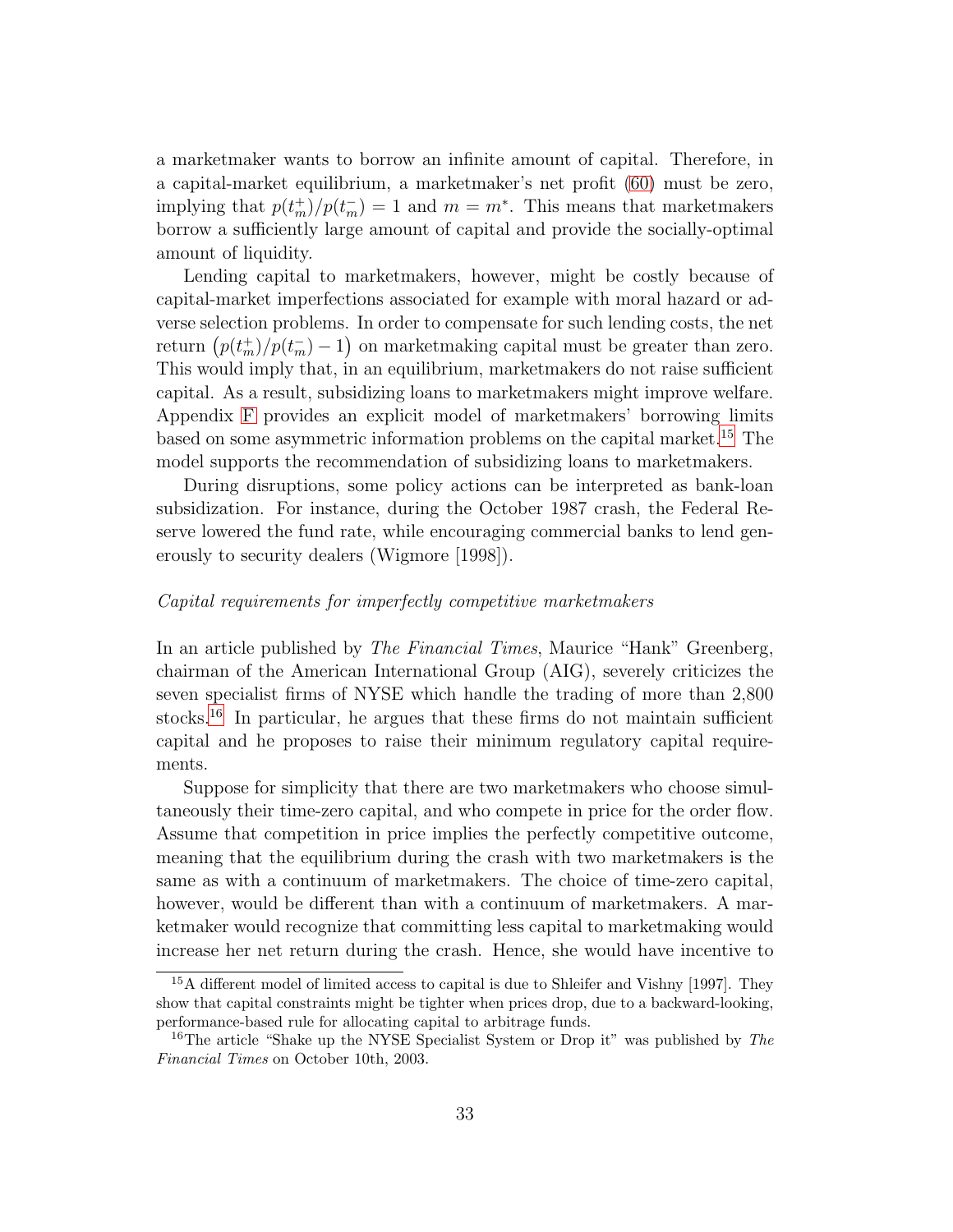maintain a small level of capital so as to make strictly positive profit, meaning that the aggregate marketmaking capital would turn out to be smaller than optimal (an intuition analogous to Kreps and Scheinkman [1983]). One assumes that, in a model which incorporates this intuition, the setting of a minimum regulatory capital requirement could improve welfare. Such a result would support Greenberg's claim that specialists firms are undercapitalized and should face tighter capital requirements.

### Price continuity

It is often argued that marketmakers should provide liquidity in order to main-tain price continuity and to smooth asset price movements.<sup>[17](#page-33-0)</sup> The present paper studies liquidity provision in terms of the Pareto criterion rather than in terms of some price smoothing objective. The results are evidence that Pareto optimality is consistent with a discrete price decline at the time of the crash. This suggests that requiring marketmakers to maintain price continuity at the time of the crash may result in a welfare loss.

A comparative static exercise suggests, however, that liquidity provision promotes some degree of price continuity. Namely, in an economy with no capital at time zero  $(a(0) = 0)$ , no liquidity is provided and the price jumps up at time  $t_s > 0$ . In an economy with large time-zero capital, however, the price path is continuous at each time  $t > 0$ .

#### Marketmakers as Buyers of Last Resort

A commonly held view is that marketmakers should not merely provide liquidity, they should also provide it promptly. In contrast with that view, the present model illustrates that prompt action is not necessarily consistent with efficiency. Namely, it is not always optimal that marketmakers start providing liquidity immediately at the time of the crash, when the selling pressure is strongest. For example, if the initial preference shock is very persistent, then marketmakers who buy asset immediately end up holding assets for a very long time. This cannot be efficient given that marketmakers are not the final holders of the asset. This suggests that requiring marketmakers to always buy assets immediately at the time of the crash can result in a welfare loss.

<span id="page-33-0"></span><sup>17</sup>For instance, Investor Relations, an advertising document for the specialist firm Fleet Meehan Specialist, argues that specialists "use their capital to fill temporary gaps in supply and demand. This can actually help to reduce short-term volatility by cushioning the intraday price movements."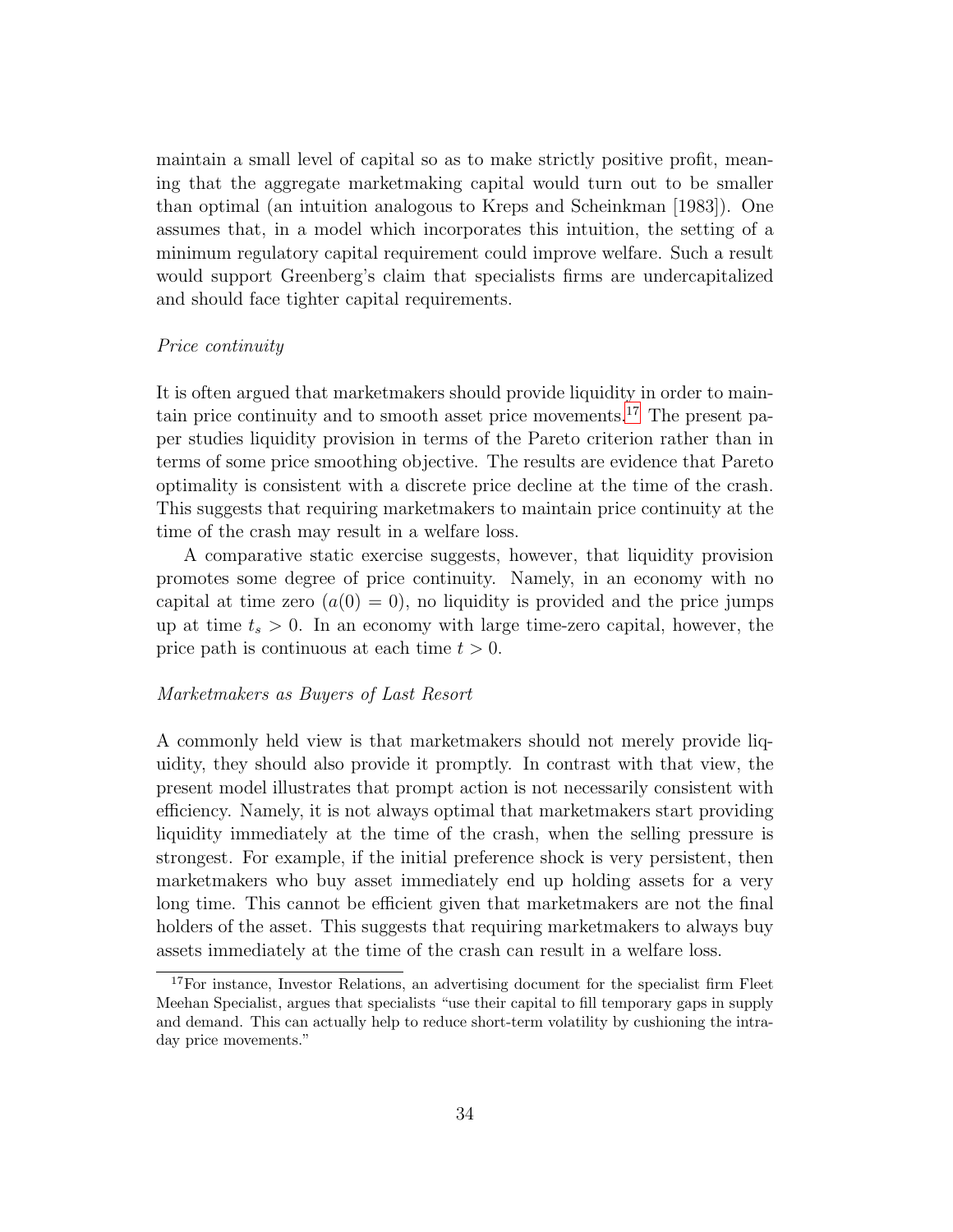# 7 Conclusion

This paper studies the optimal liquidity provision of marketmakers during financial disruptions. The first main result is that competitive marketmakers will provide the optimal amount of liquidity, provided they maintain sufficient capital at the time of the crash. If capital-market imperfections prevent marketmakers from raising sufficient capital before the crash, transferring purchasing power to marketmakers during the crash might improve welfare. The second main result is that the competitive equilibrium has features which are traditionally viewed as symptomatic of poor liquidity provision but are in fact consistent with efficiency. Namely, there is a discrete price decline at the time of the crash and marketmakers do not always start buying assets immediately when the selling pressure is strongest.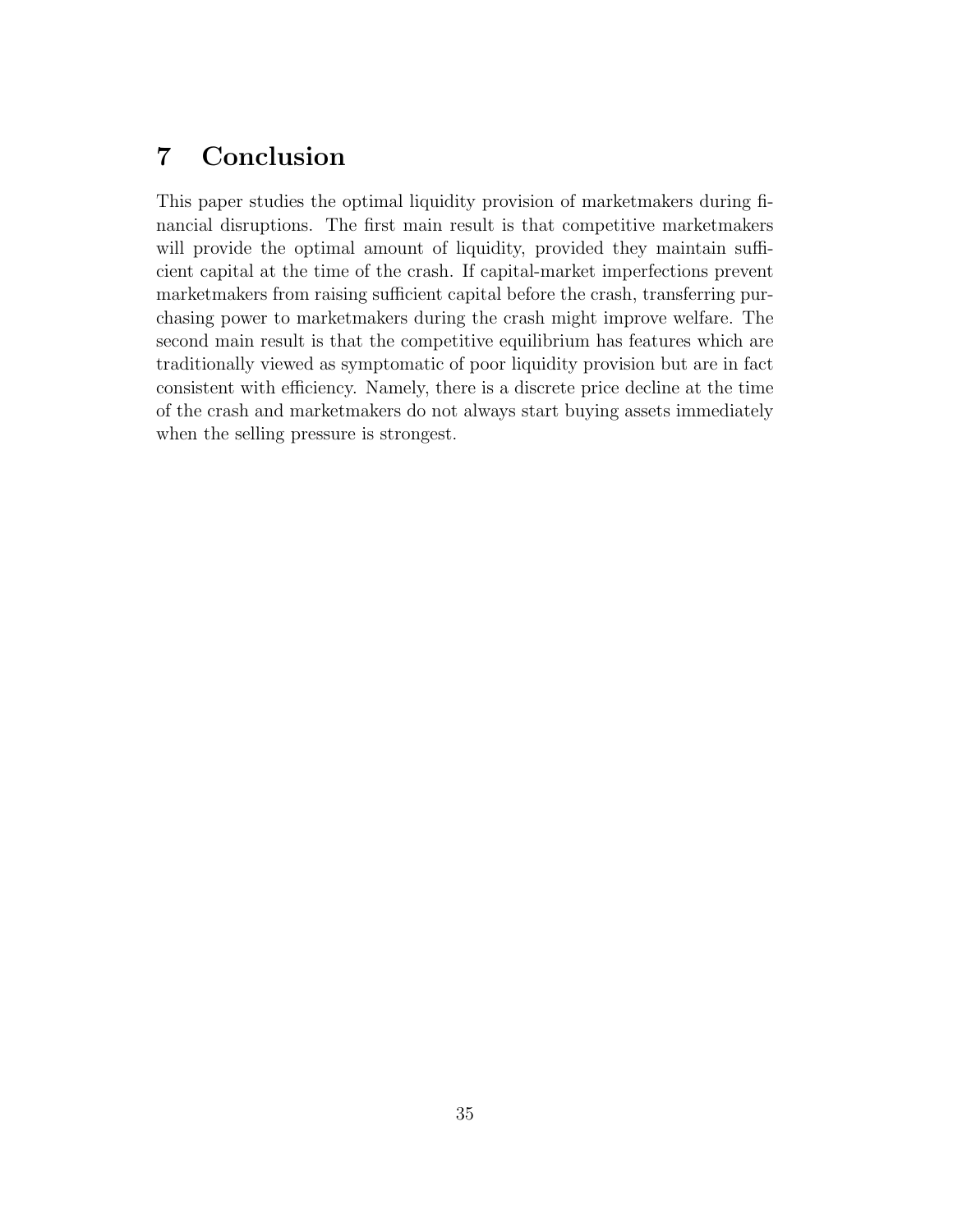# <span id="page-35-3"></span>A Buffer Allocations

This Appendix studies buffer allocations and proves propositions [1](#page-15-1) and [2.](#page-16-0)

## A.1 Proof of Proposition [1](#page-15-1)

This subsection studies some features of buffer allocations. First, in any buffer allocation, the inventory position is hump-shaped. Second, it proves that the breaking times  $t_1$  and  $t_2$  of any buffer allocation can be viewed as functions of the maximum inventory position m. In all what follows, some buffer allocation  $(t_1, t_2)$  is fixed. For  $t \in [t_1, t_2)$ , the inventory position  $I(t)$  evolves according to

$$
\dot{I}(t) = u_{\ell}(t) - u_{h}(t) = \rho(\mu_{\ell o}(t) - \mu_{hn}(t)).
$$
\n(61)

<span id="page-35-2"></span>With equation [\(3\)](#page-7-3), this ODE can be written

$$
\dot{I}(t) = -\rho I(t) + \rho (s - \mu_h(t)).
$$
\n(62)

<span id="page-35-0"></span>With the initial condition  $I(t_1) = 0$ , this implies that, for  $t \in [t_1, t_2]$ ,  $I(t) = H(t_1, t)$ , where

$$
H(t_1, t) = \rho \int_{t_1}^t (s - \mu_h(z)) e^{\rho(z - t)} dz
$$
\n(63)

$$
= (s-y)(1 - e^{-\rho(t-t_1)}) + \rho y e^{-\gamma t_1} \frac{e^{-\gamma(t-t_1)} - e^{-\rho(t-t_1)}}{\rho - \gamma}.
$$
 (64)

The following Lemma shows that  $I(t)$  is hump-shaped and that, given the first breaking time  $t_1$ , the second breaking time  $t_2$  is uniquely characterized.

<span id="page-35-1"></span>**Lemma 1 (Hump-Shaped Inventory.)** There exists a unique pair  $(t_m, t_2) \in [t_1, t_s] \times$  $[t_s, +\infty)$  such that

$$
\frac{\partial H}{\partial t} = 0 \quad \Leftrightarrow \quad t = t_m \tag{65}
$$

$$
\frac{\partial H}{\partial t} > 0 \quad \Leftrightarrow \quad t \in [t_1, t_m) \tag{66}
$$

$$
H(t_1, t_2) = 0 \tag{67}
$$

*Proof.* Differentiating equation [\(64\)](#page-35-0) shows that there is at most one  $z \geq 0$  such that  $\partial H/\partial t(t_1, z) = 0$ . Differentiating [\(63\)](#page-35-0) shows that  $\partial H/\partial t(t_1, t_1) = \rho(s - \mu_h(t_1)) \geq 0$ and  $\partial H/\partial t(t_1, t_s) = -\rho^2 \int_{t_1}^{t_s} (s - \mu_h(z)) e^{\rho(z-t)} dz \leq 0$ . This implies [\(65\)](#page-35-1) and [\(66\)](#page-35-1). Furthermore, because  $\mu_h(t) > s$  for t large enough, it follows from [\(63\)](#page-35-0) that  $H(t_1, t)$ is negative for t large enough. This, together with  $(65)$  and  $(66)$ , implies that, given some  $t_1 \in [0, t_s]$ , there exists a unique  $t_2 \in [t_s, +\infty)$  solving [\(67\)](#page-35-1).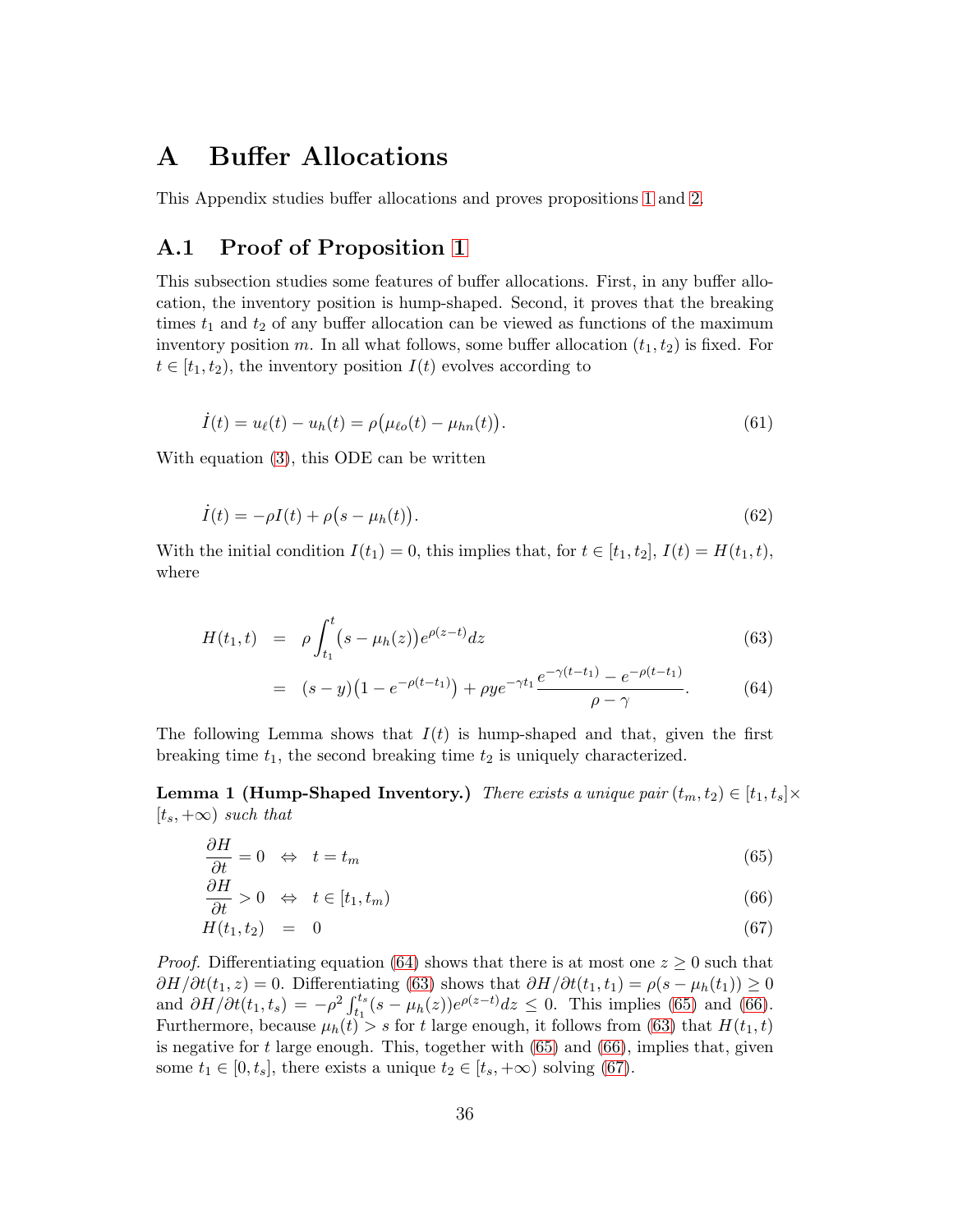<span id="page-36-0"></span>Equipped with this last result, one can characterize the various objects of Proposition [1.](#page-15-1) First, the maximum inventory position is defined as  $m \equiv I(t_m)$ . Second, one defines  $t_m \equiv \psi(m)$ , for some function  $\psi(\cdot)$ . This function can be written in closed form by substituting  $I(t_m) = 0$  and  $I(t_m) = m$  in [\(62\)](#page-35-2).

$$
\psi(m) = -\frac{1}{\gamma} \log \left( 1 - \frac{s - m}{y} \right). \tag{68}
$$

<span id="page-36-1"></span>Lastly, the breaking times  $(t_1, t_2)$  can be written  $t_1 = \phi_1(m)$  and  $t_2 = \phi_2(m)$ , for some functions  $\phi_1(\cdot)$  and  $\phi_2(\cdot)$  which are characterized as follows. Solving [\(62\)](#page-35-2) with the initial condition  $I(t_m) = m$ , one finds

$$
I(t) = me^{-\rho(t-t_m)} + (s-y)\left(1 - e^{-\rho(t-t_m)}\right) + \rho ye^{-\gamma t_m} \frac{e^{-\gamma(t-t_m)} - e^{-\rho(t-t_m)}}{\rho - \gamma}.
$$
(69)

Replacing [\(68\)](#page-36-0) into [\(69\)](#page-36-1), and making some algebraic manipulations, show that  $I(t)$  = 0 if and only if  $t = t_m + z$ , for some z solution of  $G(m, z) = 1$ , where

$$
G(m,z) = \left(1 + \frac{m}{y-s}\right) \frac{\rho e^{-\gamma z} - \gamma e^{-\rho z}}{\rho - \gamma}.
$$
\n(70)

The following Lemma shows the existence of the functions  $\phi_1(\cdot)$  and  $\phi_2(\cdot)$  of Propo-sition [1.](#page-15-1) These can be written  $\phi_i = \sqrt{\Phi_i}$ , for some continuously differentiable function  $\Phi_i(\cdot), i \in \{1,2\}.$ 

<span id="page-36-2"></span>Lemma 2 (Breaking Times.) There exists some continuously differentiable and increasing functions  $\Phi_i : \mathbb{R}_+ \to \mathbb{R}_+$ ,  $i \in \{1,2\}$ , such that  $G(m,z) = 1$  if and only if  $z \in \{-\sqrt{\Phi_1(m)}, \sqrt{\Phi_2(m)}\}$ . Moreover  $\Phi_i(0) = 0$  and  $\Phi'_i(0) = 2/(\rho \gamma(y-s)),$  $i \in \{1, 2\}.$ 

*Proof.* Define, for  $x \in [0, +\infty)$ , the two functions  $g_i(m, x) = G(m, (-1)^i \sqrt{x})$ ,  $i \in$  $\{1, 2\}$ . For  $x > 0$ , the partial derivatives of  $g_i$  with respect to x is

$$
\frac{\partial g_i}{\partial x} = \left(1 + \frac{m}{y - s}\right) \frac{(-1)^i \rho \gamma}{2\sqrt{x}} \frac{e^{(-1)^{i+1} \rho \sqrt{x}} - e^{(-1)^{i+1} \gamma \sqrt{x}}}{\rho - \gamma}.
$$
\n(71)

This function is strictly negative for  $x > 0$ . It can be extended by continuity at  $x = 0$  with

$$
\frac{\partial g_i}{\partial x}(m,0) = -\left(1 + \frac{m}{y-s}\right)\frac{\rho \gamma}{2}.\tag{72}
$$

Hence,  $g_i(m, \cdot)$  is strictly decreasing over  $[0, +\infty)$ . Moreover, for  $m = 0$ ,  $g_i(0, 0) = 1$ . For  $m > 0$ ,  $g_i(m, 0) > 1$ ,  $g_1(m, x) \rightarrow -\infty$  and  $g_2(m, x) \rightarrow 0$ , when  $x \rightarrow +\infty$ .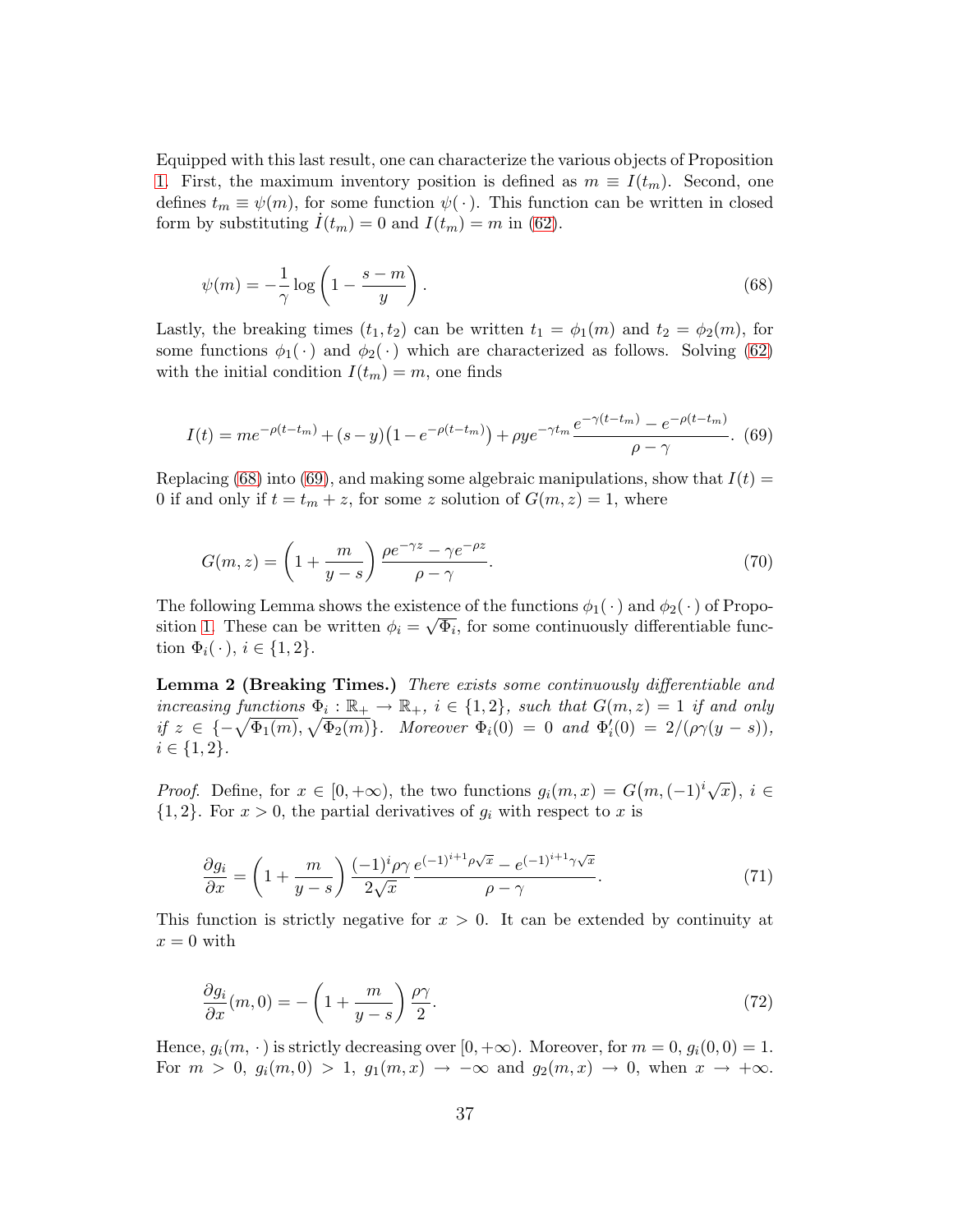This implies that, for any  $m \geq 0$ , there exists only one solution  $x_i = \Phi_i(m)$  of  $g_i(m, x) = 1$ . An application of the Implicit Function Theorem (see Taylor and Mann [1983], Chapter 12) shows that the function  $\Phi_i(\cdot)$  is strictly increasing and continuously differentiable, and satisfies  $\Phi_i(0) = 0$ ,  $\Phi'_i(0) = 2/(\rho \gamma(y - s))$ . Clearly  $G(m, z) = 0$  if and only if  $z \in \{-\sqrt{\Phi_1(m)}, \sqrt{\Phi_2(m)}\}.$ 

<span id="page-37-0"></span>Lastly, the restriction  $t_1 \geq 0$  defines the domain of the functions  $\psi(\cdot)$ ,  $\phi_1(\cdot)$ , and  $\phi_2(\cdot)$ . Namely,  $t_1 \geq 0$  if and only if

$$
\psi(m) - \phi_1(m) \ge 0. \tag{73}
$$

The left hand side of [\(73\)](#page-37-0) is strictly decreasing, is strictly positive for  $m = 0$  and strictly negative for  $m = s$ . Hence, there exists a unique  $\bar{m}$  such that  $\psi(\bar{m})-\phi_1(\bar{m})=$ 0. By construction, the maximum inventory of a buffer allocation is less than  $\bar{m}$ .

## A.2 Proof of Proposition [2](#page-16-0)

The first step is to construct multipliers for the no-inventory allocation, associated with the various constraints. The multipliers associated with the ODE of  $\mu_{\ell o}(t)$ ,  $\mu_{hn}(t)$ , and  $I(t)$  are denoted  $\lambda_{\ell o}(t)$ ,  $\lambda_{hn}(t)$ , and  $\lambda_{I}(t)$ , respectively. The multiplier on the shortselling constraint is denoted by  $\eta_I(t)$ . The multipliers on the right con-straints in [\(7\)](#page-12-0) and [\(8\)](#page-12-1) are denoted  $w_{\ell o}(t)$  and  $w_{hn}(t)$ , respectively. These multipliers solve the ODEs

<span id="page-37-1"></span>
$$
\dot{\lambda}_{hn}(t) = r\lambda_{hn}(t) + 1 + \gamma_d(\lambda_{hn}(t) + \lambda_{\ell o}(t)) - \rho w_{hn}(t)
$$
\n(74)

$$
\dot{\lambda}_{\ell o}(t) = r\lambda_{\ell o}(t) - (1 - \delta_1) + \gamma_u(\lambda_{hn}(t) + \lambda_{\ell o}(t)) - \rho w_{\ell o}(t) \tag{75}
$$

$$
\dot{\lambda}_I(t) = r\lambda_I(t) - (1 - \delta_2) - \eta_I(t) \tag{76}
$$

$$
w_{hn}(t) = -\lambda_{hn}(t) - \lambda_I(t) \tag{77}
$$

$$
w_{\ell o}(t) = -\lambda_{\ell o}(t) + \lambda_I(t) \tag{78}
$$

with the complementary slackness conditions

$$
w_{hn}(t)(\rho\mu_{hn}(t) - u_h(t)) = 0 \text{ and } w_{\ell o}(t)(\rho\mu_{\ell o}(t) - u_{\ell}(t)) = 0,
$$
\n(79)

and the transversality conditions  $\lambda_j(t)e^{-rt} \to 0$ , as  $t \to \infty$ , for  $j \in \{hn, \ell o, I\}$ . Summing [\(77\)](#page-37-1) and [\(78\)](#page-37-1) shows that  $w_{hn}(t) + w_{\ell o}(t) = -\lambda_{hn}(t) - \lambda_{\ell o}(t)$ . Summing [\(74\)](#page-37-1) and [\(75\)](#page-37-1) and using transversality shows that, at each time,  $\lambda_{hn}(t) + \lambda_{\ell o}(t) =$  $-\delta_1/(r + \rho + \gamma)$ . Complementary slackness implies that, for  $t < t_s$ ,  $w_{\ell o}(t) = 0$ and, for  $t \geq t_s$ ,  $w_{hn}(t) = 0$ . For  $t \geq t_s$ , transversality implies that  $r\lambda_{\ell o}(t) =$  $1 - \delta_1(r + \gamma_d)/(r + \rho + \gamma)$  and  $r\lambda_{hn}(t) = -1 + \delta_1\gamma_d/(r + \rho + \gamma)$ . For  $t < t_s$ , one can use [\(74\)](#page-37-1) and [\(75\)](#page-37-1) to solve for  $\lambda_{hn}(t)$  and  $\lambda_{\ell o}(t)$ , imposing continuity of these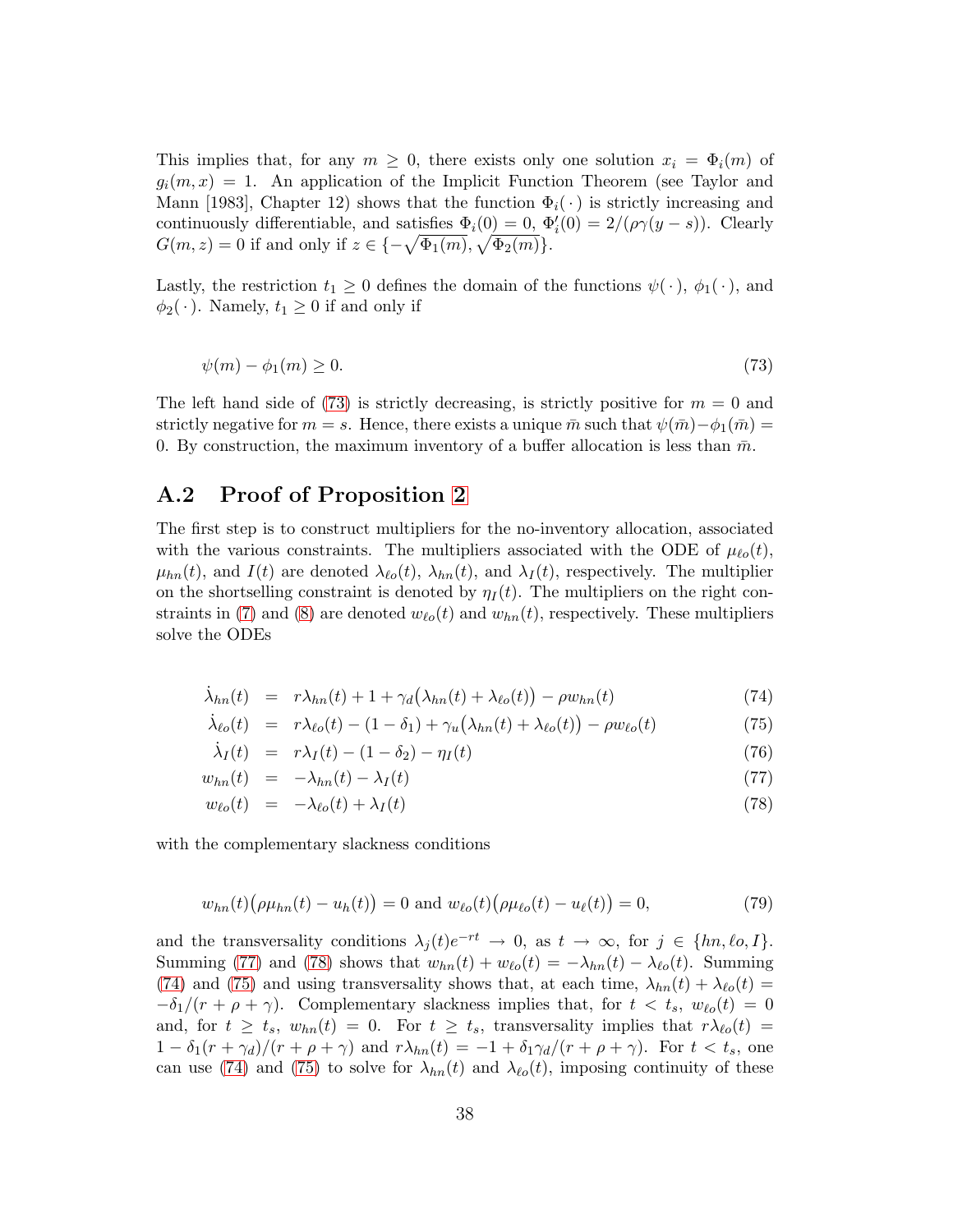multipliers at  $t = t_s$ . Because  $\lambda_I(t) = \lambda_{\ell o}(t)$  for  $t < t_s$ , [\(75\)](#page-37-1) and [\(76\)](#page-37-1) imply that  $\eta_I(t) = \delta_2 - \delta_1(r + \rho + \gamma_d)/(r + \rho + \gamma)$ . Similarly, because  $\lambda_I(t) = \lambda_{hn}(t)$  for  $t \ge t_s$ , [\(74\)](#page-37-1) and [\(76\)](#page-37-1) imply that  $\eta_I(t) = \delta_2 - \delta_1 \gamma_d/(r + \rho + \gamma)$ .

Since  $\lambda_I(t) = \lambda_{\ell o}(t)$  for  $t < t_s$ , and  $\lambda_I(t) = \lambda_{hn}(t)$  for  $t \geq t_s$ , the multiplier  $\lambda_I(\cdot)$  jumps at the crossing time  $t_s$ , with with  $\lambda_I(t_s^+) - \lambda_I(t_s^-) = \delta_I/(r + \rho + \gamma)$ . This positive jump reflects the benefit of accumulating inventories, near the crossing time. Given the jump, one can solve for the time path of  $\lambda_I(\cdot)$ , for  $t < t_s$ .

<span id="page-38-0"></span>The second step is to use Corollary [2.](#page-58-1) It implies that, for any buffer allocation  $(\mu^m, I^m, u^m),$ 

$$
W(m) - W(0) = -\int_0^{+\infty} e^{-rt} w_{hn}(t) \left(\rho \mu_{hn}^m(t) - u_h^m(t)\right) dt
$$
  

$$
- \int_0^{+\infty} e^{-rt} w_{\ell o}(t) \left(\rho \mu_{\ell o}^m(t) - u_\ell^m(t)\right) dt
$$
  

$$
- \int_0^{+\infty} e^{-rt} \eta_I(t) I^m(t) dt
$$
  

$$
+ \left(\lambda_I(t_s^+) - \lambda_I(t_s^-)\right) I^m(t_s) e^{-rt_s}.
$$
 (80)

The first two terms in equation [\(80\)](#page-38-0) are zero because, for all  $t \le t_s$ ,  $u_h^m(t) = \rho \mu_{hn}^m(t)$ and, for all  $t \geq t_s$ ,  $u_{\ell}^m(t) = \rho \mu_{\ell o}^m(t)$ . The third term can be bounded as follows

$$
0 \leq \int_{\psi(m)-\phi_1(m)}^{\psi(m)+\phi_2(m)} e^{-rt} \eta_I(t) I^m(t) dt \leq \left(\delta_2 - \gamma_d \frac{\delta_1}{r+\rho+\gamma}\right) m\big(\phi_2(m)+\phi_1(m)\big).
$$

Since  $\lim_{m\to 0^+} \phi_i(m) = 0$ , for  $i \in \{1, 2\}$ , this implies that, as  $m \to 0^+$ ,

$$
\frac{1}{m} \int_{\psi(m)-\phi_1(m)}^{\psi(m)+\phi_2(m)} e^{-rt} \eta_I(t) I^m(t) dt \longrightarrow 0.
$$
\n(81)

The fourth and last term of [\(80\)](#page-38-0) is

$$
\left(\lambda_I(t_s^+) - \lambda_I(t_s^-)\right) e^{-rt_s} I^m(t_s). \tag{82}
$$

One can make a Taylor expansion of  $I^m(t_s)$  around  $m = 0$ , using the expression [\(69\)](#page-36-1) for  $I^m(t_s)$ , the fact that  $t_s - t_m = \psi(0) - \psi(m)$ , and that  $ye^{-\gamma t_m} = y - s + m$ . The expansion shows that

$$
\frac{1}{m}I^m(t_s) \longrightarrow 1,\tag{83}
$$

as m goes to zero, establishing Proposition [2.](#page-16-0)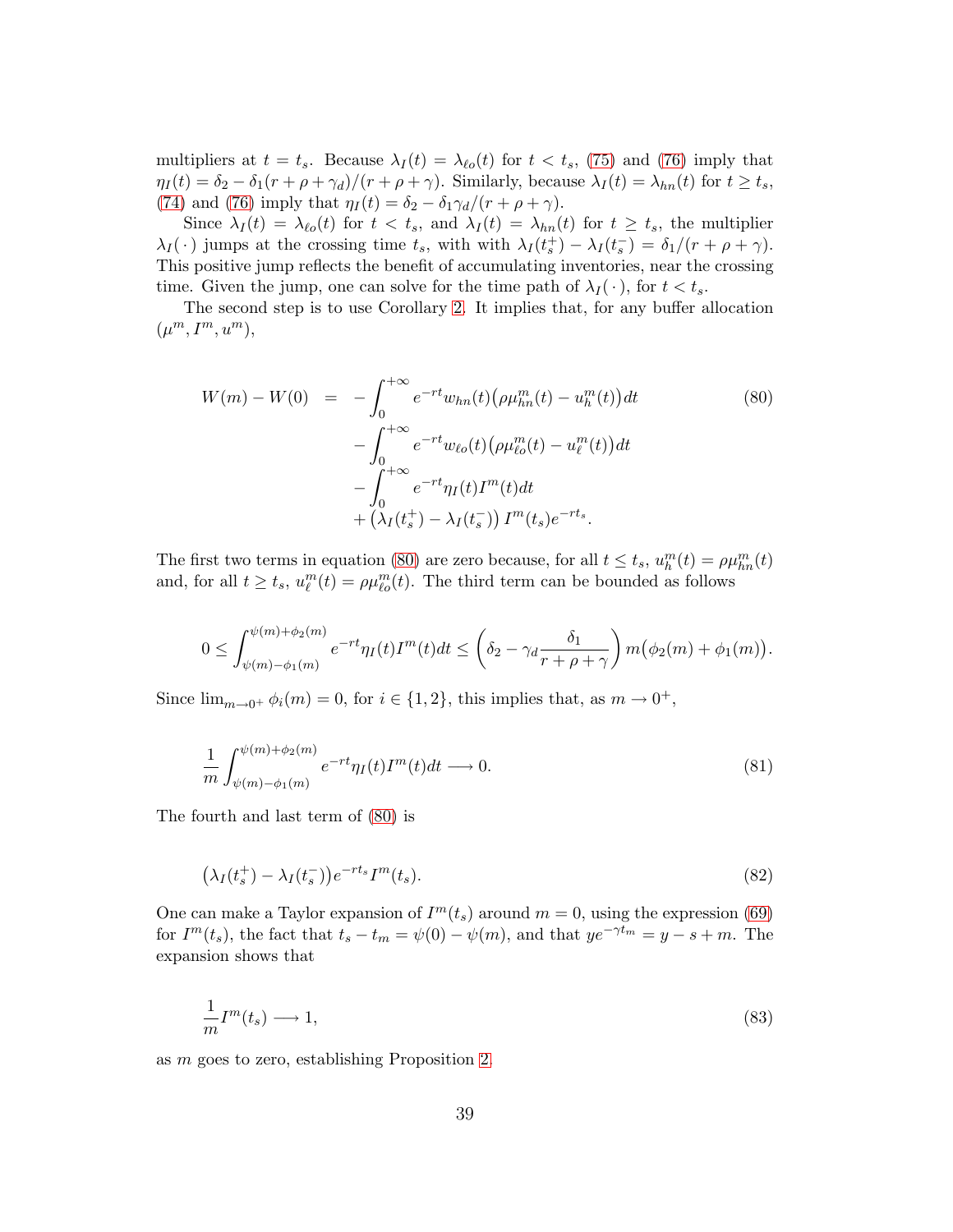# <span id="page-39-0"></span>B Optimal Allocations

This Appendix solves for constrained-optimal allocations with inventory bound  $M \in$  $[0, +\infty]$ .

## B.1 First-Order Sufficient Conditions

This paragraph provides the first order sufficient conditions of Theorem [3](#page-53-0) and Propo-sition [6.](#page-29-1) The two identities  $\mu_{ho}(t) = \mu_h(t) - \mu_{hn}(t)$  and  $\mu_{\ell n}(t) = 1 - \mu_h(t) - \mu_{\ell n}(t)$ have been substituted into the objective and the constraints. The current value Lagrangian is

$$
\mathcal{L}(t) = \mu_h(t) - \mu_{hn}(t) + (1 - \delta_1)\mu_{\ell o}(t) + (1 - \delta_2)I(t)
$$
(84)  
+  $\lambda_{\ell o}(t) (-u_{\ell}(t) - \gamma_u \mu_{\ell o}(t) - \gamma_d \mu_{hn}(t) + \gamma_d \mu_h(t))$   
+  $\lambda_{hn}(t) (-u_h(t) - \gamma_u \mu_{\ell o}(t) - \gamma_d \mu_{hn}(t) + \gamma_u(1 - \mu_h(t)))$   
+  $\lambda_I(t) (u_{\ell}(t) - u_h(t))$   
+  $w_{\ell o}(t) (\rho \mu_{\ell o}(t) - u_{\ell}(t)) + w_{hn}(t) (\rho \mu_{hn}(t) - u_h(t)).$ 

<span id="page-39-1"></span>It is anticipated that the left constraints in [\(7\)](#page-12-0) and [\(8\)](#page-12-1) never bind. The first-order conditions are

$$
w_{\ell o}(t) = -\lambda_{\ell o}(t) + \lambda_I(t) \tag{85}
$$

$$
w_{hn}(t) = -\lambda_{hn}(t) - \lambda_I(t) \tag{86}
$$

$$
r\lambda_{\ell o}(t) = 1 - \delta_1 - \gamma_u(\lambda_{hn}(t) + \lambda_{\ell o}(t)) + \rho w_{\ell o}(t) + \dot{\lambda}_{\ell o}(t)
$$
\n(87)

$$
r\lambda_{hn}(t) = -1 - \gamma_d(\lambda_{hn}(t) + \lambda_{\ell o}(t)) + \rho w_{hn}(t) + \dot{\lambda}_{hn}(t)
$$
\n(88)

$$
r\lambda_I(t) = 1 - \delta_2 + \eta_I(t) - \eta_M(t) + \dot{\lambda}_I(t).
$$
 (89)

The complementary-slackness conditions for  $w_{\ell o}(t)$ ,  $w_{hn}(t)$ ,  $\eta_I(t)$ , and  $\eta_M(t)$  are

$$
w_{\ell o}(t) \ge 0 \quad \text{and } w_{\ell o}(t) \big(\rho \mu_{\ell o}(t) - u_{\ell}(t)\big) = 0 \tag{90}
$$

$$
w_{hn}(t) \ge 0 \quad \text{and } w_{hn}(t) \big(\rho \mu_{hn}(t) - u_h(t)\big) = 0 \tag{91}
$$

$$
\eta_I(t) \ge 0 \quad \text{and } \eta_I(t)I(t) = 0 \tag{92}
$$

$$
\eta_M(t) \ge 0 \quad \text{and } \eta_M(t)\big(M - I(t)\big). \tag{93}
$$

Additionally, one imposes the transversality condition

$$
\lim_{t \to +\infty} \lambda_j(t) e^{-rt} = 0,\tag{94}
$$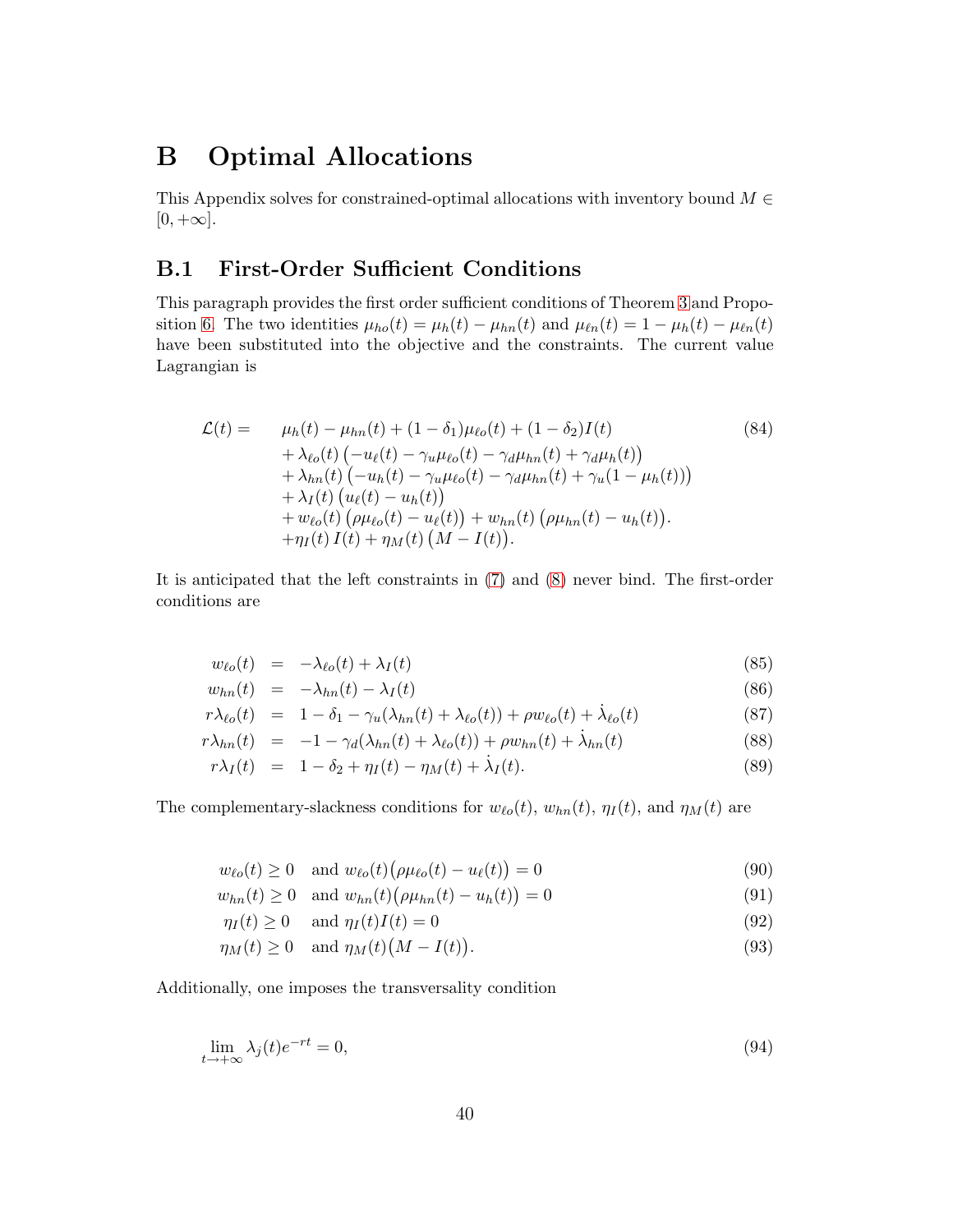for  $j \in \{\ell_0, kn, I\}$ . The multipliers  $\lambda_{hn}(t)$  and  $\lambda_{\ell_0}(t)$  are restricted to be continuous. However, because of the state constraints, the multiplier  $\lambda_I(t)$  can jump, with the restrictions

$$
\lambda_I(t^+) - \lambda_I(t^-) \le 0 \quad \text{if } I(t) = 0 \tag{95}
$$

 $\lambda_I(t^+) - \lambda_I(t^-) \ge 0 \quad \text{if } I(t) = M.$  (96)

#### <span id="page-40-4"></span>A Reduced System

<span id="page-40-0"></span>It is convenient to eliminate  $\lambda_{hn}(t)$  and  $\lambda_{\ell o}(t)$  from the above equations using the first-order conditions [\(85\)](#page-39-1) and [\(86\)](#page-39-1). One obtains the system of ODE

$$
rw_{\ell o}(t) = \delta_1 - \delta_2 - \gamma_u (w_{hn}(t) + w_{\ell o}(t)) - \rho w_{\ell o}(t) + \eta_I(t) - \eta_M(t) + \dot{w}_{\ell o}(t)
$$
\n(97)

$$
rw_{hn}(t) = \delta_2 - \gamma_d \big( w_{hn}(t) + w_{\ell o}(t) \big) - \rho w_{hn}(t)
$$
  
-
$$
\eta_I(t) + \eta_M(t) + \dot{w}_{hn}(t)
$$
 (98)

$$
r\lambda_I(t) = 1 - \delta_2 + \eta_I(t) - \eta_M(t) + \dot{\lambda}_I(t),
$$
\n(99)

<span id="page-40-3"></span>with the jump conditions

$$
\lambda_I(t^+) - \lambda_I(t^-) \le 0 \text{ if } I(t) = 0 \tag{100}
$$

$$
\lambda_I(t^+) - \lambda_I(t^-) \ge 0 \text{ if } I(t) = M \tag{101}
$$

$$
\lambda_I(t^+) - \lambda_I(t^-) = w_{\ell o}(t^+) - w_{\ell o}(t^-) = -w_{hn}(t^+) + w_{hn}(t^-), \tag{102}
$$

<span id="page-40-2"></span>and the transversality conditions

$$
\lim_{t \to +\infty} e^{-rt} \lambda_I(t) = \lim_{t \to +\infty} e^{-rt} w_{\ell o}(t) = \lim_{t \to +\infty} e^{-rt} w_{hn}(t) = 0.
$$
 (103)

<span id="page-40-1"></span>As before, the positivity restrictions and complementary slackness conditions are

$$
\eta_I(t) \ge 0 \quad \text{and } \eta_I(t)I(t) = 0 \tag{104}
$$

$$
\eta_M(t) \ge 0 \quad \text{and } \eta_M(t)\big(M - I(t)\big) \tag{105}
$$

$$
w_{\ell o}(t) \ge 0 \quad \text{and} \quad w_{\ell o}(t) \big(\rho \mu_{\ell o}(t) - u_{\ell}(t)\big) = 0 \tag{106}
$$

$$
w_{hn}(t) \ge 0 \text{ and } w_{hn}(t) (\rho \mu_{hn}(t) - u_h(t)) = 0. \tag{107}
$$

Since there is no sign restrictions on the multiplier  $\lambda_{hn}(t)$  and  $\lambda_{\ell o}(t)$ , equations [\(97\)](#page-40-0)-[\(107\)](#page-40-1) are equivalent to the first-order sufficient conditions of the previous paragraph.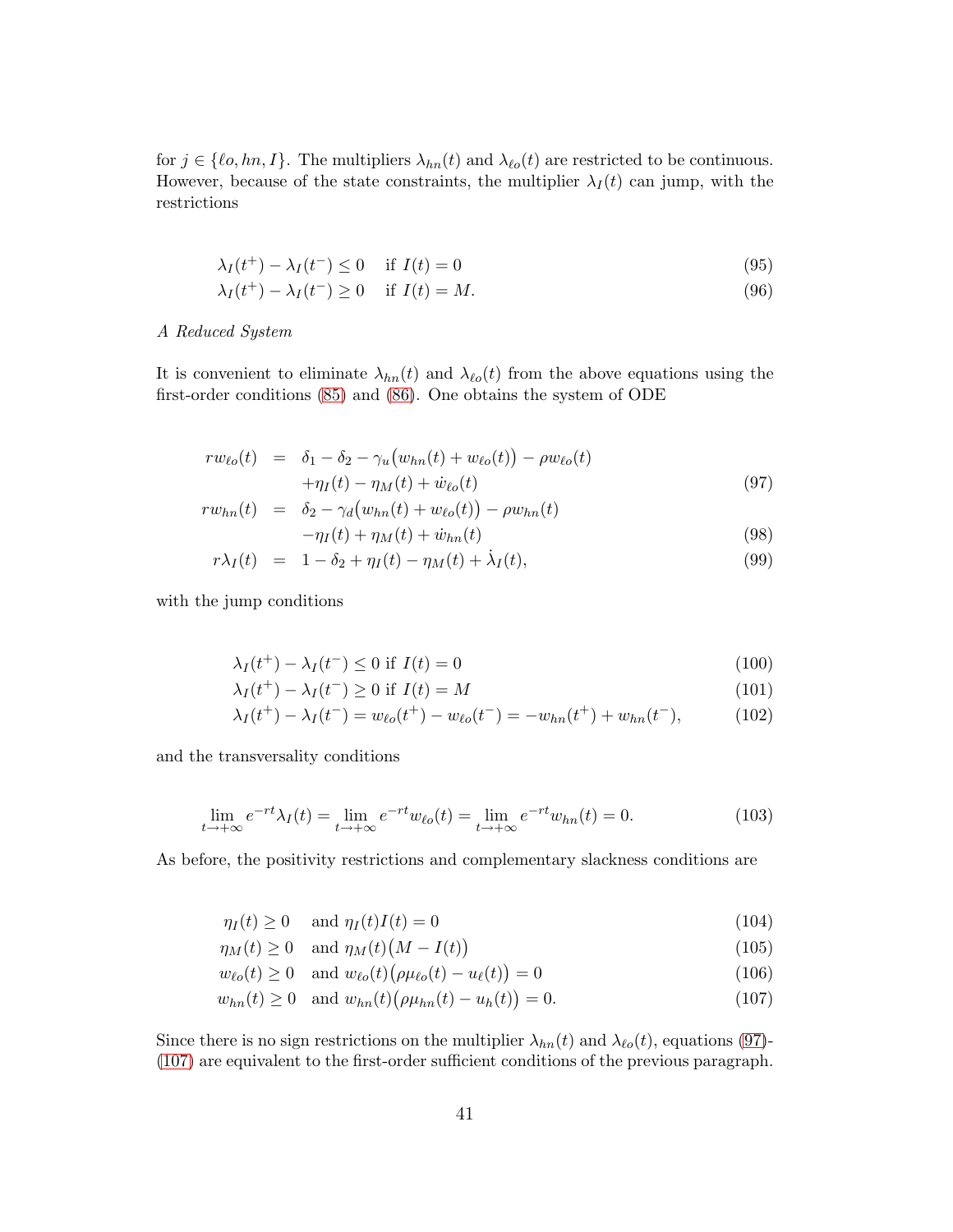### <span id="page-41-0"></span>B.2 Multipliers for Buffer Allocations

Consider some feasible buffer allocation with breaking times  $(t_1, t_2)$  and a maximum inventory position  $m \in [0, \min\{\bar{m}, M\}]$  reached at time  $t_m$ . This paragraph first constructs a collection  $(w_{hn}(t), w_{\ell o}(t), \lambda_I(t), \eta_I(t), \eta_M(t))$  of multipliers solving equations  $(97)-(107)$  $(97)-(107)$  $(97)-(107)$ , but ignoring some of the positivity restrictions. These restrictions are imposed afterwards, when discussing the optimality of this allocation. First, one guesses that

$$
\eta_M(t) = 0,\tag{108}
$$

<span id="page-41-2"></span>for all  $t > 0$ . Second, summing equations [\(97\)](#page-40-0) and [\(98\)](#page-40-0), and using the transversality condition [\(103\)](#page-40-2) shows that

$$
w_{\ell o}(t) + w_{hn}(t) = \frac{\delta_1}{r + \rho + \gamma},\tag{109}
$$

for all  $t \geq 0$ . Then, one guesses that there are no jumps at  $t_1$  and  $t_2$ .<sup>[18](#page-41-1)</sup> With [\(102\)](#page-40-3), this shows that

$$
\lambda_I(t_i^+) - \lambda_I(t_i^-) = w_{\ell o}(t_i^+) - w_{\ell o}(t_i^-) = -w_{hn}(t_i^+) + w_{hn}(t_i^-) = 0,\tag{110}
$$

for  $i \in \{1, 2\}$ . Now, one can solve for the multipliers, going backwards in time.

Time Interval  $t \in [t_2, +\infty)$ 

Complementary slackness [\(107\)](#page-40-1) implies that  $w_{hn}(t_2) = 0$ . With [\(109\)](#page-41-2), this shows that  $w_{\ell o}(t) = \delta_1/(r + \rho + \gamma)$ . With [\(98\)](#page-40-0) and [\(109\)](#page-41-2), this also implies that  $\eta_I(t)$  $\delta_2 - \gamma_d \delta_1/(r + \rho + \gamma)$ . Lastly, [\(99\)](#page-40-0) and [\(103\)](#page-40-2) show that  $r\lambda_I(t) = 1 - \delta_1 \gamma_d/(r + \rho + \gamma)$ .

Time Interval  $t \in [t_m, t_2)$ 

<span id="page-41-3"></span>First, because  $I(t) > 0$ , the complementary slackness condition [\(104\)](#page-40-1) implies that  $\eta_I(t) = 0$ . Then, one solves the ODE [\(98\)](#page-40-0) with the terminal condition  $w_{hn}(t_2) = 0$ , and one finds that

$$
w_{hn}(t) = \frac{1}{r+\rho} \left( \delta_2 - \delta_1 \frac{\gamma_d}{r+\rho+\gamma} \right) \left( 1 - e^{(r+\rho)(t-t_2)} \right),\tag{111}
$$

<span id="page-41-1"></span><sup>&</sup>lt;sup>18</sup>This is actually implied by the first-order conditions. Complementary slackness implies that  $w_{hn}(t_2^+) = 0$ . From [\(102\)](#page-40-3) and [\(100\)](#page-40-3),  $w_{hn}(t_2^-) \leq 0$ . Since  $w_{hn}(t_2^-) \geq 0$ , this implies that  $w_{hn}(t_2^-) = w_{hn}(t_2^+) = 0$ . A similar reasoning shows that, if  $t_1 > 0$ ,  $w_{\ell o}(t_1^-) = w_{\ell o}(t_1^+) = 0$ .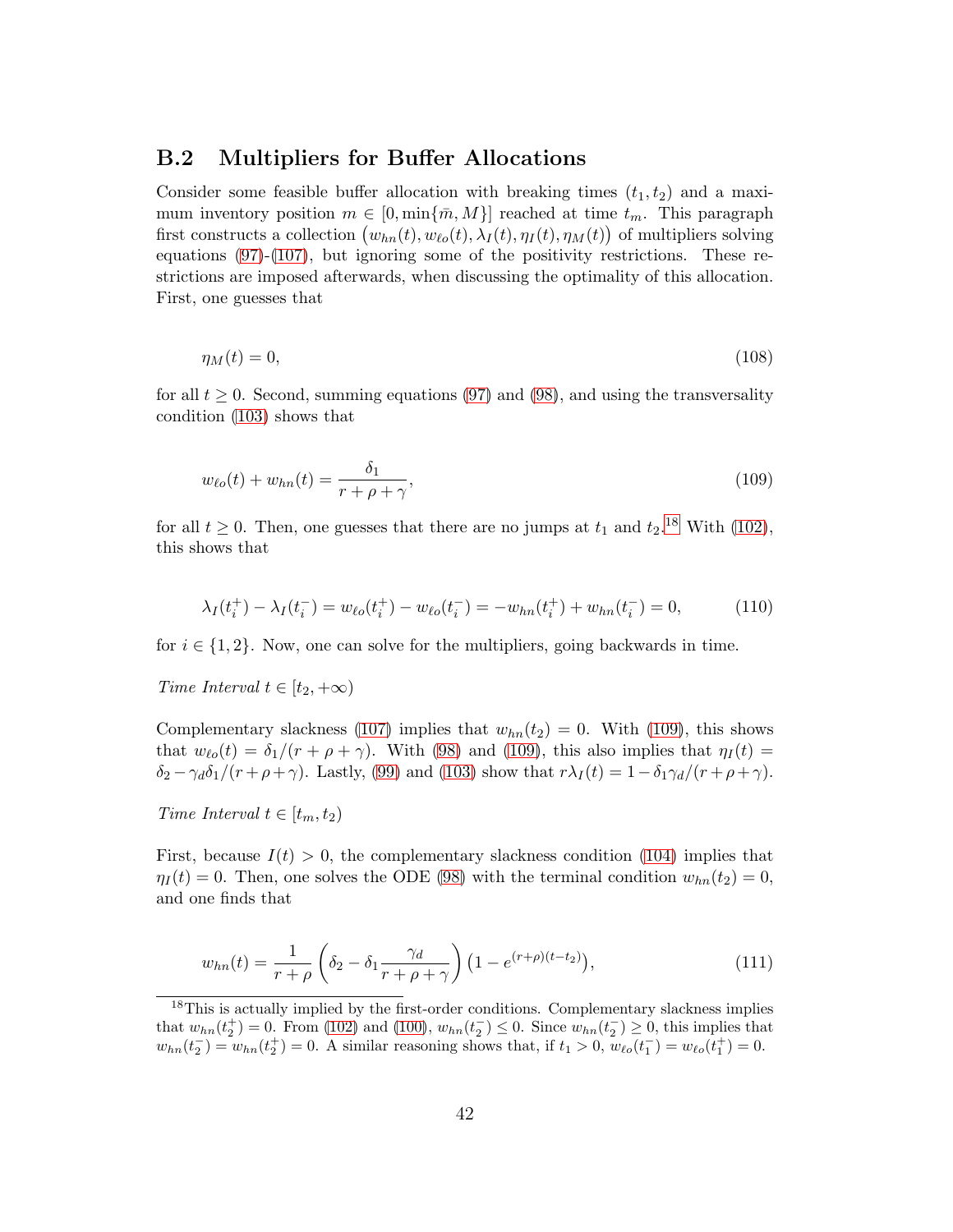for  $t \in [t_m, t_2)$ . With [\(109\)](#page-41-2),  $w_{\ell o}(t) = \delta_1/(r+\rho+\gamma) - w_{hn}(t)$ . Similarly, one can solve the ODE [\(99\)](#page-40-0) with the terminal condition  $r\lambda_I(t_2^-) = 1 - \gamma_d \delta_1/(r + \rho + \gamma)$ , finding that

$$
r\lambda_I(t) = 1 - \delta_2 + \left(\delta_2 - \delta_1 \frac{\gamma_d}{r + \rho + \gamma}\right) e^{r(t - t_2)}.
$$
\n(112)

Time Interval  $t \in [t_1, t_m)$ 

In this time interval,  $\eta_I(t) = 0$ . Two cases are considered.

<span id="page-42-0"></span>Case 1:  $m < \bar{m}$ . Complementary slackness at  $t = t_1$  shows that  $w_{\ell o}(t_1) = 0$ , implying that  $w_{hn}(t_1) = \delta_1/(r + \rho + \gamma)$ . With this and [\(98\)](#page-40-0), one finds

$$
w_{hn}(t) = \frac{1}{r+\rho} \left( \delta_2 - \delta_1 \frac{\gamma_d}{r+\rho+\gamma} - \left( \delta_2 - \delta_1 \frac{r+\rho+\gamma_d}{r+\rho+\gamma} \right) e^{(r+\rho)(t-t_1)} \right), \tag{113}
$$

for  $t \in [t_1, t_m)$ . Given [\(111\)](#page-41-3) and [\(113\)](#page-42-0), the multiplier  $w_{hn}(t)$  is not necessarily continuous at time  $t_m$ . The size  $w_{hn}(t_m^-) - w_{hn}(t_m^+)$  of the jump can be written as some function  $b(\cdot)$  of the maximum inventory level m, where

$$
b(m) \equiv \frac{1}{r+\rho} \left[ \left( \delta_2 - \delta_1 \frac{\gamma_d}{r+\rho+\gamma} \right) e^{-(r+\rho)\phi_2(m)} - \left( \delta_2 - \delta_1 \frac{r+\rho+\gamma_d}{r+\rho+\gamma} \right) e^{(r+\rho)\phi_1(m)} \right].
$$
\n(114)

<span id="page-42-1"></span>Equation [\(102\)](#page-40-3) implies that  $\lambda_I(t_m^+) - \lambda_I(t_m^-) = b(m)$ . This and the ODE [\(99\)](#page-40-0) show that

$$
r\lambda_I(t) = (1 - \delta_2) + (r\lambda_I(t_m^+) - (1 - \delta_2) - rb(m)) e^{r(t - t_m)}.
$$
\n(115)

Case 2:  $m = \bar{m}$ . Then, by construction of  $\bar{m}$ , the first breaking time  $t_1$  is equal to zero. If  $b(\bar{m}) < 0$ , the multipliers are constructed as in the previous case. If, on the other hand,  $b(\bar{m}) \geq 0$ , then the ODEs are solved so that multipliers do not jump at  $t = t_m$ . Namely, [\(98\)](#page-40-0) and [\(99\)](#page-40-0) are solved with terminal conditions  $w_{hn}(t_m^-) = w_{hn}(t_m^+)$  and  $\lambda_I(t_m^-) = \lambda_I(t_m^+)$ . Because  $b(\bar{m}) \geq 0$ ,  $w_{hn}(t_1) = w_{hn}(0) \in$  $[0, \delta_1/(r + \rho + \gamma)].$ 

Time Interval  $t \in [0, t_1], m < \bar{m}$ 

Complementary slackness shows that  $w_{\ell o}(t) = 0$ , implying that  $w_{hn}(t) = \delta_1/(r+\rho+\ell_1)$ γ). With equation [\(97\)](#page-40-0), this also implies that  $η_I(t) = δ_2-δ_1(r+ρ+γ_d)/(r+ρ+γ) \ge 0$ . Then

$$
r\lambda_I(t) = 1 - \delta_2 - \eta_I(t) + \left(\lambda_I(t_1) - (1 - \delta_2) + \eta_I(t)\right)e^{r(t - t_1)}.
$$
\n(116)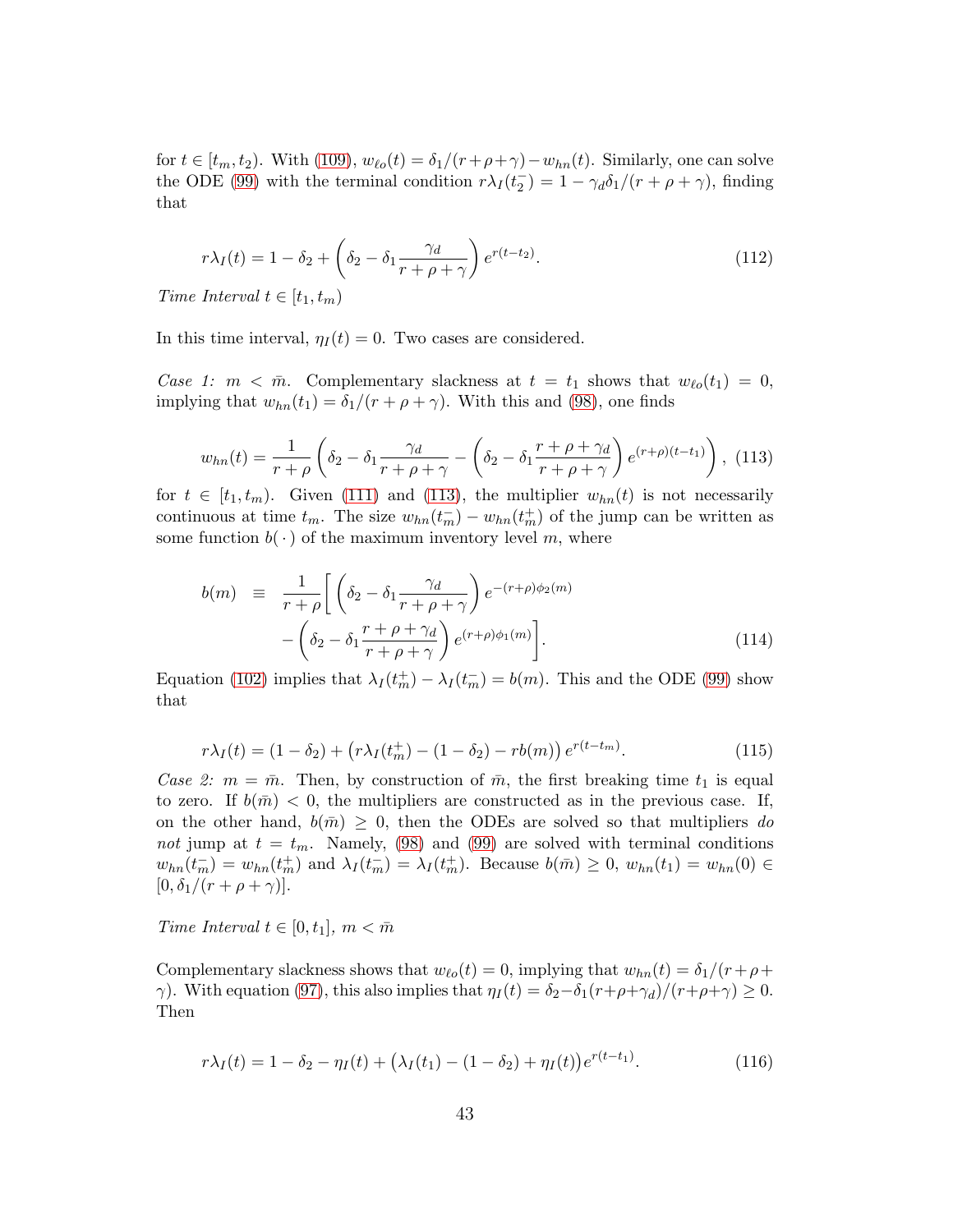### B.3 Proof of Theorems [1](#page-20-0) and Proposition [6](#page-29-1)

This paragraph verifies that some buffer allocation is constrained-optimal with inventory bound M. First, if some buffer allocation is constrained-optimal, it must satisfy the jump condition [\(96\)](#page-40-4), meaning that  $b(m) \geq 0$  and  $b(m)(M - m) = 0$ . In particular, if there is no inventory constraint, then the jump must be zero. One defines the maximum m such that the jump  $b(m)$  is positive:

$$
m^* = \sup\{m \in [0, \bar{m}] : b(m) \ge 0\}.
$$
\n(117)

If  $m^* < \bar{m}$ , then  $b(m^*) = 0$ . If  $m^* = \bar{m}$ , then  $b(m^*) \geq 0$ . Furthermore, since  $b(\cdot)$  is decreasing,  $b(m) \ge 0$  for all  $m \le m^*$ .

Proposition 8. There exists a constrained-optimal allocation. It is a buffer allocation with maximum inventory position  $m = \min\{m^*, M\}.$ 

Proof. Let's consider this allocation and its associated multipliers  $(w_{hn}(t), w_{\ell o}(t), \lambda_I(t), \eta_I(t), \eta_M(t)),$  constructed as in the previous subsection. In order to prove optimality, two conditions remain to be verified: the jump conditions [\(101\)](#page-40-3) and the positivity restrictions in [\(106\)](#page-40-1) and [\(107\)](#page-40-1). Because  $m \leq m^*$ , the jump condition [\(101\)](#page-40-3) is satisfied. Also, because  $w_{hn}(t)$  is a decreasing function of time,  $w_{hn}(0) \in [0, \delta_1/(r+\rho+\gamma)]$  and  $w_{hn}(t_2) = 0$ , it follows that, at each time,  $w_{hn}(t) \in [0, \delta_1/(r+\rho+\gamma)],$  and therefore that  $w_{\ell o}(t) \geq 0.$ 

<span id="page-43-0"></span>In particular, the first-order conditions are solved by the multipliers  $w_{hn}(t)$ ,  $w_{\ell o}(t)$ ,  $\lambda_I(t)$ ,  $\eta_I(t)$ , and  $\eta_M(t)$ . This proves Proposition [6.](#page-29-1) The inventory-accumulation period  $\Delta^*$  and the breaking times  $(t_1^*, t_2^*)$  of Theorem [1](#page-20-0) are found as follows. First,  $\Delta^* = \phi_1(m^*) + \phi_2(m^*)$ . Then, simple algebraic manipulations show that  $b(m) \geq 0$ if and only if

$$
e^{(r+\rho)\left(\phi_1(m)+\phi_2(m)\right)} \le 1 + \frac{\delta_1(r+\rho)}{\delta_2\gamma_u + (\delta_2-\delta_1)(r+\rho+\gamma_d)}.\tag{118}
$$

If  $m^* < \bar{m}$ , then [\(118\)](#page-43-0) holds with equality at  $m^*$ , and if  $m^* = \bar{m}$ , it holds with inequality. This is equivalent to the formula of Theorem [1.](#page-20-0) Then, given  $\Delta^*$ , the first breaking time  $t_1^*$  is a solution of

$$
H(t_1^*, t_1^* + \Delta^*) = 0,\t(119)
$$

and manipulations of [\(64\)](#page-35-0) give the analytical solution of Theorem [1.](#page-20-0)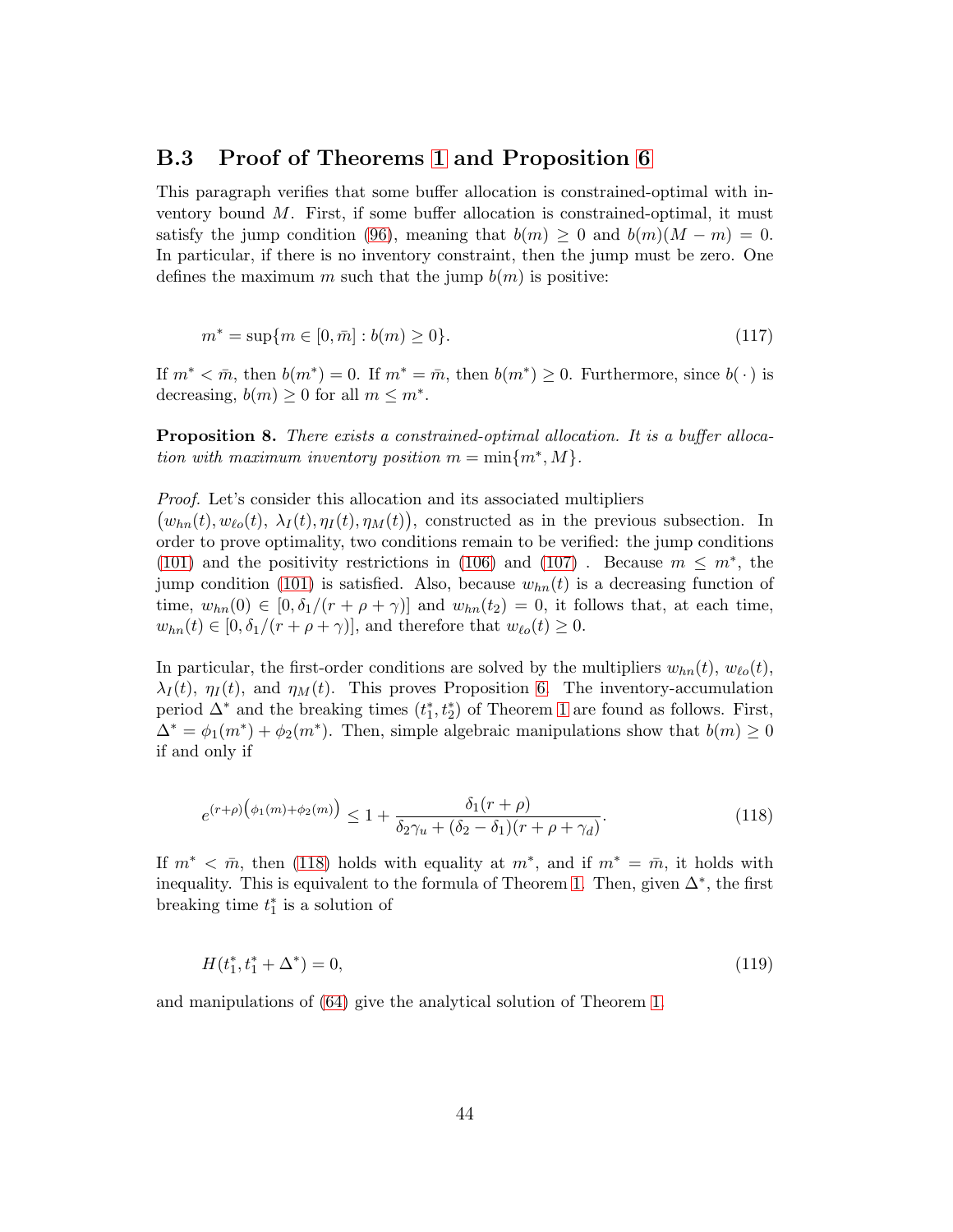### B.4 Proof of Proposition [3](#page-21-2)

The proof uses the path-comparison result of Corollary [2.](#page-58-1) The optimal allocation is denoted  $(\mu^*(t), I^*(t), u^*(t))$ . The multipliers associated with this allocation are denoted  $(w_{hn}(t), w_{lo}(t), \lambda_I(t), \eta_I(t))$ . These are continuous. Let's consider another allocation  $(\mu(t), I(t), u(t))$  which achieves the optimum. Corollary [2](#page-58-1) implies that

$$
\int_0^{+\infty} e^{-rt} \left( w_{hn}(t) \left( \rho \mu_{hn}(t) - u_h(t) \right) + w_{\ell o}(t) \left( \rho \mu_{\ell o}(t) - u_{\ell}(t) \right) + \eta_I(t) I(t) \right) dt = 0.
$$

Each term in the integrand is positive, and therefore is equal to zero, almost everywhere. Then, because  $\eta_I(t)I(t) = 0$ , it must be that  $u_h(t) = u_\ell(t)$  almost everywhere in  $[0, t_1] \cup [t_2, +\infty)$ . In  $[0, t_1]$ ,  $w_{hn}(t) > 0$  and therefore  $u_h(t) = \rho \mu_{hn}(t) = u_{\ell}(t)$  almost everywhere. In  $[t_2, +\infty)$ ,  $w_{\ell o}(t) > 0$  and therefore  $u_{\ell}(t) = \rho \mu_{\ell o}(t) = u_h(t)$ almost everywhere. Lastly, in  $[t_1, t_2]$ , both  $w_{hn}(t) > 0$  and  $w_{\ell o}(t) > 0$ , implying that  $u_h(t) = \rho \mu_{ho}(t)$ , and  $u_\ell(t) = \rho \mu_{\ell n}(t)$ , almost everywhere. Therefore, the allocation  $(\mu(t), I(t), u(t))$  is equal to  $(\mu^*(t), I^*(t), u^*(t))$ , almost everywhere. This proves Proposition [3.](#page-21-2)

## B.5 Proof of Proposition [4](#page-21-1)

From Theorem [1,](#page-20-0) the length of the inventory accumulation period is  $\Delta^* = \min\{D(x), \Delta\},\$  where

$$
D(x) = \frac{1}{r+\rho} \log \left( 1 + \frac{\delta_1(r+\rho)}{\delta_2 \gamma_u + (\delta_2 - \delta_1)(r+\rho + \gamma_d)} \right). \tag{120}
$$

The function  $D(\cdot)$  is clearly increasing in  $\delta_1$ , decreasing in  $\delta_2$ ,  $\gamma_d$  and  $\gamma_u$ . It remains to show that it is also decreasing in r and  $\rho$ . Holding fixed  $(\delta_1, \delta_2, \gamma_u, \gamma_d)$ , and letting  $z \equiv r + \rho$ , one can write

$$
D(x) = \frac{1}{z}\log(1 + \alpha(z)) \equiv \eta(z). \tag{121}
$$

<span id="page-44-0"></span>where,  $\alpha(z) = z/(a + bz)$ , for some  $(a, b) \in \mathbb{R}^2_+$ . The first derivative of  $\eta(\cdot)$  is

$$
\frac{d\eta}{dz} = -\frac{1}{z^2} \left( \log(1 + \alpha(z)) \right) - \frac{z\alpha'(z)}{1 + \alpha(z)} \right) \equiv -\frac{1}{z^2} \beta(z),\tag{122}
$$

where  $\alpha'(z)$  denotes  $d\alpha/dz$ . In turn,

$$
\frac{d\beta}{dz} = -z \frac{d}{dz} \left( \frac{\alpha'(z)}{1 + \alpha(z)} \right). \tag{123}
$$

Since  $\alpha'(z)/(1+\alpha(z)) = a/(a+bz)/(a+(1+b)z)$  is decreasing for  $z \ge 0$ , it follows that that  $d\beta/dz \ge 0$ . Since  $\beta(0) = 0$ ,  $\beta(z) \ge 0$ . Therefore, from [\(122\)](#page-44-0),  $d\eta/dz \le 0$ . This establishes that  $D(\cdot)$  is decreasing in r and  $\rho$ .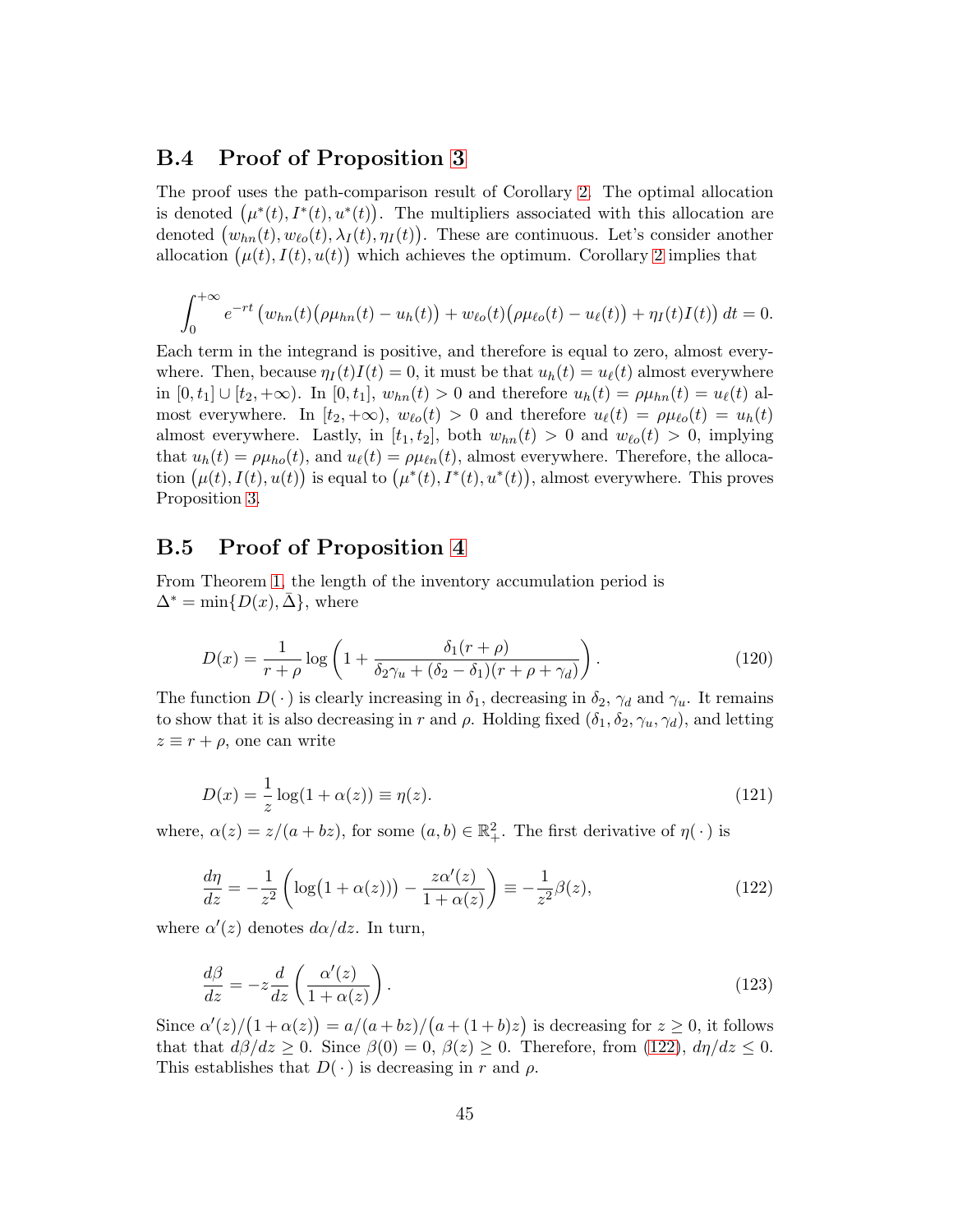## B.6 Proof of Proposition [5](#page-22-0)

<span id="page-45-0"></span>The maximum inventory position is reached at time  $t_m^*$ . Theorem [1](#page-20-0) implies that  $\Delta^* = t_2^* - t_1^* \to 0$ , as  $\rho \to +\infty$ . Since  $t_1^* < t_m^* < t_s < t_2^*$ , it also implies that  $t_m^* \to t_s$ , as  $\rho \rightarrow +\infty$ . Using the function  $\psi(\cdot)$  of [\(68\)](#page-36-0), one can write

$$
t_m^* = -\frac{1}{\gamma} \log \left( 1 + \frac{s - m^*}{y} \right). \tag{124}
$$

Since [\(124\)](#page-45-0) does not depend on  $\rho$ , it follows that  $m^* \to 0$  as  $\rho \to +\infty$ .

# C Market Equilibrium

This Appendix proves the various implementation results of the text.

## C.1 Proof of Theorem [2](#page-25-0) and Proposition [7](#page-29-0)

The idea of the proof is to identify equilibrium objects with multipliers of constrainedoptimal allocations. The current value Lagrangian for the representative marketmaker's problem is

$$
\mathcal{L}(t) = c(t) + \hat{\lambda}_I(t) (u_\ell(t) - u_h(t)) \n+ \hat{\lambda}_a(t) (ra(t) + (1 - \delta_2)I(t) + p(t)(u_h(t) - u_\ell(t)) - c(t)) \n+ \hat{\eta}_I(t)I(t) + \hat{\eta}_a(t)a(t) + \hat{w}_c(t)c(t),
$$
\n(125)

<span id="page-45-1"></span>where  $\delta_2$  is set to 1 in the case of Proposition [7.](#page-29-0) Following Corollary [1,](#page-57-0) the first-order sufficient conditions are

$$
1 + \hat{w}_c(t) = \hat{\lambda}_a(t) \tag{126}
$$

$$
\hat{\lambda}_I(t) = \hat{\lambda}_a(t)p(t) \tag{127}
$$

$$
r\hat{\lambda}_I(t) = (1 - \delta_2)\hat{\lambda}_a(t) + \hat{\eta}_I(t) + \dot{\hat{\lambda}}_I(t)
$$
\n(128)

$$
\dot{\hat{\lambda}}_a(t) = -\hat{\eta}_a(t) \tag{129}
$$

$$
\hat{w}_c(t) \ge 0 \quad \text{and} \quad \hat{w}_c(t)c(t) = 0 \tag{130}
$$

$$
\hat{\eta}_I(t) \ge 0 \quad \text{and} \quad \hat{\eta}_I(t)I(t) = 0 \tag{131}
$$

$$
\hat{\eta}_a(t) \ge 0 \quad \text{and} \quad \hat{\eta}_a(t)a(t) = 0 \tag{132}
$$

$$
\hat{\lambda}_a(t^+) - \hat{\lambda}_a(t^-) \le 0 \quad \text{if } a(t) = 0,
$$
\n
$$
(133)
$$

together with the transversality conditions

$$
\lim_{t \to +\infty} \lambda_x(t)x(t)e^{-rt} = 0,\tag{134}
$$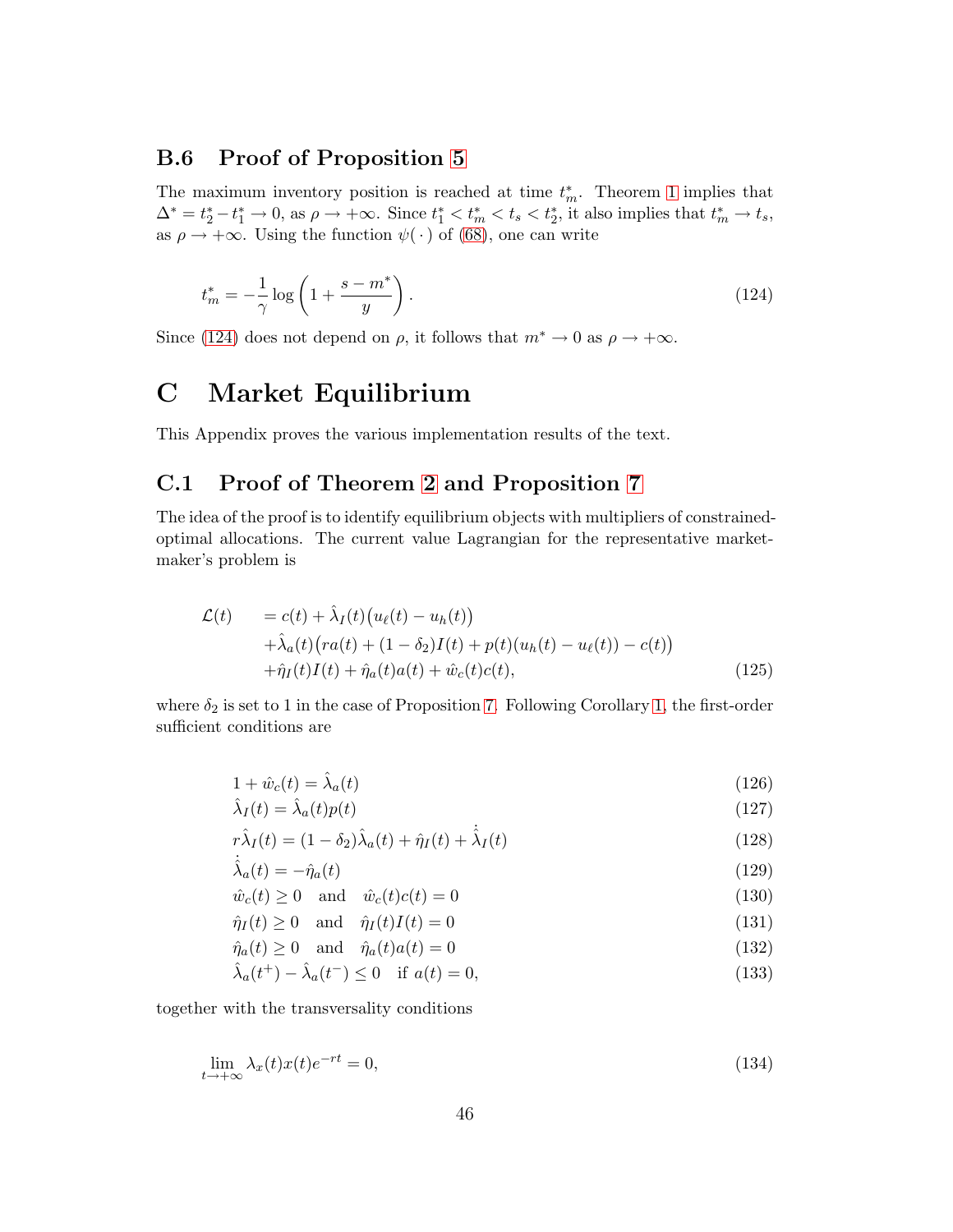for  $x \in \{I, a\}$ . The Bellman equations for the reservation values (see Section [D.3\)](#page-51-0) are

$$
r\Delta V_{\ell}(t) = 1 - \delta_1 + \gamma_u(\Delta V_h(t) - \Delta V_{\ell}(t)) + \rho(p(t) - \Delta V_{\ell}(t)) + \Delta V_{\ell}(t)(135)
$$
  

$$
r\Delta V_h(t) = 1 + \gamma_d(\Delta V_{\ell}(t) - \Delta V_h(t)) - \rho(\Delta V_h(t) - p(t)) + \Delta V_h(t). \quad (136)
$$

The optimality conditions are

$$
p(t) - \Delta V_{\ell}(t) \ge 0 \quad \text{and} \quad \left(p(t) - \Delta V_{\ell}(t)\right)\left(\rho \mu_{\ell o}(t) - u_{\ell}(t)\right) = 0. \tag{137}
$$

$$
\Delta V_h(t) - p(t) \ge 0 \quad \text{and} \quad \left(\Delta V_h(t) - p(t)\right) \left(\rho \mu_{hn}(t) - u_h(t)\right) = 0 \tag{138}
$$

<span id="page-46-0"></span>and the transversality conditions are

$$
\lim_{t \to +\infty} \Delta V_i(t) e^{-rt} = 0,\tag{139}
$$

for  $i \in \{h, \ell\}$ . One proves Theorem [2](#page-25-0) and Proposition [7](#page-29-0) as follows. One first solves for constrained-optimal allocations with inventory bound  $M \in [0, m^*]$ . This provides a buffer allocation and a collection  $(w_{hn}(t), w_{\ell o}(t), \lambda_I(t), \eta_I(t), \eta_M(t))$  of multipliers, solving a system [\(85\)](#page-39-1)-[\(95\)](#page-40-4) of first-order sufficient conditions. Then one let  $\lambda_{\ell o}(t) = \lambda_I(t) - w_{\ell o}(t)$  and  $\lambda_{hn}(t) = -\lambda_I(t) - w_{hn}(t)$ . Direct comparison shows that a solution of the system  $(126)-(139)$  $(126)-(139)$  $(126)-(139)$  of equilibrium equations is

$$
p(t) = \lambda_I(t) \tag{140}
$$

$$
\hat{\lambda}_a(t) = 1 + \left(\frac{\lambda_I(t_m^+)}{\lambda_I(t_m^-)} - 1\right) \mathbb{I}_{\{t < t_m\}}\n\tag{141}
$$

$$
\hat{\eta}_a(t) = 0 \tag{142}
$$

$$
\hat{\lambda}_I(t) = \hat{\lambda}_a(t)\lambda_I(t) \tag{143}
$$
\n
$$
\hat{\lambda}_a(t) = \hat{\lambda}_a(t)\lambda_I(t) \tag{144}
$$

$$
\hat{\eta}_I(t) = \lambda_a(t)\eta_I(t) \tag{144}
$$
\n
$$
\hat{\eta}_I(t) = \hat{\lambda}_I(t) \quad 1 \tag{145}
$$

$$
\hat{w}_c(t) = \lambda_a(t) - 1 \tag{145}
$$

$$
\Delta V_{\ell}(t) = \lambda_{\ell o}(t) \tag{146}
$$

$$
\Delta V_h(t) = -\lambda_{hn}(t), \qquad (147)
$$

together with the corresponding inventory-constrained allocation, and some consumption process  $c(t)$  such that

$$
c(t) = 0 \quad \text{for} \quad t \le t_2 \tag{148}
$$

$$
c(t) = ra(t_2) \quad \text{for} \quad t \ge t_2. \tag{149}
$$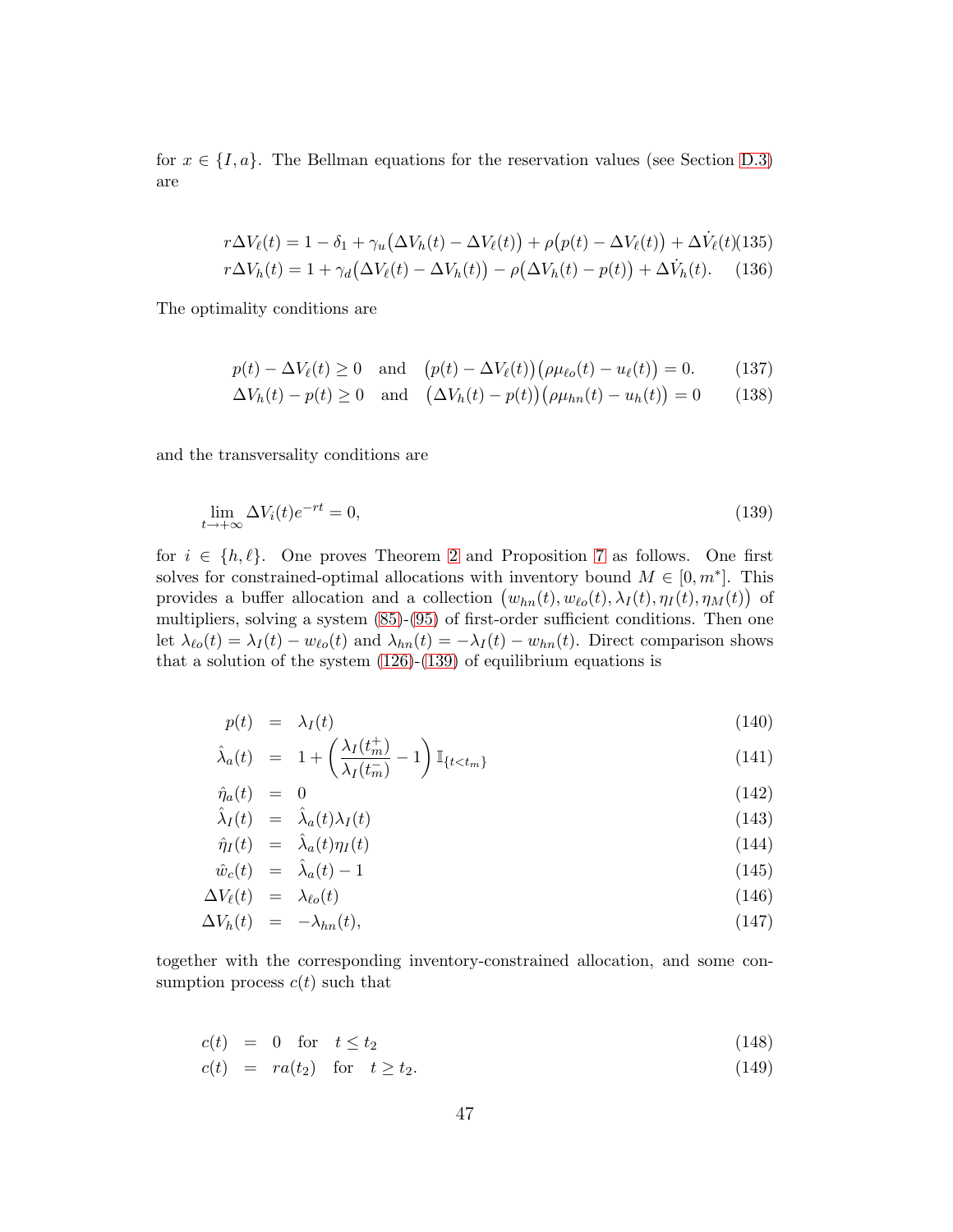In this setting, other consumption streams would be optimal. In particular, it is enough that  $c(t) = 0$  for  $t \in [0, t_m]$  and that  $\lim_{t \to +\infty} a(t)e^{-rt} = 0$ .

If  $M = m^*$  and  $\delta_2 \leq 1$ , one chooses some large  $a(0)$ . If  $M \leq m^*$  and  $\delta_2 = 1$ , one lets  $a(0) = M\lambda_I(t_m^-)e^{-rt_m}$ , which implies that  $a(t_m) = 0$ , meaning that [\(133\)](#page-45-1) is satisfied.

To conclude the optimality verification argument for a marketmaker, one needs to check that  $a(t) \geq 0$  for all  $t \geq 0$ . This is equivalent to  $a(t)e^{-rt} \geq 0$ , for all  $t \geq 0$ . If  $M = m^*$  and  $\delta_2 \leq 1$ , this is clearly verified provided that  $a(0)$  is chosen sufficiently large. If, on the other hand,  $M \leq m^*$  and  $\delta_2 = 1$ , one notes that, for  $t \in [t_1, t_2], d/dt (a(t)e^{-rt}) = -p(t)\dot{I}(t)$  and  $\dot{I}(t_m) = 0$ . This implies that that  $a(t)e^{-rt}$ is continuously differentiable and achieves its minimum at  $t = t_m$ . By construction  $a(t_m) = 0.$ 

# <span id="page-47-0"></span>D Investors' Bellman Equations

This Appendix defines the stochastic control problem faced by an individual investor. Then, it verifies that the continuation value equations [\(49\)](#page-24-1) and [\(50\)](#page-24-2), the transversality condition [\(51\)](#page-25-1), together with the positivity restrictions [\(52\)](#page-25-2) and [\(53\)](#page-25-2), are jointly sufficient for optimality.

## D.1 The Investor's Problem

Some investor is fixed. At each time, his marginal utility for holding asset is some  $\theta(t) \in \{1, 1 - \delta_1\}$ , and he holds a quantity  $q(t) \in [0, 1]$  of the asset. Two measurable counting process  $N_1(t)$  and  $N_2(t)$  count the switching times of the marginal-utility process  $\theta(t)$  and the contact times with marketmakers, respectively. The sequence of contact and switching times is denoted by  $T_0 = 0 < T_1 < \dots T_n$ ... The internal history of (filtration generated by)  $(N_1(t), N_2(t))$  is denoted  $\{\mathcal{F}_t^N, t \geq 0\}$ .

**Definition 6 (Type Process.)** A type process is some  $\mathcal{F}_t^N$ -adapted,  $\{1, 1 - \delta_1\} \times$ [0, 1]-valued process  $\sigma(t) = (\theta(t), q(t))$ . An admissible control is some  $\mathcal{F}_t^N$ -predictable,  $[0, 1]$ -valued process  $Q(t)$ . The set of admissible controls is denoted by  $Q$ .

Given some control  $Q \in \mathcal{Q}$ , the type process  $\sigma(t) = (\theta(t), q(t))$  evolves according to the stochastic differential equation (SDE)

$$
d\theta(t) = \left(2 - \delta_1 - 2\theta(t^{-})\right)dN_1(t) \tag{150}
$$

$$
dq(t) = (Q(t) - q(t^{-})) dN_2(t), \qquad (151)
$$

meaning that the investor switches type when  $dN_1(t) = 1$ , and rebalances his holding to the quantity  $Q(t)$  when  $dN_2(t) = 1$ . The associated cumulative consumption process evolves according to the SDE

$$
dC^{Q}(t) = \theta(t)q(t) dt - p(t) dq(t),
$$
\n(152)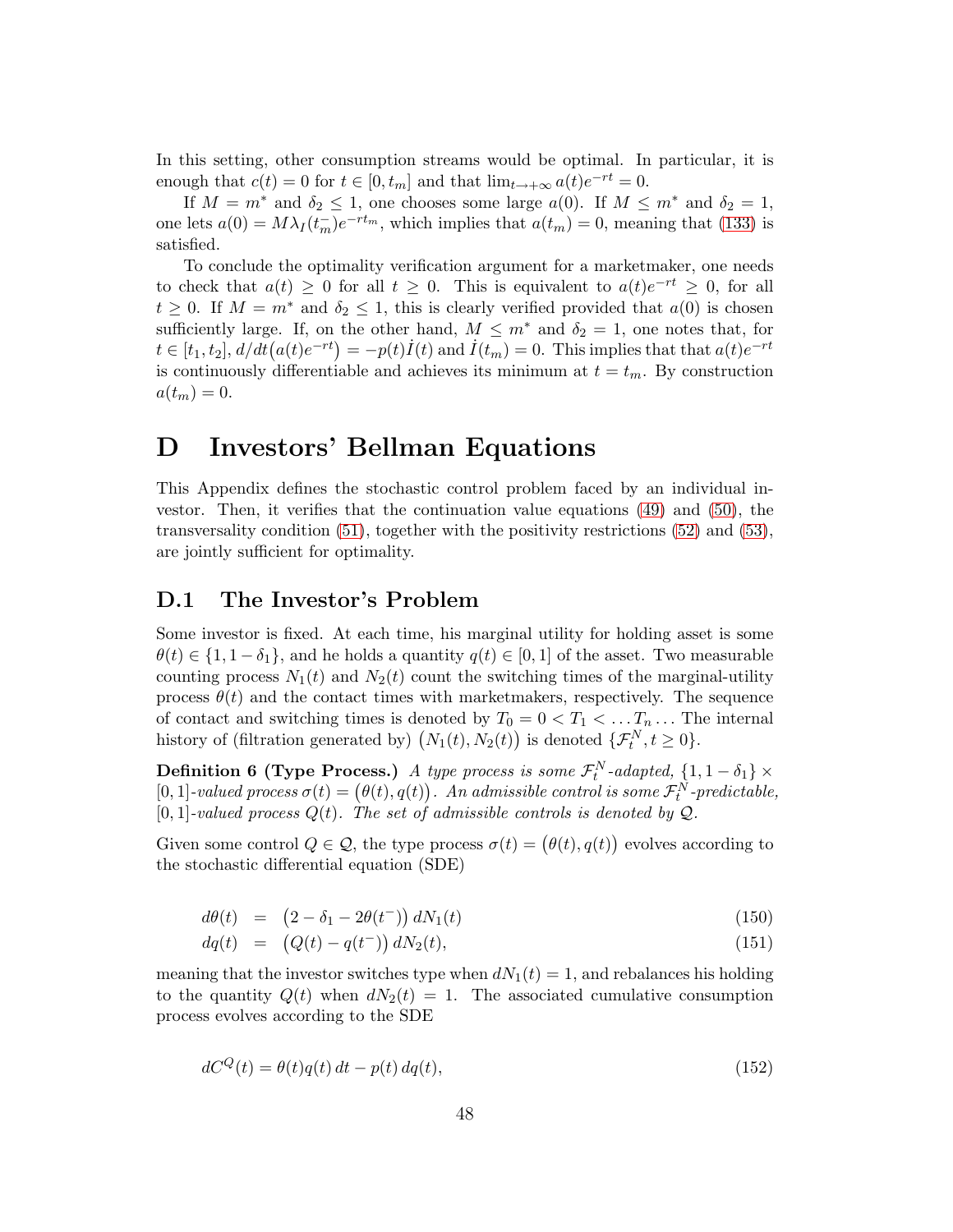where, at time t, the investor buys or sells the asset at price  $p(t)$ . Lastly, the associated probability P on  $(\Omega, \mathcal{F})$  is chosen such that  $(N_1(t), N_2(t))$  admits the  $P - \mathcal{F}^N$  intensity  $(\gamma(\theta(t^{-})), \rho),$  where  $\gamma(1) = \gamma_d$  and  $\gamma(1 - \delta_1) = \gamma_u$ .

Definition 7 (Investor's Problem.) The lifetime utility of an investor applying the admissible control  $Q \in \mathcal{Q}$  is

$$
v(Q) = E_P \left( \int_0^{+\infty} e^{-rt} dC^Q(t) \right). \tag{153}
$$

The investor's problem is to attain the maximum lifetime utility

$$
V = \sup_{Q \in \mathcal{Q}} v(Q). \tag{154}
$$

## D.2 Dynamic Programming

<span id="page-48-0"></span>The investor's Hamilton-Jacobi-Bellman (HJB) equation is

$$
rJ(t, \theta, q) = \max_{Q \in [0,1]} \left\{ \theta q + \gamma(\theta) \left( J(t, 2 - \delta_1 - \theta, q) - J(t, \theta, q) \right) + \rho \left( J(t, \theta, Q) - J(t, \theta, q) - p(t) (Q - q) \right) + \frac{\partial J}{\partial t}(t, \theta, q) \right\}.
$$
 (155)

Definition 8 (Admissible Feedback.) An admissible feedback is some function  $F: \mathbb{R}_+ \times \{1, 1 - \delta_1\} \times [0, 1] \rightarrow [0, 1].$ 

The following proposition, adapted from Theorem VII, T1 in Brémaud [1981], provides a sufficient condition for optimality.

**Proposition 9 (Sufficiency.)** Suppose there exists a function  $J(t, \theta, q)$  which is bounded, continuous and piecewise continuously differentiable with respect to time, and which solves the HJB equation [\(155\)](#page-48-0). Then,

$$
V \le J(0, \theta(0), q(0)), \tag{156}
$$

for all  $(\theta(0), q(0)) \in \{1, 1 - \delta_1\} \times [0, 1]$ . Suppose further that, given  $J(t, \theta, q)$ , the maximum in [\(155\)](#page-48-0) is achieved by some admissible feedback  $F(t, \theta, q)$ . Then, the investor's problem is solved by the admissible control  $Q$  such that, at each time

$$
Q(t) = F(t, \theta(t^-), q(t^-)).
$$
\n(157)

*Proof.* One fixes some admissible control  $Q \in \mathcal{Q}$ . The associated type process is denoted  $\sigma(t)$ . To simplify the notations,  $J(t, \theta, q)$  is denoted  $J(t, \sigma)$ , and the following predictable processes are defined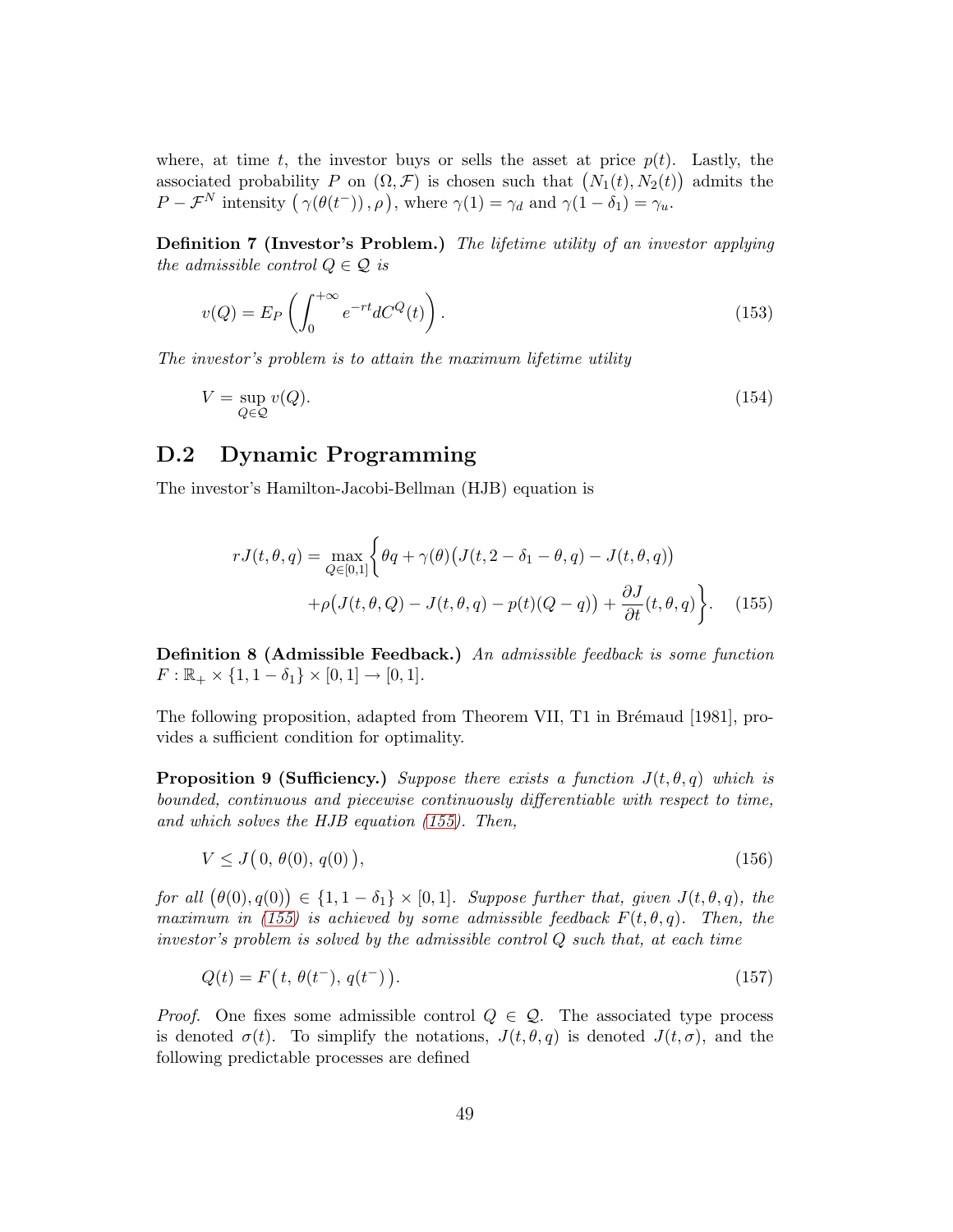$$
\sigma_1(t) \equiv (2 - \delta_1 - \theta(t^-), q(t^-)) \tag{158}
$$

$$
\sigma_2(t) \equiv (\theta(t^-), Q(t)). \tag{159}
$$

The process  $\sigma_1(t)$  ( $\sigma_2(t)$ ) is the new type of an investor with control  $Q(t)$  who, at time  $t$ , switches marginal utility (establishes contact with a marketmaker). One can write:

<span id="page-49-0"></span>
$$
e^{-rt}J(t,\sigma(t)) = J(0,\sigma(0)) + \sum_{0 < T_n \le t} \left( e^{-rT_n} J(T_n, \sigma(T_n)) - e^{-rT_{n-1}} J(T_{n-1}, \sigma(T_{n-1})) \right) + e^{-rt} J(t, \sigma(\tau_t)) - e^{-r\tau_t} J(\tau_t, \sigma(\tau_t)), \qquad (160)
$$

where  $\tau_t = \sup\{T_n, n \geq 0 : T_n \leq t\}$ . Equation [\(160\)](#page-49-0) can be manipulated as follows:

$$
e^{-rt}J(t,\sigma(t)) = J(0,\sigma(0)) + \sum_{0 < T_n \le t} e^{-rT_n} \Big( J(T_n, \sigma(T_n)) - J(T_n, \sigma(T_{n-1})) \Big) + \sum_{0 < T_n \le t} \Big( e^{-rT_n} J(T_n, \sigma(T_{n-1})) - e^{-rT_{n-1}} J(T_{n-1}, \sigma(T_{n-1})) + \Big( e^{-rt} J(t, \sigma(\tau_t)) - e^{-r\tau_t} J(\tau_t, \sigma(\tau_t)) \Big).
$$

The second term on the right-hand side collects jumps of the value function at switching and contact times. These can be rewritten using the two predictable processes  $\sigma_1(t)$  and  $\sigma_2(t)$ . The third and the fourth terms collect the time variation of the value function between switching and contact times, when the type process stays constant. Since the value function is continuous and piecewise continuously differentiable with respect to time, these can be written as the integral of  $\partial/\partial t (e^{-rt}J(t))$ . This implies that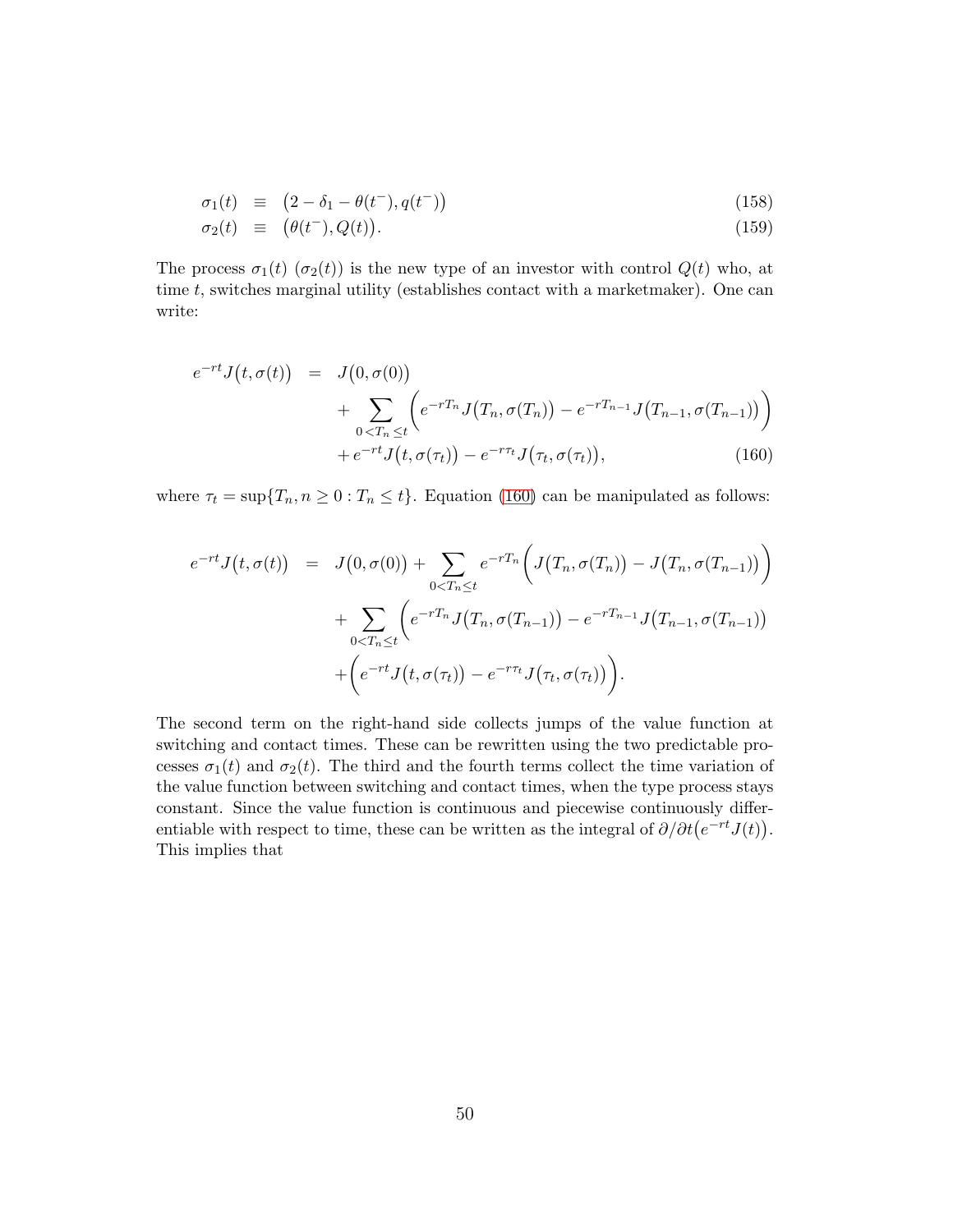$$
e^{-rt}J(t,\sigma(t)) = J(0) + \int_0^t e^{-rz} \Big( J(z,\sigma_1(z)) - J(z,\sigma(z^-)) \Big) dN_1(z)
$$
  
+ 
$$
\int_0^t e^{-rz} \Big( J(z,\sigma_2(z)) - J(z,\sigma(z^-)) \Big) dN_2(z)
$$
  
+ 
$$
\int_0^t \frac{\partial}{\partial t} \Big( e^{-rz} J(z,\sigma(z)) \Big) dz
$$
  
= 
$$
J(0) + \int_0^t e^{-rz} \Big( J(z,\sigma_1(z)) - J(z,\sigma(z^-)) \Big) (dN_1(z) - \gamma(\theta(z^-)) dz)
$$
  
+ 
$$
\int_0^t e^{-rz} \Big( J(z,\sigma_2(z)) - J(z,\sigma(z^-)) \Big) (dN_2(z) - \rho dz)
$$
  
+ 
$$
\int_0^t \Big[ -rJ(z,\sigma(z)) + \frac{\partial J}{\partial t} (z,\sigma(z)) + \gamma(\theta(z^-)) \Big( J(z,\sigma_2(z)) - J(z,\sigma(z^-)) \Big) + \rho \Big( J(z,\sigma_1(z)) - J(z,\sigma(z^-)) \Big) \Big] dz,
$$
 (161)

<span id="page-50-0"></span>Adding  $\int_0^t e^{-rz} dC^Q(z)$  to both sides gives

$$
\int_{0}^{t} e^{-rz} dC^{Q}(z) + e^{-rt} J(t)
$$
\n
$$
= J(0) + \int_{0}^{t} e^{-rz} \Big( J(z, \sigma_{1}(z)) - J(z, \sigma(z^{-})) \Big) (dN_{1}(z) - \gamma(\theta(z^{-})) dz)
$$
\n
$$
+ \int_{0}^{t} e^{-rz} \Big( J(z, \sigma_{2}(z)) - J(z, \sigma(z^{-})) \Big) (dN_{2}(z) - \rho dz)
$$
\n
$$
- \int_{0}^{t} e^{-rz} p(z) (Q(z) - q(z^{-})) (dN_{1}(z) - \rho dz)
$$
\n
$$
+ \int_{0}^{t} \Big[ -r J(z, \sigma(z)) + \frac{\partial J}{\partial t}(z, \sigma(z)) + \gamma(\theta(z^{-})) \Big( J(z, \sigma_{1}(z)) - J(z, \sigma(z^{-})) \Big) \Big) + q(z) \theta(z) + \rho \Big( J(z, \sigma_{2}(z)) - J(z, \sigma(z^{-})) - p(z) (Q(z) - q(z^{-})) \Big) \Big] dz.
$$
\n(162)

Because *J* is bounded, and because  $\sigma_1(z)$ ,  $\sigma_2(z)$ ,  $\sigma(z^-)$ ,  $Q(z)$ , and  $q(z^-)$  are  $\mathcal{F}_t^N$ predictable processes, it follows by Theorem II, T8 in Brémaud [1981] that the first three integrals on the right-hand side of [\(162\)](#page-50-0) are martingale. The last integral on the right-hand side of [\(162\)](#page-50-0) is negative because  $J(\cdot)$  solves the Bellman equation. Taking expectations on both sides gives

$$
E_P\left(\int_0^t e^{-rz} dC^Q(z) + J(t)e^{-rt}\right) \le J(0),\tag{163}
$$

with equality for  $Q(t) = F(t, \theta(t^{-}), q(t^{-}))$ . Letting t go to infinity shows that  $v(Q) \le$  $J(0)$ , with equality for  $Q(t) = F(t, \theta(t^{-}), q(t^{-}))$ . This proves the proposition.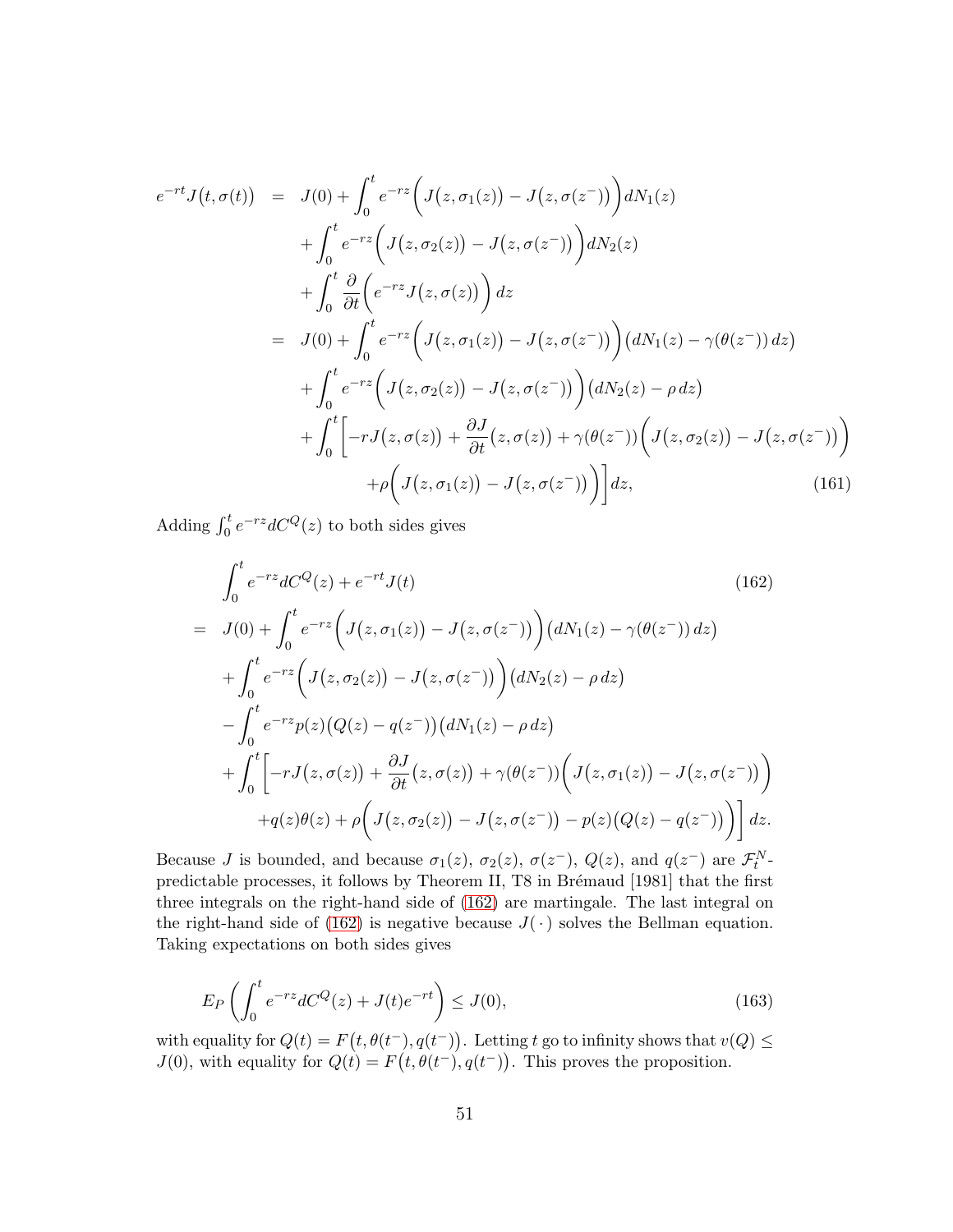## <span id="page-51-0"></span>D.3 Reservation Values and Value Function

This subsection constructs a solution of the HJB equation [\(155\)](#page-48-0) using the reservation values  $\Delta V_{\ell}(t)$  and  $\Delta V_{h}(t)$  of investors. These solve

$$
r\Delta V_{\ell}(t) = 1 - \delta_1 + \gamma_u(\Delta V_h(t) - \Delta V_{\ell}(t)) + \rho(p(t) - \Delta V_{\ell}(t)) + \Delta V_{\ell}(t)
$$
  
\n
$$
r\Delta V_h(t) = 1 + \gamma_d(\Delta V_{\ell}(t) - \Delta V_h(t)) - \rho(\Delta V_h(t) - p(t)) + \Delta V_h(t), \quad (165)
$$

and are assumed to satisfy the transversality condition

$$
\lim_{T \to +\infty} e^{-r} \Delta V_j(T) = 0,\tag{166}
$$

for  $j \in \{\ell, h\}$ , as well as the positivity restrictions

$$
\Delta V_{\ell}(t) \le p(t) \le \Delta V_h(t). \tag{167}
$$

<span id="page-51-1"></span>Given these, one solves the ODE

$$
rV_{\ell n}(t) = \gamma_u \big(V_{h n}(t) - V_{\ell n}(t)\big) + \dot{V}_{\ell n}(t) \tag{168}
$$

$$
rV_{hn}(t) = \gamma_d (V_{\ell n}(t) - V_{hn}(t)) + \rho (\Delta V_h(t) - p(t)) + V_{hn}(t).
$$
 (169)

<span id="page-51-2"></span>Subtracting [\(168\)](#page-51-1) from [\(169\)](#page-51-1), integrating, and using the transversality condition, I find that

$$
V_{hn}(t) - V_{\ell n}(t) = \int_{t}^{+\infty} e^{-(r+\gamma)(z-t)} \rho(\Delta V_h(z) - p(z)) dz.
$$
 (170)

And, replacing [\(170\)](#page-51-2) in [\(168\)](#page-51-1), that

$$
V_{\ell n}(t) = \int_{t}^{+\infty} e^{-r(z-t)} \gamma_u (V_{hn}(t) - V_{\ell n}(t)) dz.
$$
 (171)

Then, it is easy to check that the HJB equation is solved by the value function

$$
J(t, 1, q) = V_{hn}(t) + q\Delta V_h(t)
$$
\n(172)

$$
J(t, 1 - \delta_1, q) = V_{\ell n}(t) + q \Delta V_{\ell}(t).
$$
 (173)

with some feedback F such that  $F(t, 1, q) = 1$  if  $p(t) < \Delta V_h(t)$ ,  $F(t, 1, q) \in [0, 1]$ if  $p(t) = \Delta V_h(t)$ ,  $F(t, 1 - \delta_1, q) = 0$  if  $p(t) > \Delta V_{\ell}(t)$ , and  $F(t, 1 - \delta_1, q) \in [0, 1]$  if  $p(t) = \Delta V_{\ell}(t).$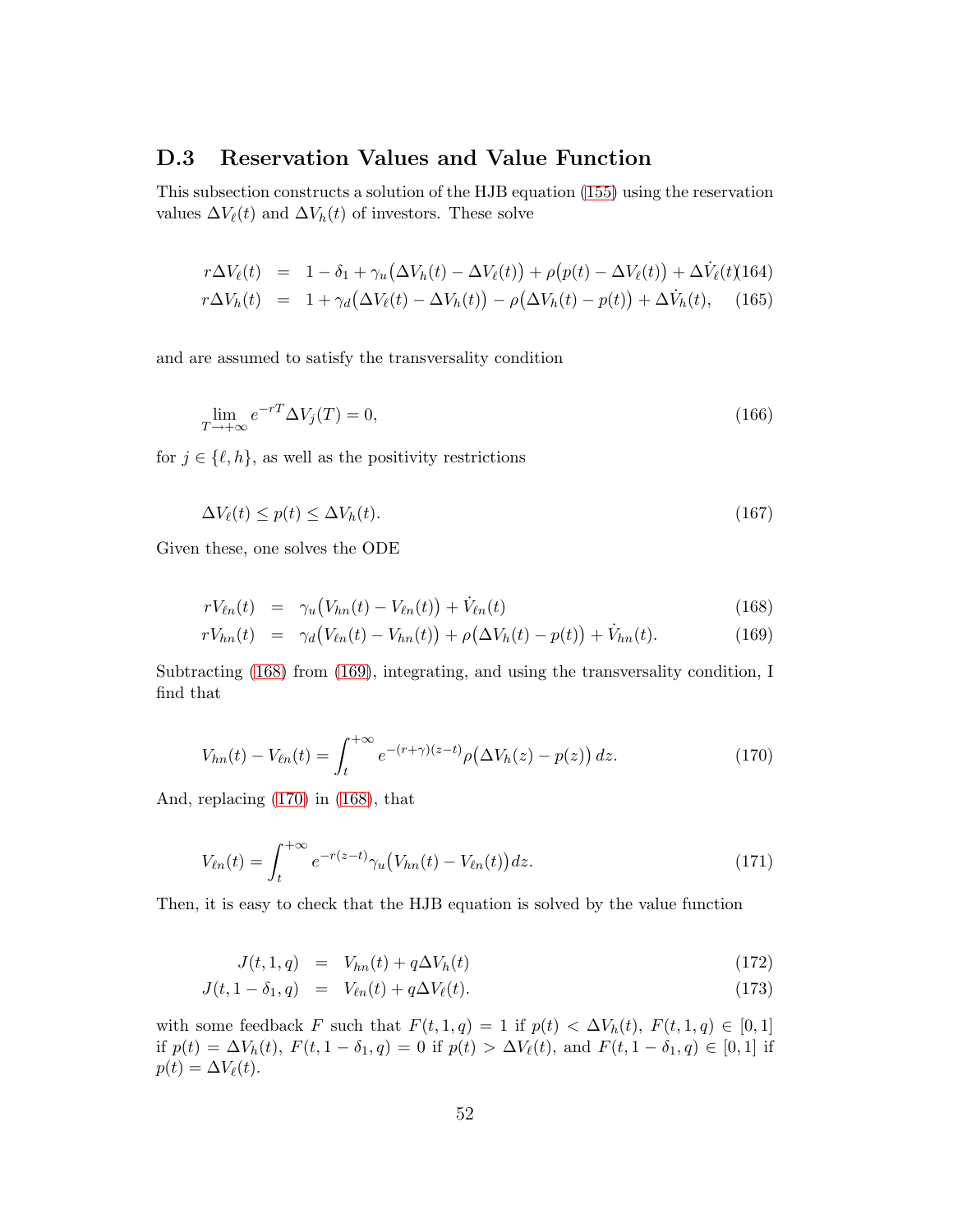## <span id="page-52-0"></span>E Maximum Principle

This Appendix defines a concave optimal control problem and provides sufficient condition for optimality. The problem includes as special cases all the planner's and marketmakers' problems considered in the text. Two features require some care: first, there are state-variable inequality constraints and second, at some Poisson arrival time, there is an uncontrollable jump of the state variable (this can be used to treat the case of a fully anticipated crash). The proofs use standard optimalityverification arguments from Seierstad and Sydsæter [1977], Brémaud [1981], and Kamien and Schwartz [1991].

## E.1 An Optimal Control Problem

Some probability space  $(\Omega, \mathcal{F}, P)$  is fixed, as well as some counting process  $N(t)$ , with initial condition  $N(0) = 0$  and admitting the P-intensity

$$
\kappa(t) = \kappa \mathbb{I}_{\{N(t) = 0\}},\tag{174}
$$

for some  $\kappa \geq 0$ . In other words, the process  $N(t)$  jumps only once (almost surely), at some exponentially distributed stopping time  $\tau$ . The internal history of (filtration generated by)  $N(t)$  is denoted  $\{\mathcal{F}_t^N, t \geq 0\}$ . Lastly,  $y(t) \in \mathbb{R}^{n_y}$  is some bounded  $\mathcal{F}_t^N$ adapted piecewise continuous process (this process can be, for instance, a candidate equilibrium price). At each time, the economy is described by some state variable  $x(t) \in \mathbb{R}^{n_x}$ , with initial condition

$$
x(0) = x_0,\t\t(175)
$$

<span id="page-52-1"></span>and evolving according to the ODE

$$
\dot{x}(t) = g(x(t), u(t), y(t)),
$$
\n(176)

where  $u(t) \in \mathbb{R}^{n_u}$  is some control process, and  $g: \mathbb{R}^{n_x+n_u+n_y} \to \mathbb{R}^{n_x}$  is some continuously differentiable function. The state and the control must satisfy the mixed constraint

$$
h\big(x(t), u(t), y(t)\big) \ge 0,\tag{177}
$$

where  $h: \mathbb{R}^{n_x+n_u+n_y} \to \mathbb{R}^m$  is some continuously differentiable function. The state must satisfy the constraint

$$
k(x(t), y(t)) \ge 0,\tag{178}
$$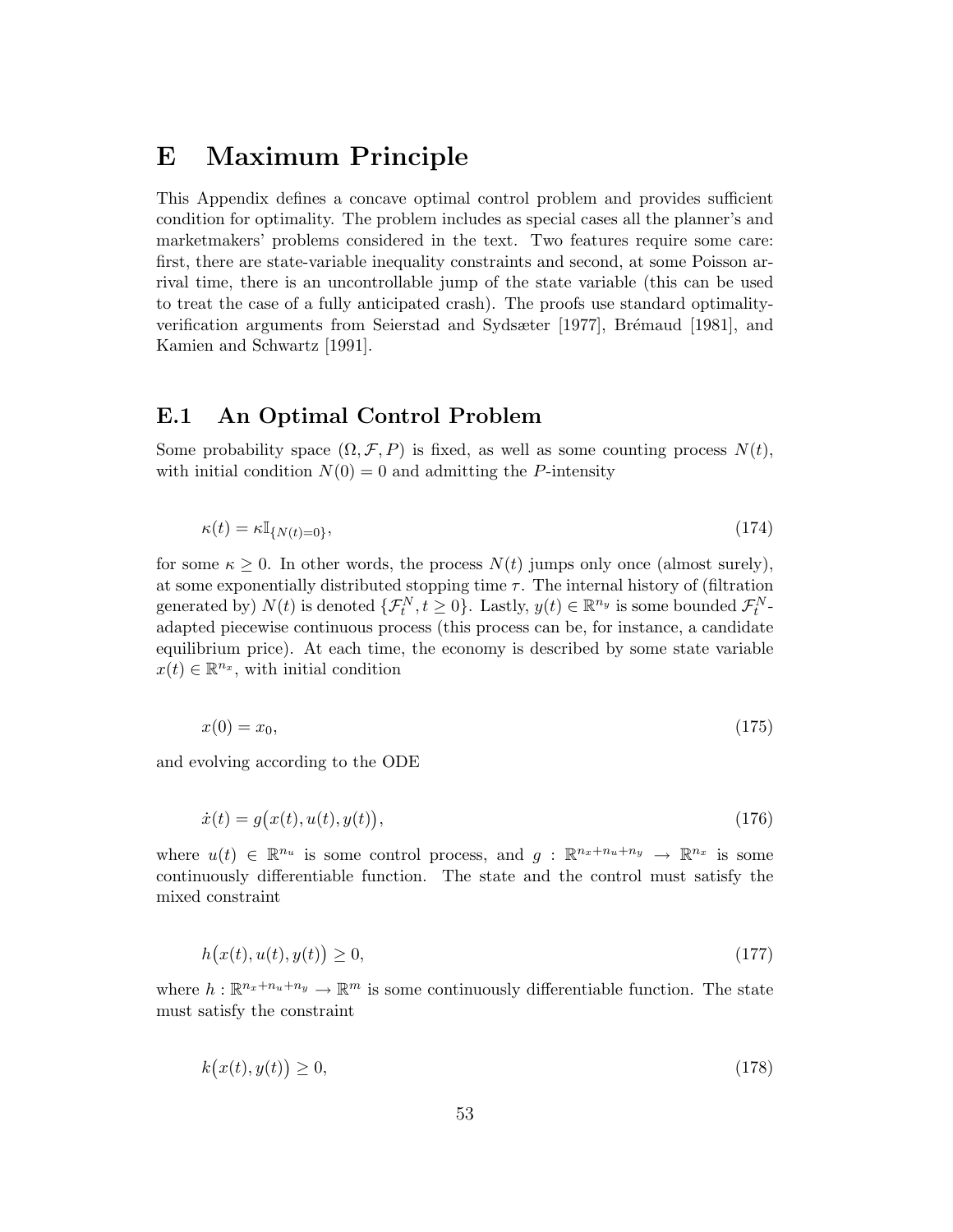<span id="page-53-1"></span>where  $k: \mathbb{R}^{n_x+n_y} \to \mathbb{R}^s$  is some continuously differentiable function. Lastly, there is an uncontrollable jump of the state at time  $\tau$ ,

$$
x(\tau^+) = Q(x(\tau^-), y(\tau^-)),\tag{179}
$$

where  $Q: \mathbb{R}^{n_x+n_y} \to \mathbb{R}^{n_x}$  is some continuously differentiable function.

**Definition 9 (State-Control Pair)**. A state-control pair is some  $\mathcal{F}_t^N$ -adapted piecewise continuous  $\mathbb{R}^{n_x+n_u}$ -valued process  $(x(t), u(t))$ . A state-control pair is feasible if it satisfies the constraints [\(175\)](#page-52-1) to [\(179\)](#page-53-1).

The dynamic optimization problem is to choose some feasible state-control pair  $(x, u)$ in order to maximize the objective

$$
E_0\left(\int_0^{+\infty} e^{-rt} f(x(t), u(t), y(t)) dt\right),\tag{180}
$$

where  $f: \mathbb{R}^{n_x+n_u+n_y} \to \mathbb{R}^m$  is some continuously differentiable function.

## E.2 Sufficient Conditions

In order to simplify the exposition, the following notations are adopted. Let  $z(t)$ and  $z^*(t)$  be two  $\mathbb{R}^{n_z}$ -valued processes, and let  $\theta : \mathbb{R}^{n_z} \to \mathbb{R}^{m_z}$ . Then,  $\theta(t)$  denotes  $\theta(z(t))$ , and  $\theta^*(t)$  denotes  $\theta(z^*(t))$ . Also, the time index is omitted whenever there is no ambiguity. For two vectors z and  $z^*$  in  $\mathbb{R}^{n_z}$ ,  $z \cdot z^*$  denotes the inner product  $\sum_{i=1}^{n_z} z_i z_i^*$ . Lastly, the current-value Lagrangian is

$$
\mathcal{L}(x, u, y) = f(x, u, y) + \lambda \cdot g(x, u, y) + w \cdot h(x, u, y) + \eta \cdot k(x, y), \tag{181}
$$

<span id="page-53-0"></span>where  $x \in \mathbb{R}^{n_x}$ ,  $u \in \mathbb{R}^{n_u}$ ,  $y \in \mathbb{R}^{n_y}$ ,  $\lambda \in \mathbb{R}^{n_x}$ ,  $w \in \mathbb{R}^m$ , and  $\eta \in \mathbb{R}^s$ .

**Theorem 3 (Sufficient Condition.)** Let  $(x^*(t), u^*(t))$  be a feasible state-control pair. If all feasible  $x(t)$  are bounded. If f, g, h, k and Q are concave in  $(x, u)$ . If there exists a piecewise continuously differentiable multiplier process  $\lambda(t) \in \mathbb{R}^{n_x}$ , some piecewise continuous multiplier processes  $w(t) \in \mathbb{R}^m$ ,  $\eta(t) \in \mathbb{R}^s$ , and some piecewise continuous predictable processes  $\Delta(t) \in \mathbb{R}^{n_x}$  and  $b(t) \in \mathbb{R}^s$  such that

(i) Maximization: At each continuity point of  $u^*(t)$  and  $\lambda(t)$ , for all  $j \in \{1, \ldots n_u\}$ 

<span id="page-53-2"></span>
$$
0 = \frac{\partial \mathcal{L}^*}{\partial u_j}(t). \tag{182}
$$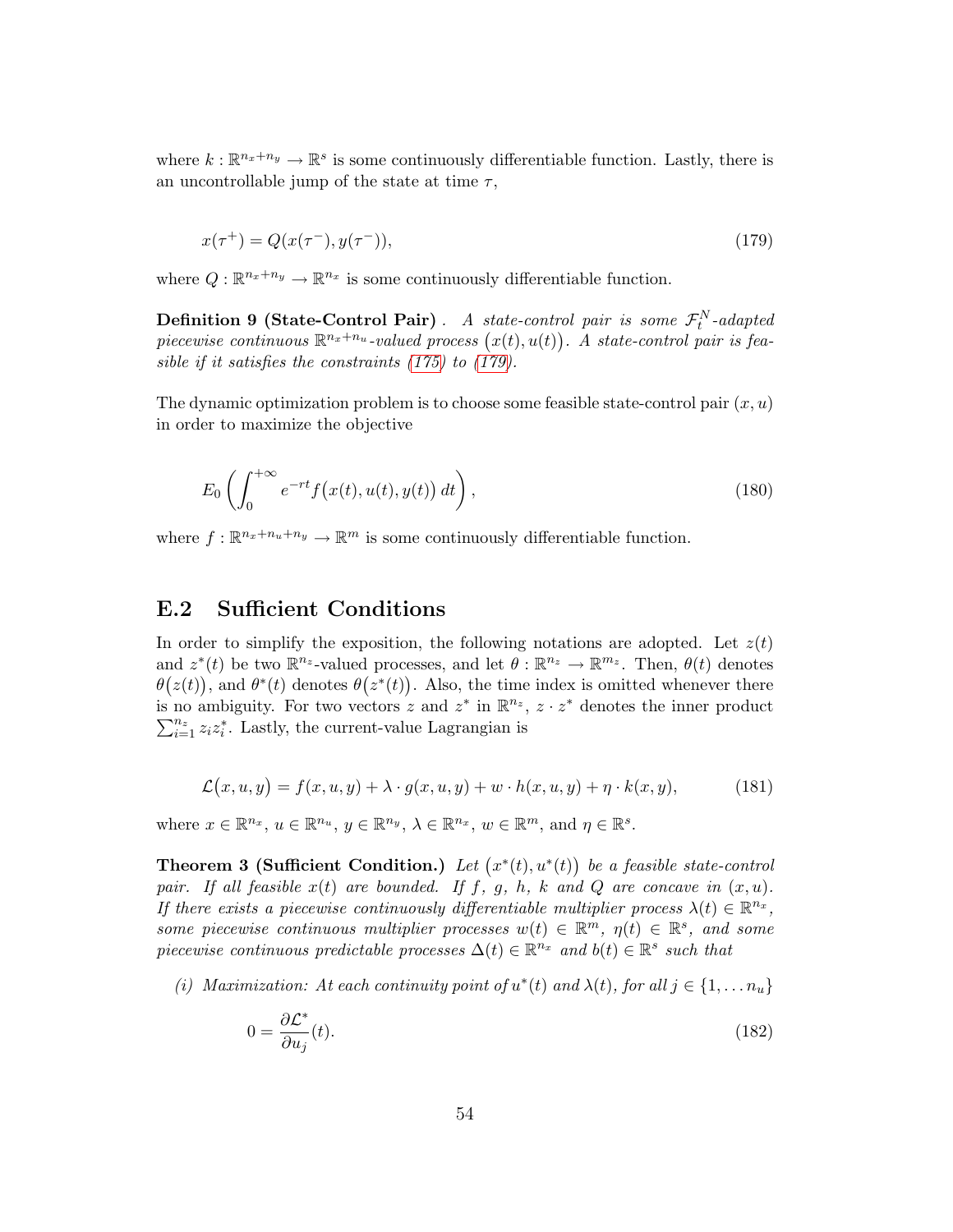(ii) Multipliers: At each continuity point of  $u^*(t)$  and  $\lambda(t)$ , for all  $i \in \{1, \ldots, n_x\}$ ,

<span id="page-54-0"></span>
$$
r\lambda_i(t) = \frac{\partial \mathcal{L}^*}{\partial x_i}(t) + \kappa(t)\Delta_i(t) + \dot{\lambda}_i(t),
$$
\n(183)

and  $\lambda_i(t) \geq 0$  except if, for all  $y \in \mathbb{R}^{n_y}$ , the function  $g_i(x, u, y)$  is affine in  $(x, u)$ .

<span id="page-54-3"></span>(iii) Jumps: At any discontinuity point t of  $\lambda(t)$ , for all  $i \in \{1, \ldots, n_x\}$ ,

$$
t \neq \tau \quad \Rightarrow \quad \lambda_i(t^+) - \lambda_i(t^-) = -\sum_{l=1}^s b_l(t) \frac{\partial k_l^*}{\partial x_i}(t) \tag{184}
$$

$$
t = \tau \quad \Rightarrow \quad \sum_{p=1}^{n_x} \lambda_p(t^+) \frac{\partial Q_p^*}{\partial x_i}(t^-) - \lambda_i(t^-) = \Delta_i(t) \tag{185}
$$

and, for all  $p \in \{1, ..., n_x\}$ ,  $\lambda_p(t^+) \geq 0$  except if, for all  $y \in \mathbb{R}^{n_y}$ , the function  $Q_p(x, y)$  is affine in x.

(iv) Transversality: for all  $i \in \{1, \ldots, n_x\},\$ 

<span id="page-54-4"></span>
$$
\lim_{t \to +\infty} E_0(\lambda_i(t)e^{-rt}) = 0.
$$
\n(186)

<span id="page-54-2"></span>(v) Positivity and Complementary Slackness

$$
w_p(t) \ge 0 \quad \text{and} \quad w_p(t)h_p^*(t) = 0 \tag{187}
$$

$$
\eta_l(t) \ge 0 \quad \text{and} \quad \eta_l(t) k_l^*(t) = 0 \tag{188}
$$

$$
b_l(t) \ge 0 \quad \text{and} \quad b_l(t)k_l^*(t) = 0 \tag{189}
$$

for all 
$$
p \in \{1, ..., m\}
$$
 and all  $l \in \{1, ..., s\}$ .

Then  $(x^*(t), u^*(t))$  is optimal.

## E.3 Proof of Theorem [3](#page-53-0)

Let  $(x^*(t), u^*(t))$  be some state-control pair satisfying the condition of the Theorem, and let  $(x(t), u(t))$  be some other feasible state-control pair. Having fixed some  $T \geq$  $0, t_1 < t_2 < \ldots < t_{K-1}$  denotes the discontinuity points of  $(x^*(t), u^*(t), \lambda(t), x(t), u(t))$ in the interval  $[0, T], t_0 \equiv 0$  and  $t_K \equiv T$ . One considers

<span id="page-54-1"></span>
$$
\int_0^T e^{-rt} (f^*(t) - f(t)) dt = \sum_{k=1}^K \int_{t_{k-1}}^{t_k} e^{-rt} (f^*(t) - f(t)) dt
$$
  
\n
$$
\geq \sum_{k=1}^K \int_{t_{k-1}}^{t_k} e^{-rt} \left( \sum_{i=1}^{n_x} \frac{\partial f^*(t_i - x_i)}{\partial x_i} + \sum_{j=1}^{n_u} \frac{\partial f^*(t_j - x_j)}{\partial x_j} \right) dt, \tag{190}
$$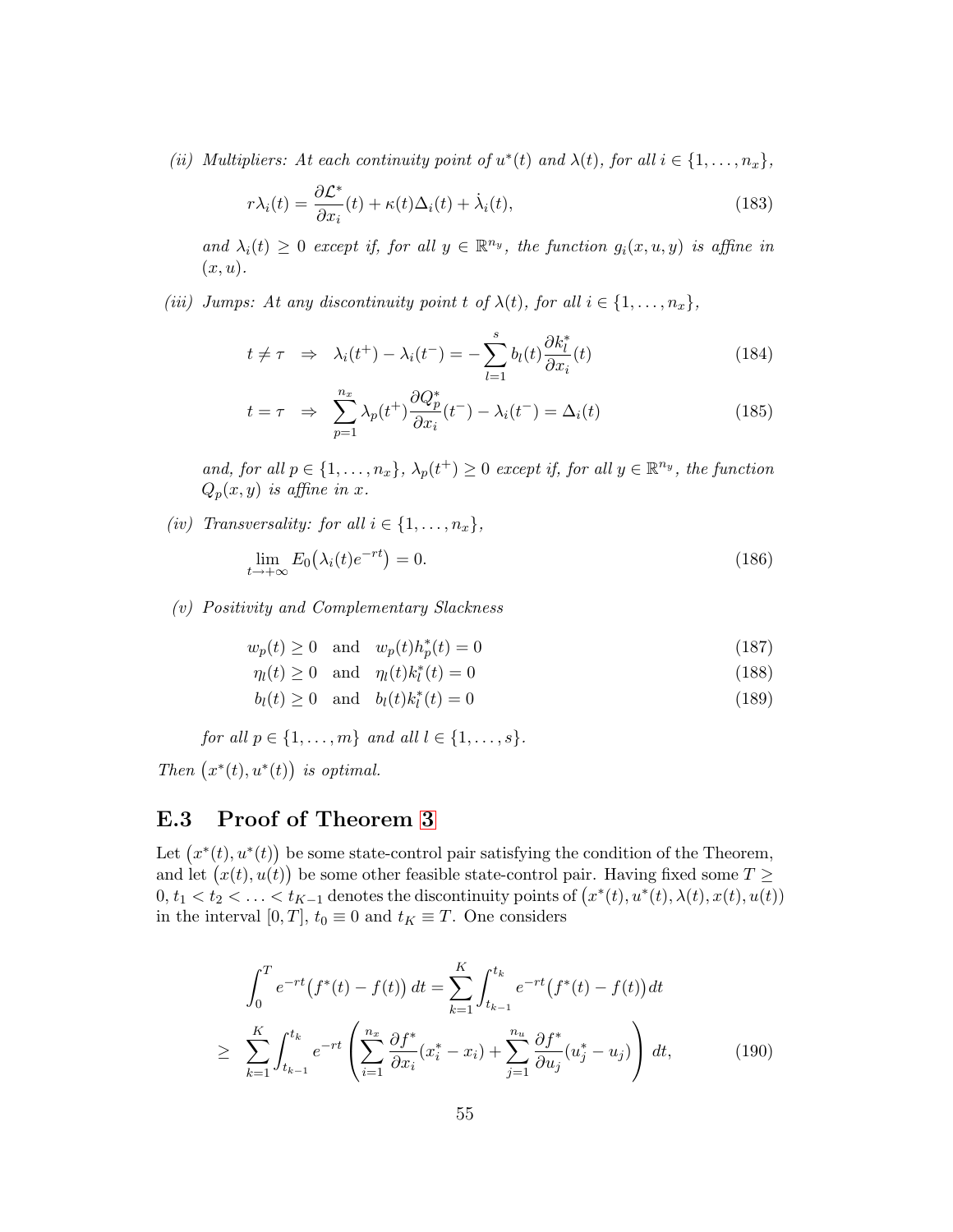where the inequality follows from the concavity of  $f$ . Then, with equation [\(182\)](#page-53-2) and [\(183\)](#page-54-0), the partial derivatives of f can be written, for all  $j \in \{1, \ldots, n_u\}$  and all  $i \in \{1, \ldots, n_x\},\$ 

<span id="page-55-0"></span>
$$
\frac{\partial f^*}{\partial u_j}(t) = -\lambda(t) \cdot \frac{\partial g^*}{\partial u_j}(t) - w(t) \cdot \frac{\partial h^*}{\partial u_j}(t)
$$
\n(191)

$$
\frac{\partial f^*}{\partial x_i}(t) = -\dot{\lambda}_i(t) + r\lambda_i(t) \tag{192}
$$
\n
$$
-\lambda(t) \cdot \frac{\partial g^*}{\partial x_i}(t) - w(t) \cdot \frac{\partial h^*}{\partial x_i}(t) - \eta(t) \cdot \frac{\partial k^*}{\partial x_i}(t) - \kappa(t)\Delta_i(t),
$$

<span id="page-55-1"></span>Furthermore, integration by part shows that

$$
\int_{t_{k-1}}^{t_k} e^{-rt} \left( -\dot{\lambda}_i(t) + r\lambda_i(t) \right) (x_i^*(t) - x_i(t)) dt
$$
\n
$$
= \int_{t_{k-1}}^{t_k} e^{-rt} \lambda_i(t) (g_i^*(t) - g_i(t)) dt - \left[ \lambda_i(t) e^{-rt} (x_i^*(t) - x_i(t)) \right]_{t_{k-1}}^{t_k}, \quad (193)
$$

for all  $k \in \{1, ..., K\}$  and all  $i \in \{1, ..., n_x\}$ . Substituting [\(191\)](#page-55-0), [\(192\)](#page-55-0) and [\(193\)](#page-55-1), in equation [\(190\)](#page-54-1), one finds that [\(190\)](#page-54-1) is the sum of six terms. The first term is

$$
\int_0^T e^{-rt} \lambda(t) \cdot \left( g^*(t) - g(t) - \sum_{i=1}^{n_x} \frac{\partial g^*}{\partial x_i} (x_i^* - x_i) + \sum_{j=1}^{n_u} \frac{\partial g^*}{\partial u_j} (u_j^* - u_j) \right) dt. \tag{194}
$$

This term is positive if either one of the following conditions are satisfied: if  $g(\cdot)$  is concave and  $\lambda$  positive or if, for all y,  $g(x, u, y)$  is affine in  $(x, u)$ , in which case it is equal to zero. The second term is

<span id="page-55-2"></span>
$$
-\int_0^T e^{-rt}w(t) \cdot \left(\sum_{i=1}^{n_x} \frac{\partial h^*}{\partial x_i}(x_i^* - x_i) + \sum_{j=1}^{n_u} \frac{\partial h^*}{\partial u_j}(u_j^* - u_j)\right) dt
$$
  
\n
$$
\geq -\int_0^T e^{-rt}w(t) \cdot \left(h^*(t) - h(t)\right) dt
$$
  
\n
$$
\geq \int_0^T e^{-rt}w(t) \cdot h(t) dt \geq 0
$$
\n(196)

where the first inequality [\(195\)](#page-55-2) follows from the concavity of  $h$  and the positivity of  $w(t)$ . The second inequality [\(196\)](#page-55-2) follows from the complementary-slackness condition [\(187\)](#page-54-2). Similarly, the third term is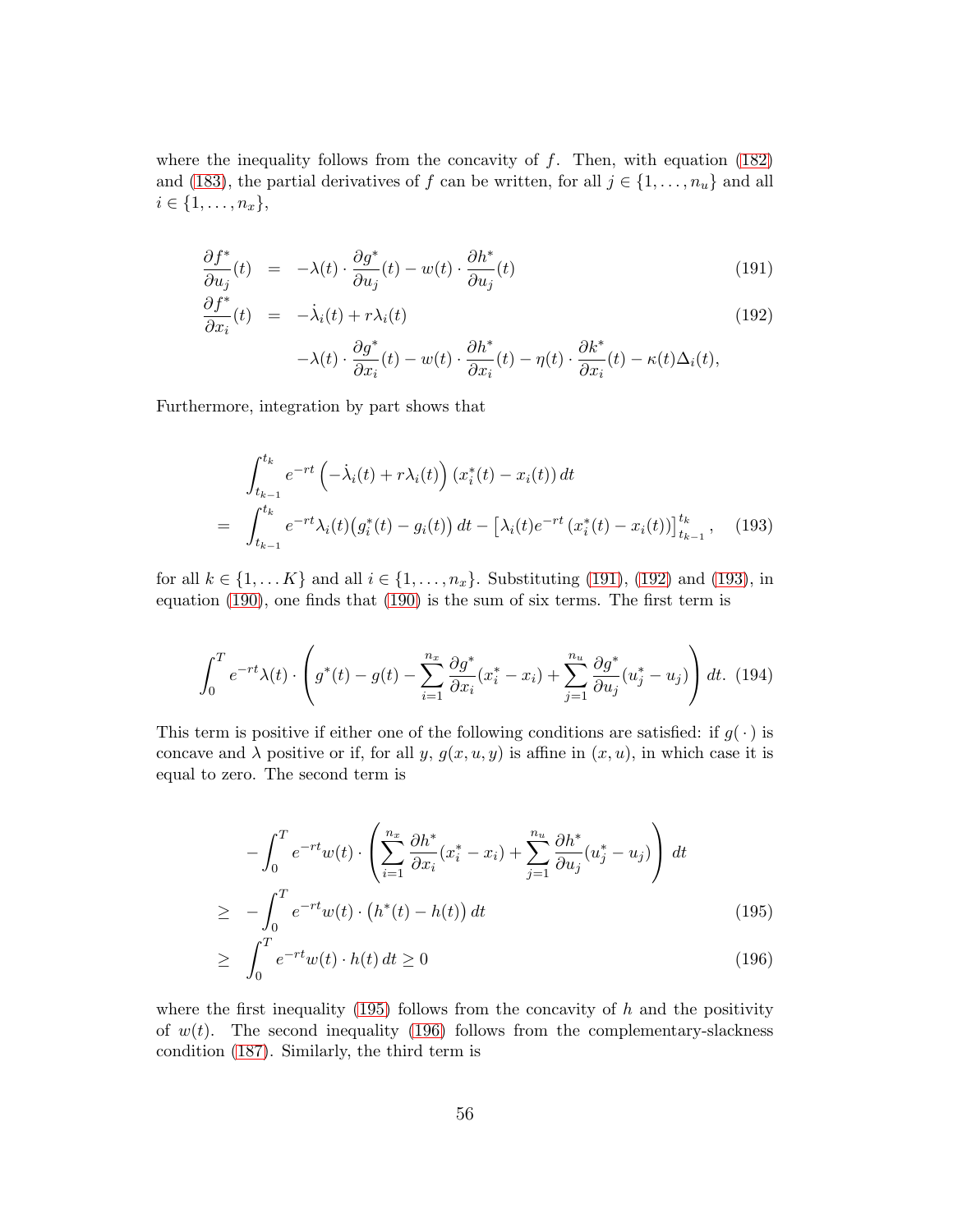<span id="page-56-0"></span>
$$
-\int_0^T e^{-rt} \eta(t) \cdot \sum_{i=1}^{n_x} \frac{\partial k^*}{\partial x_i} (x_i^* - x_i) dt \ge -\int_0^T e^{-rt} \eta(t) \cdot (k^*(t) - \hat{k}(t)) dt
$$
  

$$
\ge \int_0^T e^{-rt} \eta(t) \cdot k(t) dt \ge 0.
$$
 (197)

As before, the first inequality follows from the concavity of k and the positivity of  $\eta(t)$ . The second inequality [\(197\)](#page-56-0) follows from the complementary-slackness con-dition [\(188\)](#page-54-2). The fourth term collects the jumps of  $\lambda(t)$  at discontinuity points  $t \neq \tau$ 

$$
\sum_{t_k \neq \tau} e^{-rt_k} \left( \lambda(t_k^+) - \lambda(t_k^-) \right) \cdot \left( x^*(t_k) - x(t_k) \right) \tag{198}
$$
\n
$$
= -\sum_{t_k \neq \tau} e^{-rt_k} b(t_k) \cdot \sum_{i=1}^{n_x} \frac{\partial k^*}{\partial x_i} (x_i^* - x_i)
$$
\n
$$
\geq -\sum_{t_k \neq \tau} e^{-rt_k} b(t_k) \cdot \left( k^*(t_k) - k(t_k) \right) \geq \sum_{t_k \neq \tau} b(t_k) \cdot k(t_k) e^{-rt} dt \geq 0.
$$

The first equality follows from the jump condition [\(184\)](#page-54-3). The second inequality follows from the concavity of  $k$  and the positivity of  $b$ . And the third inequality follows from the complementary-slackness condition [\(189\)](#page-54-2).

<span id="page-56-1"></span>The fifth term collects the jump of  $\lambda(t)$  at  $\tau$  and the last term in [\(192\)](#page-55-0). It can be written

$$
\int_0^T e^{-rt} \left( \lambda(t^+) \cdot \left( x^*(t^+) - x(t^+) \right) - \lambda(t^-) \cdot \left( x^*(t^-) - x(t^-) \right) \right) dN(t)
$$

$$
- \int_0^T e^{-rt} \kappa(t) \Delta(t) \cdot \left( x^*(t) - x(t) \right) dt. \tag{199}
$$

The term [\(199\)](#page-56-1) can be manipulated as follows. First, one uses [\(179\)](#page-53-1) and the concavity of Q and the positivity of  $\lambda(t^+)$  (or, alternatively, the fact that Q is affine in  $x)$  to write

$$
\lambda(t^+) \cdot \left(x^*(t^+) - x(t^+)\right) - \lambda(t^-) \cdot \left(x^*(t^-) - x(t^-)\right)
$$
\n
$$
\geq \left(\lambda(t^+) \sum_{i=1}^{n_x} \frac{\partial Q^*}{\partial x_i}(t^-) - \lambda(t^-)\right) \cdot \left(x^*(t^-) - x(t^-)\right). \tag{200}
$$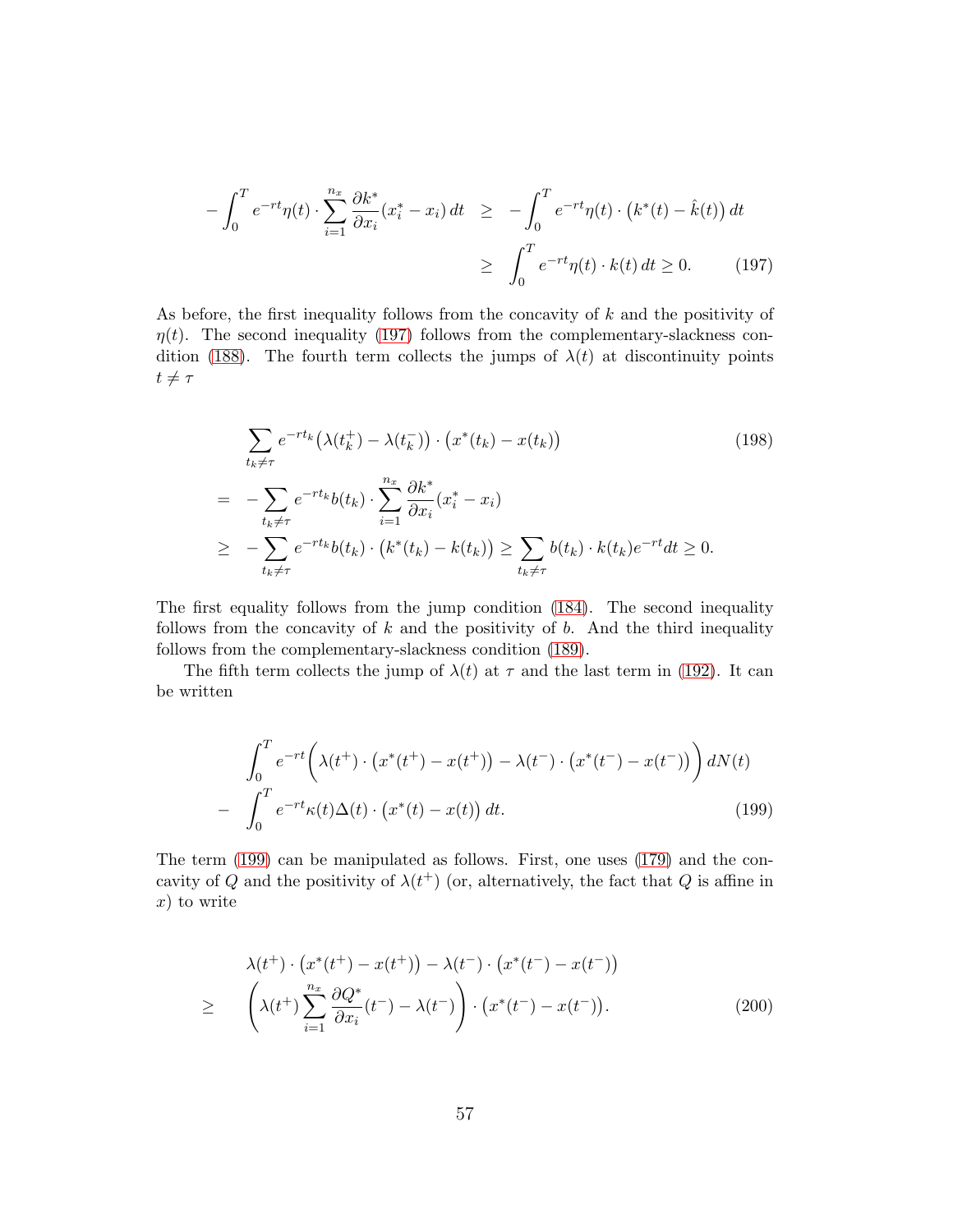<span id="page-57-1"></span>Then, one substitutes the jump conditions [\(185\)](#page-54-3) and collect terms to obtain that [\(199\)](#page-56-1) is greater than

$$
\int_0^T e^{-rt} \Delta(t) \cdot \left(x^*(t^-) - x(t^-)\right) \left(dN(t) - \kappa(t)dt\right).
$$
\n(201)

<span id="page-57-2"></span>Since  $\Delta(t) \cdot (x^*(t^-) - x(t^-))$  is a bounded  $\mathcal{F}_t^N$ -predictable process on  $[0, T]$ , it follows by theorem II, T8 in Brémaud  $[1981]$  that  $(201)$  is a martingale. This implies that the expected value of [\(199\)](#page-56-1) is greater than zero. The last and sixth term is

$$
-e^{-rT}\lambda(T)\cdot\big(x^*(T)-x(T)\big). \tag{202}
$$

Collecting the six terms just studied and taking expectations, one finds

$$
E_0\left(\int_0^T e^{-rt}(f^*(t) - f(t))dt\right) \ge -E_0\left(e^{-rT}\lambda(T) \cdot \left(x^*(T) - x(T)\right)\right). \tag{203}
$$

<span id="page-57-3"></span>The assumption that all feasible states are bounded, and the transversality condition [\(186\)](#page-54-4) imply that

$$
E_0 \left( \int_0^{+\infty} e^{-rt} \left( f^*(t) - f(t) \right) dt \right) \ge 0. \tag{204}
$$

establishing the Theorem.

### E.4 Two Corollaries

Theorem [3](#page-53-0) assumed that all feasible states are bounded, which is enough to prove optimality in all planner's problems under consideration. Proving optimality in Section [5](#page-28-0) requires, however, alternative assumptions

<span id="page-57-0"></span>**Corollary 1.** Let  $(x^*(t), u^*(t))$  be a feasible state-control pair. Assume that all assumptions of Theorem [3](#page-53-0) are satisfied except the first. Namely, instead of assuming that all feasible states are bounded, assume that there exists some  $B \in \mathbb{R}^{n_x}$  such that, for all  $i \in \{1, \ldots, n_x\}$ 

- (i)  $\lim_{T \to +\infty} e^{-rT} \lambda_i(T) (x_i^*(T) B_i) = 0$ , almost surely.
- (ii) For all feasible states  $x(t)$ ,

either 
$$
x_i(t) \leq B_i
$$
 and  $\lim_{T \to +\infty} \lambda_i(T) < 0$ , a.s. (205)

$$
\text{or} \quad x_i(t) \ge B_i \quad \text{and} \quad \lim_{T \to +\infty} \lambda_i(T) > 0, \text{ a.s.} \tag{206}
$$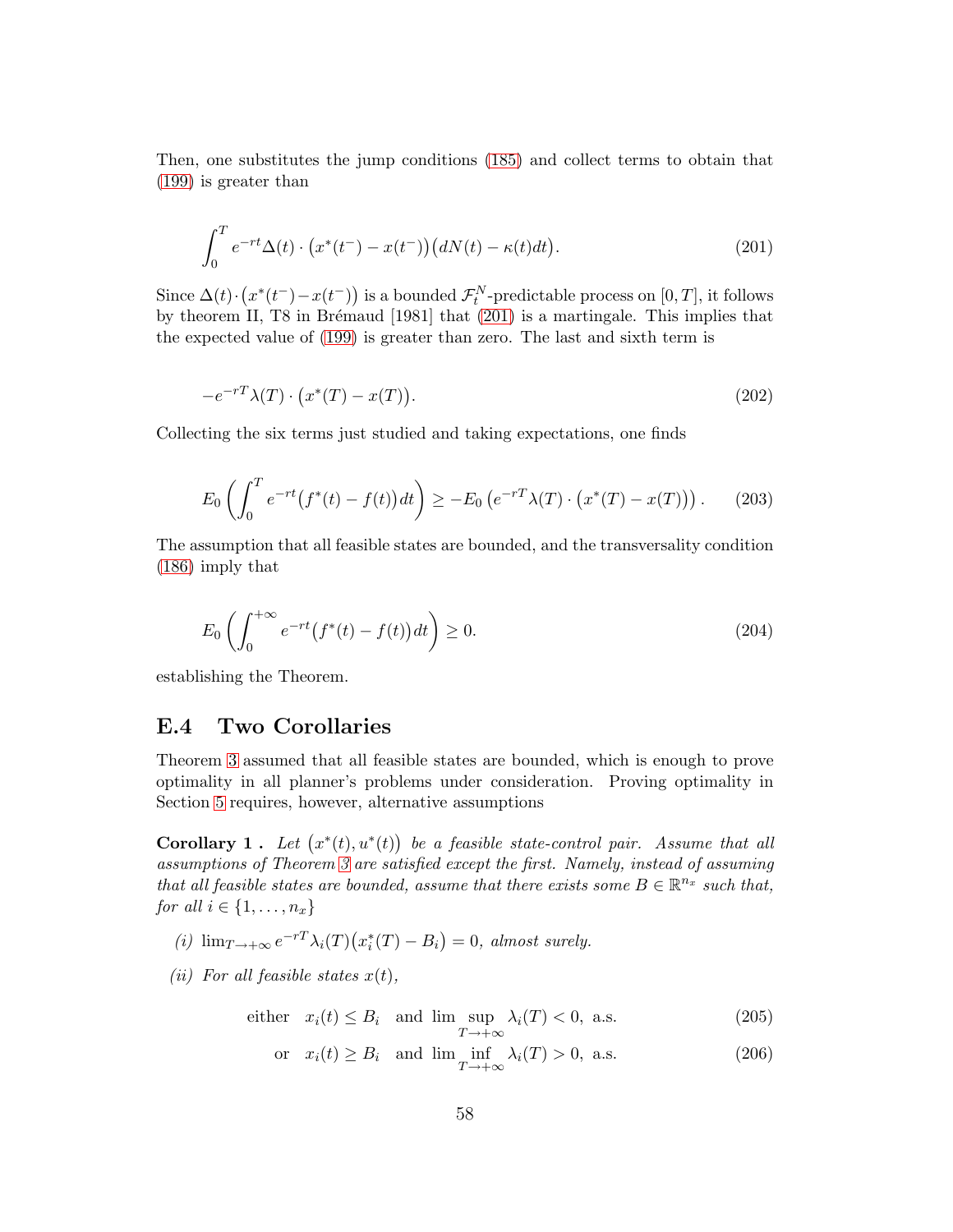Then  $(x^*(t), u^*(t))$  is optimal

Proof. The same proof can be applied, with one slight difference: term [\(202\)](#page-57-2) has to be written

$$
\sum_{i=1}^{n_x} e^{-rT} \bigg( -\lambda_i(T) \big( x_i^*(T) - B_i \big) + \lambda_i(T) \big( x_i(T) - B_i \big) \bigg). \tag{207}
$$

The first term goes to zero almost surely, and the second term is positive for T large enough, implying [\(204\)](#page-57-3).

In the proof of Theorem [3,](#page-53-0) all inequalities implied by concavity become equalities when the functions f, g, h, k, and Q are affine in  $(x, u)$ . This remark implies the following "path-comparison" corollary. Specifically, given a feasible state-control pair  $(x^*(t), u^*(t))$ , one constructs multipliers satisfying the conditions of Theorem [3,](#page-53-0) except the positivity restrictions and the jump conditions [\(184\)](#page-54-3). These multipliers can be used to compare the value of the objective at  $(x^*(t), u^*(t))$  with its value at some other feasible pair  $(x(t), u(t))$ .

<span id="page-58-1"></span>Corollary 2 (Path Comparison.) . Let  $(x^*(t), u^*(t))$  and  $(x(t), u(t))$  be two feasible state-control pairs. If both  $x^*(t)$  and  $x(t)$  are bounded. If f, g, h, k and Q are affine in  $(x, u)$ . If there exists multiplier processes  $(\lambda(t), w(t), \eta(t))$  satisfying all conditions of Theorem [3](#page-53-0) except the jump condition [\(184\)](#page-54-3) and the positivity of  $(w(t), \eta(t))$ . Then

$$
E_0 \left( \int_0^{+\infty} e^{-rt} \left( f^*(t) - f(t) \right) dt \right)
$$
  
= 
$$
E_0 \left( \int_0^{+\infty} e^{-rt} \left( w(t)h(t) + \eta(t)k(t) \right) dt \right)
$$
  
+ 
$$
E_0 \left( \sum_{t_k \neq \tau} \left( x^*(t_k) - x(t_k) \right) \cdot \left( \lambda(t_k^+) - \lambda(t_k^-) \right) e^{-rt_k} \right),
$$
(208)

where  $t_1, t_2, \ldots$  are the discontinuity points of  $\lambda(t)$ .

# <span id="page-58-0"></span>F Capital Market Imperfection

This Appendix extends the model of this paper by studying a capital market imperfection associated with moral hazard. The key impact of such an imperfection is to increase the cost of lending to marketmakers. In equilibrium, in order to cover these costs, marketmakers must make positive profit. This implies in turns that the aggregate quantity of marketmaking capital must be less than optimal. In the environment presented here, welfare can be improved by subsidizing the loans made to marketmakers. During financial disruptions, Federal Reserves take actions which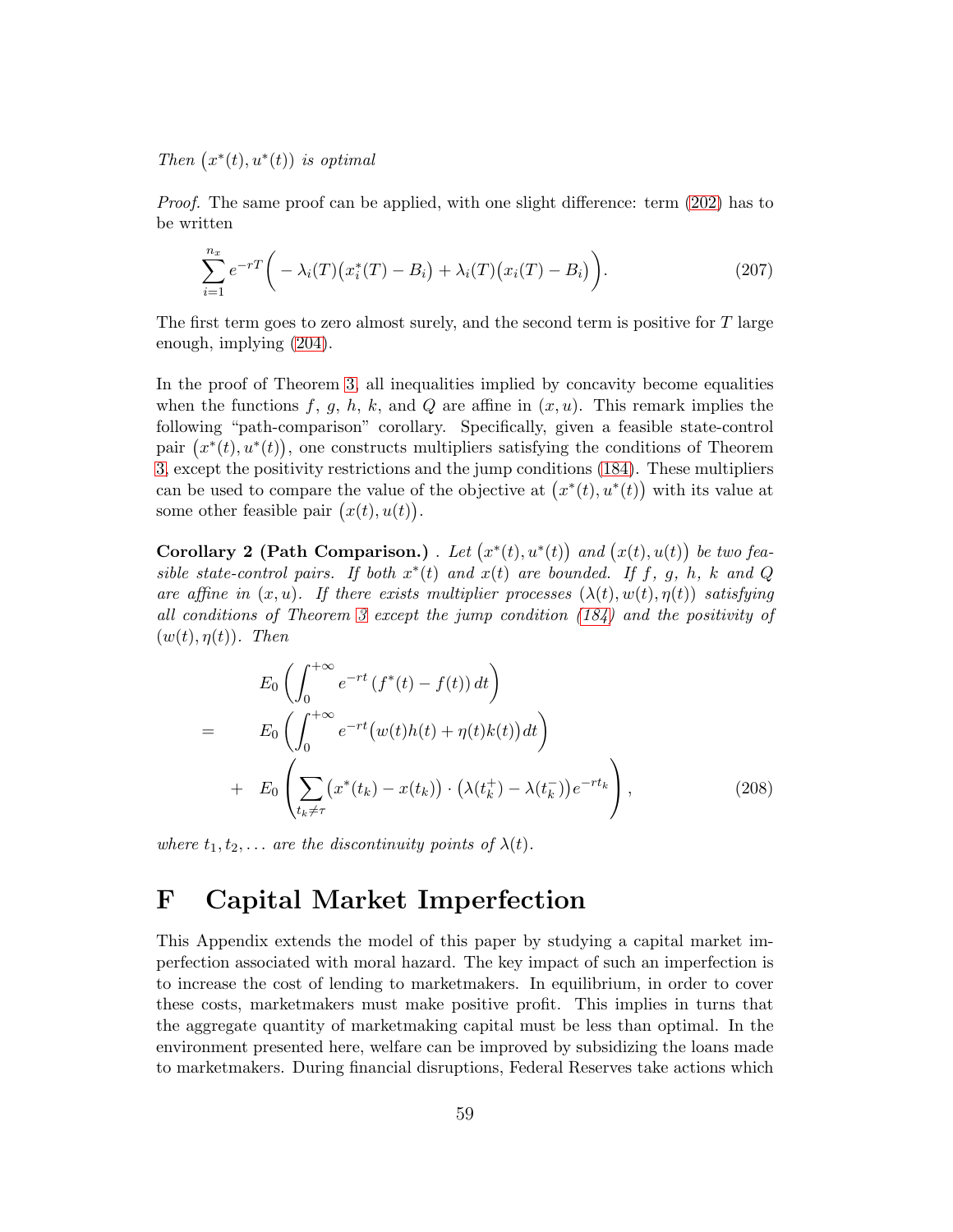effectively subsidize bank lending. For instance, they offer cheap discount window borrowing and relax overdraft penalties (see, for instance, Parry [1997] or Wigmore [1998]).

The Appendix is organized as follows. The first Section introduces some notations. The second Section studies an environment with moral hazard, and the third an environment with adverse selection.

### F.1 The Economic Environment

Let us consider the following extension of the model presented in Section [5.](#page-28-0) There is a unit measure of competitive banks (owned by investors), each endowed with a quantity  $\bar{x}$  of capital. Marketmakers, on the other hand, are wealthless and have limited-liability. At time zero, when the crash occurs, banks and marketmakers are matched in pairs. The bank makes a take-it-or-leave-it offer to the marketmaker, consisting in a loan size  $a \in [0, \bar{x}]$ , and a repayment R<sub>a</sub> (in present value), to be made after the crash. Suppose that the marketmaker accepts the contract. The analysis of Section [5](#page-28-0) shows that, in equilibrium, the marketmaker's optimal strategy is to spend all her capital between some time  $t_1$  and some time  $t_m$ .<sup>[19](#page-59-0)</sup> At time  $t_m$ , the asset price jumps from  $p(t_m^-)$  to  $p(t_m^+) \geq p(t_m^-)$ . As a result of this upward jump, the marketmaker intertemporal profit is

$$
\left(\frac{p(t_m^+)}{p(t_m^-)} - R\right) a. \tag{209}
$$

<span id="page-59-3"></span><span id="page-59-1"></span>The size  $p(t_m^+)/p(t_m^-)$  of the jump is implicitly a function of the aggregate marketmaking capital  $x \in [0, \bar{x}]$ . In this Appendix, I make this dependence explicit and write [\(209\)](#page-59-1) as

$$
(1 + F(x) - R) a,
$$
\n<sup>(210)</sup>

<span id="page-59-2"></span>for some positive function  $F(\cdot)$  of the aggregate marketmaking capital. I refer to  $F(x)$  as the return on marketmaking capital. Of course, a bank profit is

$$
(R-1)a + \bar{x}.\tag{211}
$$

The analysis of Section [5](#page-28-0) also shows that equilibrium social welfare is  $W_e(x) + \bar{x}$ , for some function of the aggregate marketmaking capital  $x \in [0, \bar{x}]$ . The analysis of this Appendix requires the following result, shown in Section [F.3:](#page-62-0)

**Lemma 3.** If  $\bar{x}$  is small enough, then the function  $W_e$  ( respectively F) is strictly increasing (decreasing) on the interval  $[0, \bar{x}]$ .

<span id="page-59-0"></span> $19$ The precise timing is irrelevant as long as all the capital is spent during this time interval.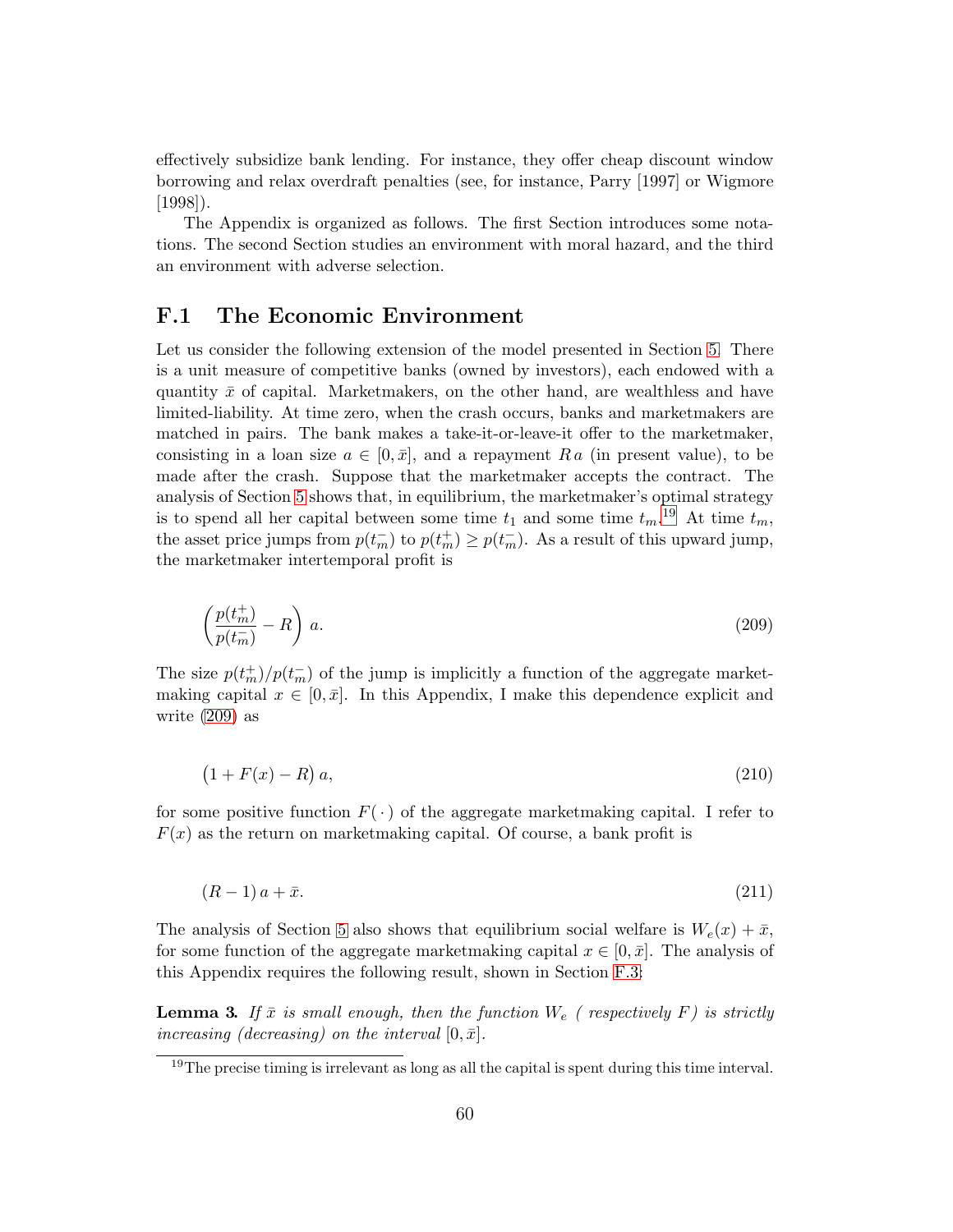It is also known that, if x is large enough, then  $W_e(x)$  is maximized and  $F(x)$  is equal to zero. Numerical calculations suggest that, for  $x \in \mathbb{R}_+$ , these two functions are weakly increasing and decreasing, respectively.

#### Perfect Capital Market

<span id="page-60-0"></span>Since  $W_e(x)$  is an increasing function, the socially-optimal allocation of capital is that marketmakers receive all the capital at time zero. This allocation is implemented by the trading arrangement described in the previous Section. The bank choose a loan size  $a \in [0, \bar{x}]$  and a repayment R in order to maximize profit [\(211\)](#page-59-2), subject to the marketmaker's limited liability

$$
1 + F(x) - R \ge 0. \tag{212}
$$

Clearly, it is optimal for the bank to offer  $R = 1 + F(x)$ , which is the largest repayment consistent with limited liability. Substituting this into the bank's objective, one defines an equilibrium as some  $x^* \in [0, \bar{x}]$  such that

$$
x^* \in \underset{a \in [0,\bar{x}]}{\operatorname{argmax}} \left\{ a \, F(x^*) + \bar{x} \right\}.
$$
\n
$$
(213)
$$

Clearly,  $x^* = \bar{x}$  is an equilibrium.

## F.2 Moral Hazard

This subsection studies a simple capital market imperfection based on moral hazard. It implies that subsidizing bank loans to marketmakers improves social welfare.

It is assumed that, if a marketmaker borrows a quantity  $a$ , she can either "behave" or "shirk." If she behaves, she trades as described in Section [5](#page-28-0) and makes profit [\(210\)](#page-59-3). If she shirks, she does not provide liquidity (she passively match buyers and sellers) and steals a fraction  $\phi \in (0,1)$  of the capital initially borrowed. The opportunity to steal reflects, for instance, difficulties to monitor and precisely evaluate a marketmaker's trading strategy during financial disruptions.

#### Second Best

Suppose that marketmakers borrow an aggregate quantity  $x \in [0, \bar{x}]$ . If all marketmakers shirk, then social welfare is

$$
W_e(0) + (1 - \phi)x + \phi x + \bar{x} - x = W_e(0) + \bar{x}.
$$
\n(214)

The first term on the left-hand side reflects the fact that, when they shirk, marketmakers do not provide liquidity. The second term is the amount of capital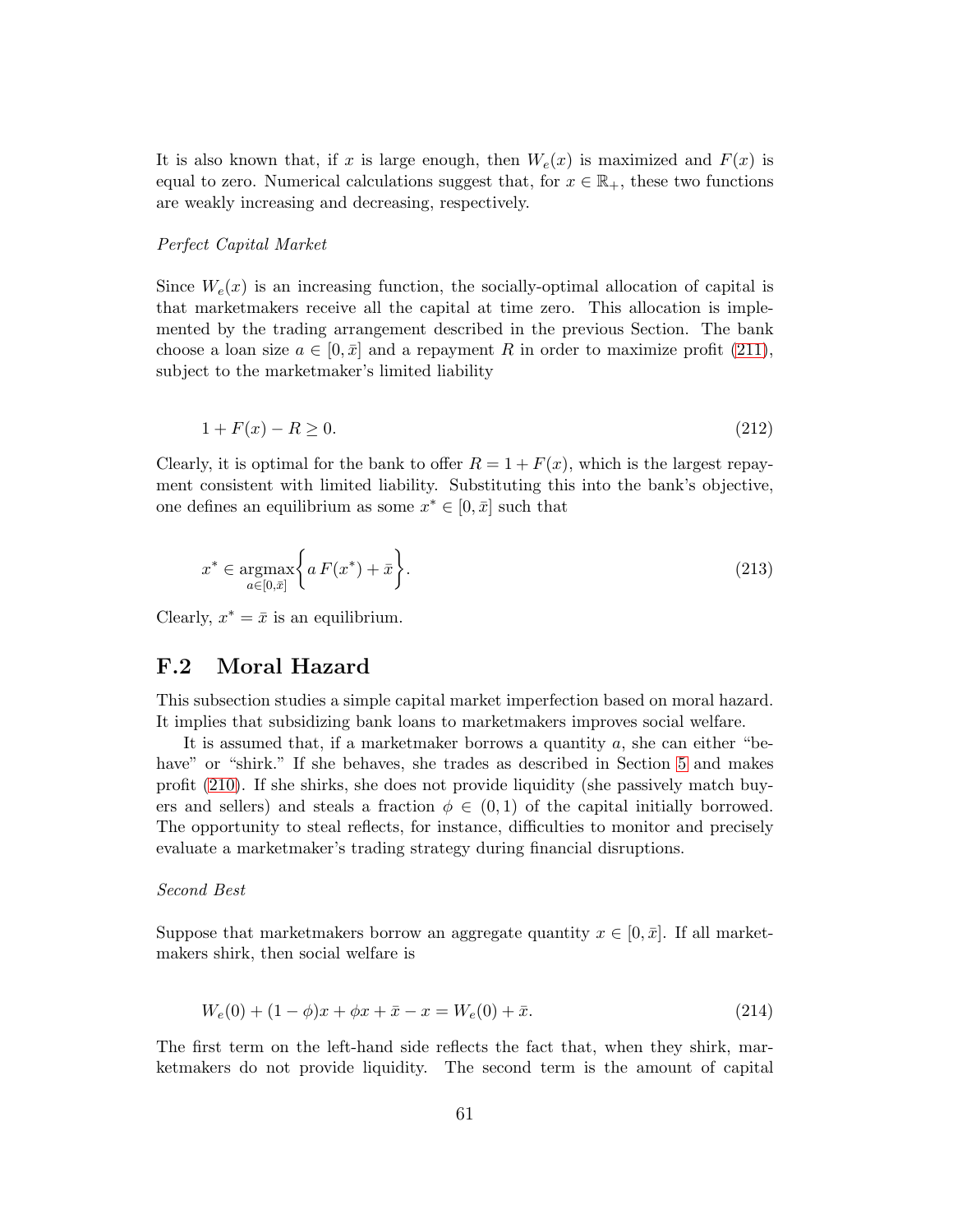that banks can recover after the crash. The third term is the amount of capital stolen. The last term is the amount of capital which is not lent to marketmakers at time zero. If, on the other hand, all marketmakers behave, then social welfare is  $W_e(x) + \bar{x} \geq W_e(0) + \bar{x}$ . Hence, welfare is always improved when marketmakers behave. Moreover, it can be assumed without loss of generality that marketmakers behave when they are not allocated any capital  $(x = 0)$ . This implies that, for welfare analysis, one can restrict attention to situations in which all marketmakers behave.

A feasible anonymous capital allocation is a loan size  $x \in [0, \bar{x}]$  and a repayment  $R \in \mathbb{R}_+$ . An allocation is feasible if it satisfies the marketmaker's incentive compatibility and the bank's break-even constraint

$$
(1 + F(x)) x - Rx \geq \phi x \tag{215}
$$

$$
Rx \ge x,\tag{216}
$$

<span id="page-61-0"></span>respectively (incentive compatibility implies limited liability [\(212\)](#page-60-0)). In particular, any allocation  $(x, R) \in [0, \bar{x}] \times \mathbb{R}_+$  such that  $x = 0$  is feasible. The second-best program is to choose a feasible allocation maximizing  $W_e(x)$ , subject to [\(215\)](#page-61-0) and [\(216\)](#page-61-0) . One can show easily

**Proposition 10.** If  $\phi \in [F(\bar{x}), F(0)]$ , then the second-best program is solved by  $R = 1$  and  $x = F^{-1}(\phi)$ .

In words, in this second-best allocation, a marketmaker makes the smallest repayment consistent with a bank breaking even, and aggregate marketmaking capital is the largest quantity consistent with a marketmaker behaving.

#### Implementation

The second best allocation is implemented by the market arrangement described earlier. The bank makes a take-it-or-leave-it offer to the marketmaker, consisting in a loan size  $a \in [0, \bar{x}]$ , and a repayment  $R \in \mathbb{R}_+$ , in order to maximize profit  $(R-1)a$ , subject to the marketmaker's incentive compatibility  $(1 + F(x) - R)a \ge \phi a$ . Clearly, it is optimal for the bank to offer  $R = 1 + F(x) - \phi$ , which is the largest repayment consistent with the marketmaker behaving. After substituting this into the bank's objective, one can define an equilibrium as some  $x^* \in [0, \bar{x}]$  such that

$$
x^* \in \arg\max_{a \in [0,\bar{x}]} a\big(F(x^*) - \phi\big) + \bar{x}.\tag{217}
$$

<span id="page-61-1"></span>Clearly, if  $\phi \in [F(\bar{x}), F(0)]$ , the second best  $x = F^{-1}(\phi)$  is an equilibrium.

**Proposition 11.** If  $\phi \in [F(\bar{x}), F(0)]$ , there exists an equilibrium whose allocation is a second-best allocation.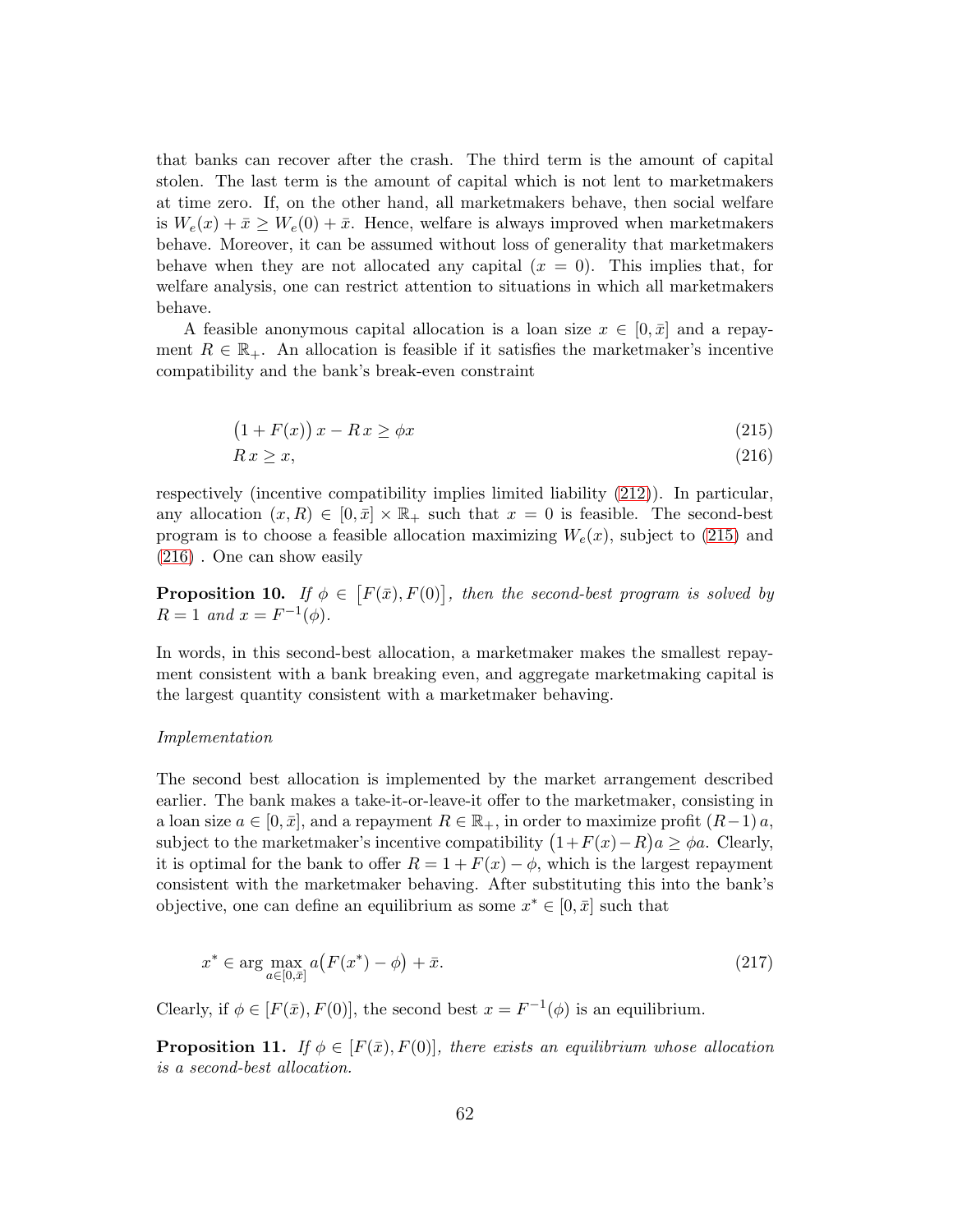A simple way to improve the equilibrium of Proposition [11](#page-61-1) is to subsidize bank loans. For instance, if a "government" levies lump-sum taxes in order to finance a small subsidy  $\varepsilon > 0$  per unit lent, then the equilibrium aggregate marketmaking capital is  $F^{-1}(\phi - \varepsilon) > F^{-1}(\phi)$ , and welfare is improved.

The government ability to enforce tax payments is crucial for that result. Assume that agents choose to contribute to the subsidy. This improves aggregate welfare. Then, it would be optimal for an individual agent *not* to contribute and to free-ride on the welfare improvement.

## <span id="page-62-0"></span>**F.3** Characterization of  $F(\cdot)$  and  $W_e(\cdot)$

Let us consider the constrained optimal allocations with inventory bound  $M = m$ studied in Section [A.](#page-35-3) Welfare in such an allocation can be written  $W(m)$ , for some increasing function  $W(\cdot)$ . This allocation is implemented in a competitive equilibrium in which time-zero aggregate marketmaking capital is set to

$$
X(m) = \lambda_I(t_m^-)e^{-rt_m}m,\tag{218}
$$

and where the gross return on marketmaking capital is

$$
G(m) = \frac{\lambda_I(t_m^+)}{\lambda_I(t_m^-)},
$$
\n(219)

with

$$
\lambda_I(t_m^+) = \frac{1-\delta_2}{r} + \frac{1}{r} \left(1 - \frac{\delta_1 \gamma_d}{r + \rho + \gamma}\right) e^{-r\phi_2(m)} \tag{220}
$$

$$
\lambda_I(t_m^-) = \lambda(t_m^+) - b(m) \tag{221}
$$

$$
t_m = \psi(m), \tag{222}
$$

where  $\phi_i(\cdot)$ ,  $i \in \{1,2\}$ , and  $\psi(\cdot)$  are defined in Lemma [2](#page-36-2) and  $b(\cdot)$  is defined in equation [\(114\)](#page-42-1). For small  $m > 0$ , the derivative of  $\lambda_m(t_m^-)$  with respect to m is

<span id="page-62-1"></span>
$$
\left(\delta_2 - \frac{\delta_1 \gamma_d}{r + \rho + \gamma}\right) \left(e^{-r\phi_2(m)} - e^{-(r+\rho)\phi_2(m)}\right) \phi_2'(m) + \left(\delta_2 - \frac{\delta_1(r + \rho + \gamma_d)}{r + \rho + \gamma}\right) e^{(r+\rho)\phi_1(m)} \phi_1'(m). \tag{223}
$$

Lemma [2](#page-36-2) shows that  $\phi_i(m) = \alpha \sqrt{m} (1 + o(m))$  and that  $\phi'_i(m) = \alpha (1 + o(m))/(2\sqrt{m}),$ for  $i \in \{1, 2\}$ , and for some  $\alpha > 0$ . This, together with [\(223\)](#page-62-1), implies  $\lambda_m(t_m)$  is an increasing function for small m. Since  $\psi(m)$  is decreasing, this implies that  $X(m)$  is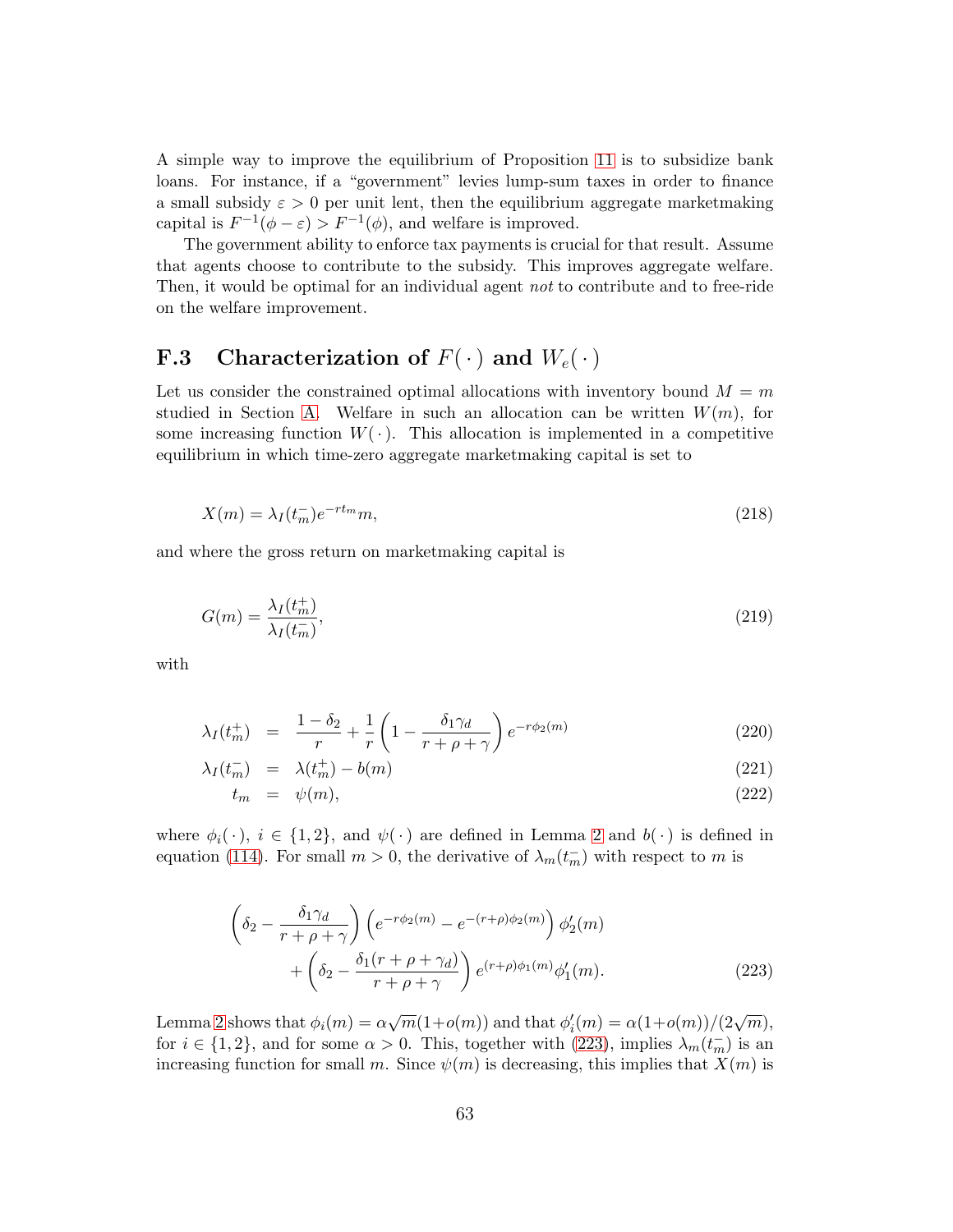a strictly increasing continuous function of m, for small m. Similarly, since  $\lambda_I(t_m^+)$  is an strictly decreasing function of  $m$ ,  $G(m)$  is a strictly decreasing function for small  $m$ . Therefore, for small  $x$ , one can define

$$
W_e(x) \equiv W(X^{-1}(x)) \nF(x) \equiv G(X^{-1}(x)),
$$
\n(224)

which concludes the proof.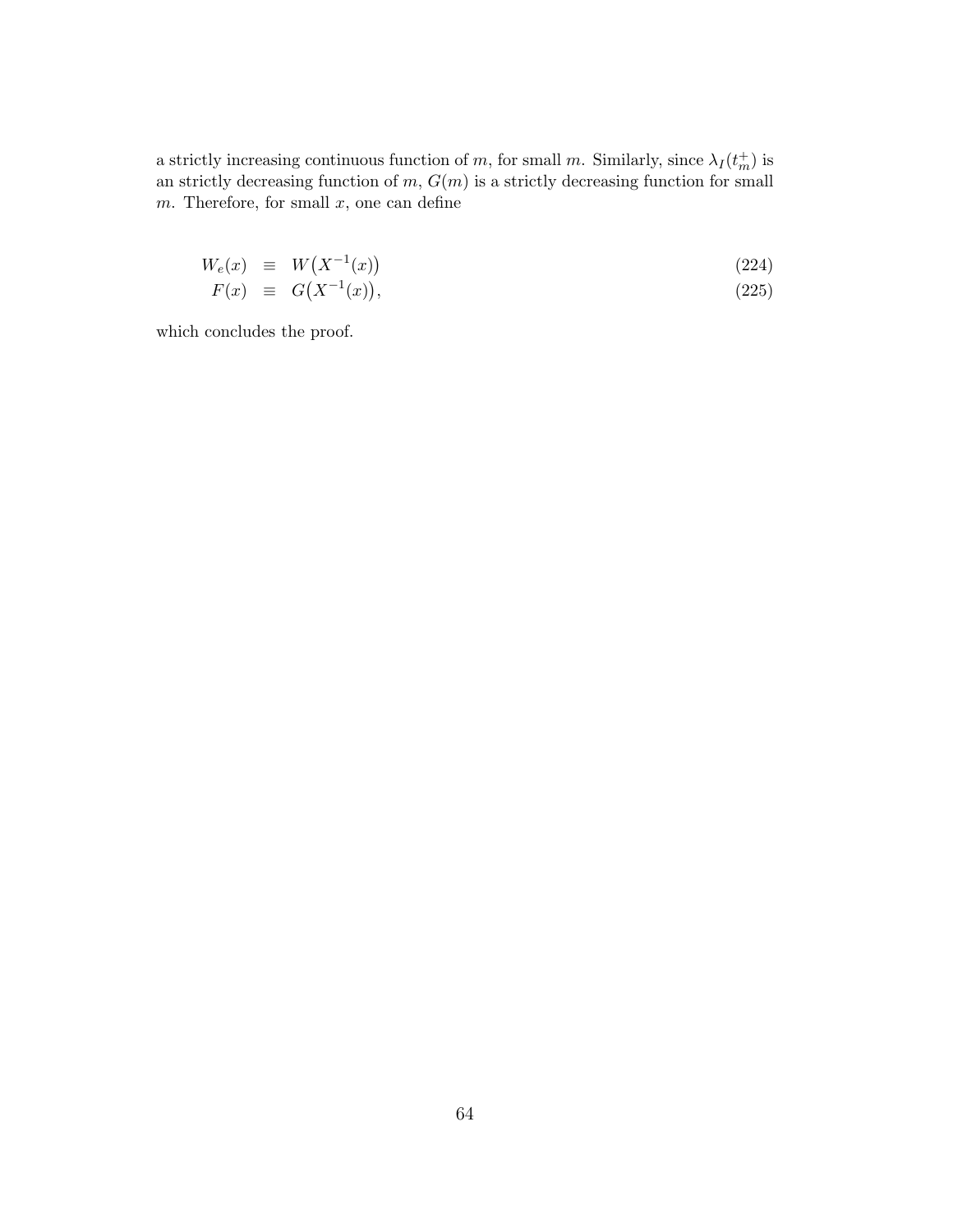## References

- Amihud, Yakov, and Haim Mendelson, Dealership Market: Marketmaking with Inventory, *Journal of Financial Economics*, 1980, 8, 31–53.
- Bernanke, Ben S., Clearing and Settlement during the Crash, Review of Financial Studies, 1990, 3, 133–151.
- Bernardo, Antonio E., and Ivo Welch, Liquidity and Financial Market Runs, Quaterly Journal of Economics, 2004.
- Brady, Nicholas F., The Presidential Task Force on Market Mechanisms, Washington DC: US Government Printing Office, 1988.
- Brémaud, Pierre, *Point Processes and Queues*, New-York: Springer-Verlag, 1981.
- Demsetz, Harold, The Cost of Transacting, The Quarterly Journal of Economics, 1968, 82, 33–53.
- Diamond, Douglas W., and Philip H. Dybvig, Bank Runs, Deposit Insurance, and Liquidity, Journal of Political Economy, 1983, 91, 401–417.
- Duffie, Darrell, Nicolae Gârleanu, and Lasse H. Pedersen, "Marketmaking in Over-the-Counter Markets," Working Paper, Graduate School of Business 2001. Stanford University.

, and  $\_\_\_\$ , "Valuation in Over-the-Counter Markets," Working Paper, Graduate School of Business 2001. Stanford University.

- Fleming, Michael J., and Kenneth D. Garbade, When the Back-Office Moved to the Front Burner: Settlement Fails in the Treasury Market after 9/11, Federal Reserve Bank of New-York Economic Policy Review, 2002, November, 35–57.
- Garman, Mark, Market Microstructure, Journal of Financial Economics, 1976, 3, 257–275.
- Goldstein, Michael A., and Kenneth A. Kavajecz, Trading Strategies during Circuit Breakers and Extreme Market Movements, Journal of Financial Markets, 2003, Forthcoming.
- Greenberg, Maurice, Shake up the NYSE Specialist System or Drop it, Financial Times, October 10, 2003.
- Greenwald, Bruce, and Jeremy Stein, The Task Force Report: The Reasoning Behind the Recommendations, *Journal of Economic Perspective*, 1988, 2, 3–23.
- , and  $\frac{1}{\sqrt{1-\frac{1}{\pi}}}$ , Transactional Risk, Market Crashes, and the Role of Circuit Breakers, Journal og Business, 1991, 64, 443–462.
- Grossman, Sanford J., and Merton H. Miller, Liquidity and Market Structure, Journal of Finance, 1988, 43, 617–637.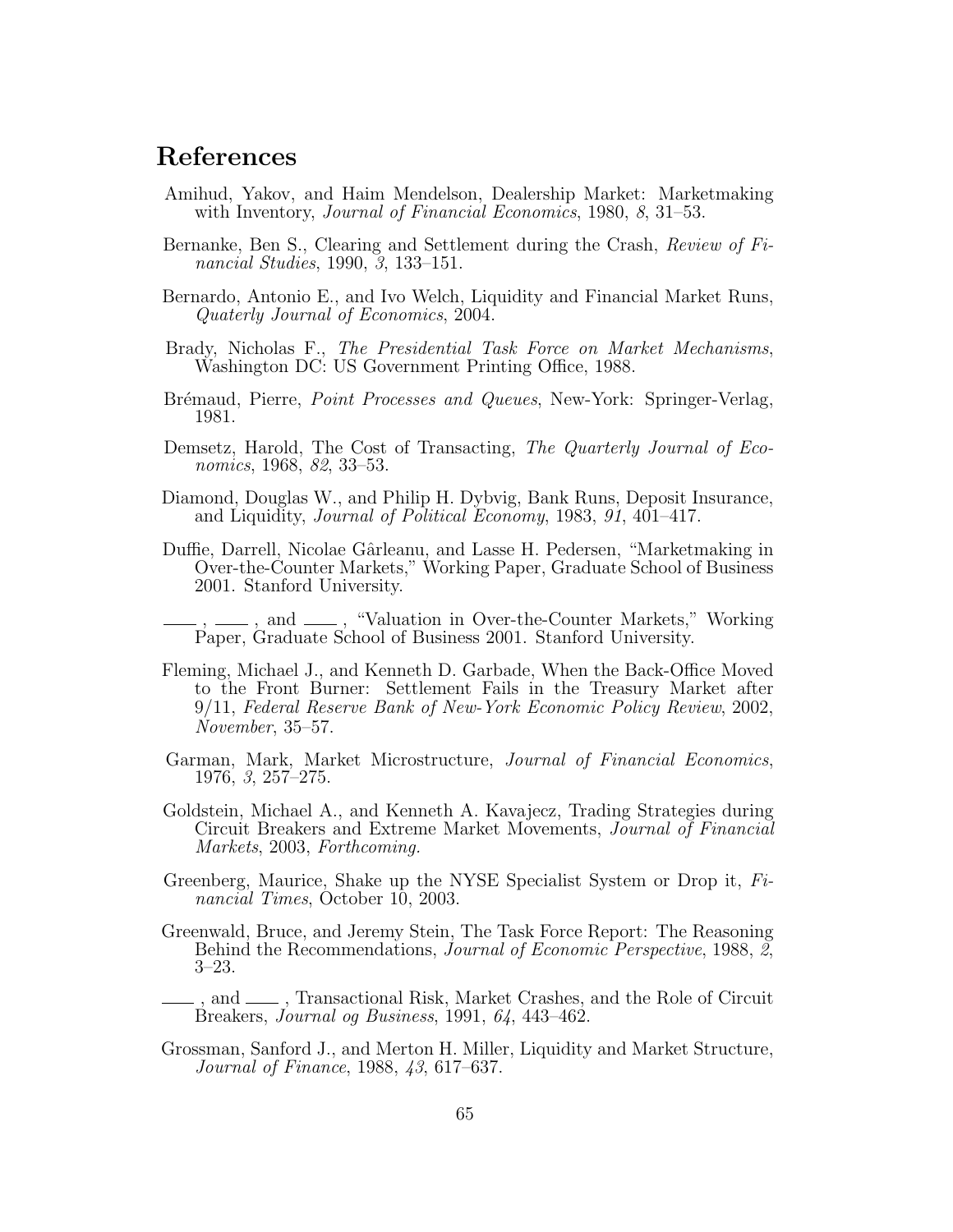- Hall, George, and John Rust, Middlemen versus Market Makers: A Theory of Competitive Exchange, Journal of Political Economy, 2003, 111, 353–403.
- Ho, Thomas, and Hans R. Stoll, Optimal Dealer Pricing under Trading Transactions and Return Uncertainty, Journal of Financial Economics, 1981, 9, 47–73.
- <sub>, and</sub> , The Dynamics of Dealer Markets Under Competition, *Journal* of Finance, 1983, 38, 1053–1074.
- Hosios, Arthur J., On the Efficiency of Matching and Related Models of Search and Unemployment, The Review of Economic Studies, 1990, 57 (1), 279–298.
- Kamien, Morton I., and Nancy L. Schwartz, Dynamic Optimization: the Calculus of Variation and Optimal Control Theory in Economics and Management, New-York: North-Holland, 1991.
- Kreps, David M., and Jose A. Scheinkman, Quantity Precommitment and Bertrand Competition Yield Cournot Outcomes, The Bell Journal of Economics, 1983, 14, 326–337.
- Li, Yiting, Middlemen and private information, Journal of Monetary Economics, 1998, 42, 131–159.
- Longstaff, Francis, The Flight to Liquidity Premium in U.S. Treasury Bond Prices, Journal of Business, 2003. Forthcoming.
- Mares, Arnaud, Market Liquidity and the Role of Public Policy, *Bureau of* International Settlement Papers, 2001, 12, 385–401.
- Masters, Adrian, " Efficiency of Intermediation in Search Equilibrium", SUNY Albany 2004. Working paper.
- McAndrews, James J., and Simon M. Potter, Liquidity Effects of the Events of September 11, 2001, FRBNY Economic Policy Review, 2002, November, 59–79.
- Mildenstein, Eckart, and Harold Schleef, The Optimal Pricing Policy of a Monopolistic Marketmaker in Equity Market, Journal of Finance, 1983, 38, 218–231.
- Moen, Espen R., Competitive Search Equilibrium, *Journal of Political Econ* $omy, 1997, 105, 385-411.$
- Mortensen, Dale T., and Randall Wright, Competitive Pricing and Efficiency in Search Equilibrium, International Economic Review, 2002, 43, 1–20.
- O'Hara, Maureen, and George S. Oldfield, The Microeconomics of Market Making, Journal of Financial and Quantitative Analysis, 1986, 21, 361– 376.
- Parry, Robert T., The October '87 Crash Ten Years Later, Federal Reserve Bank of San Francisco Economic Letter, 1997, 97-32.